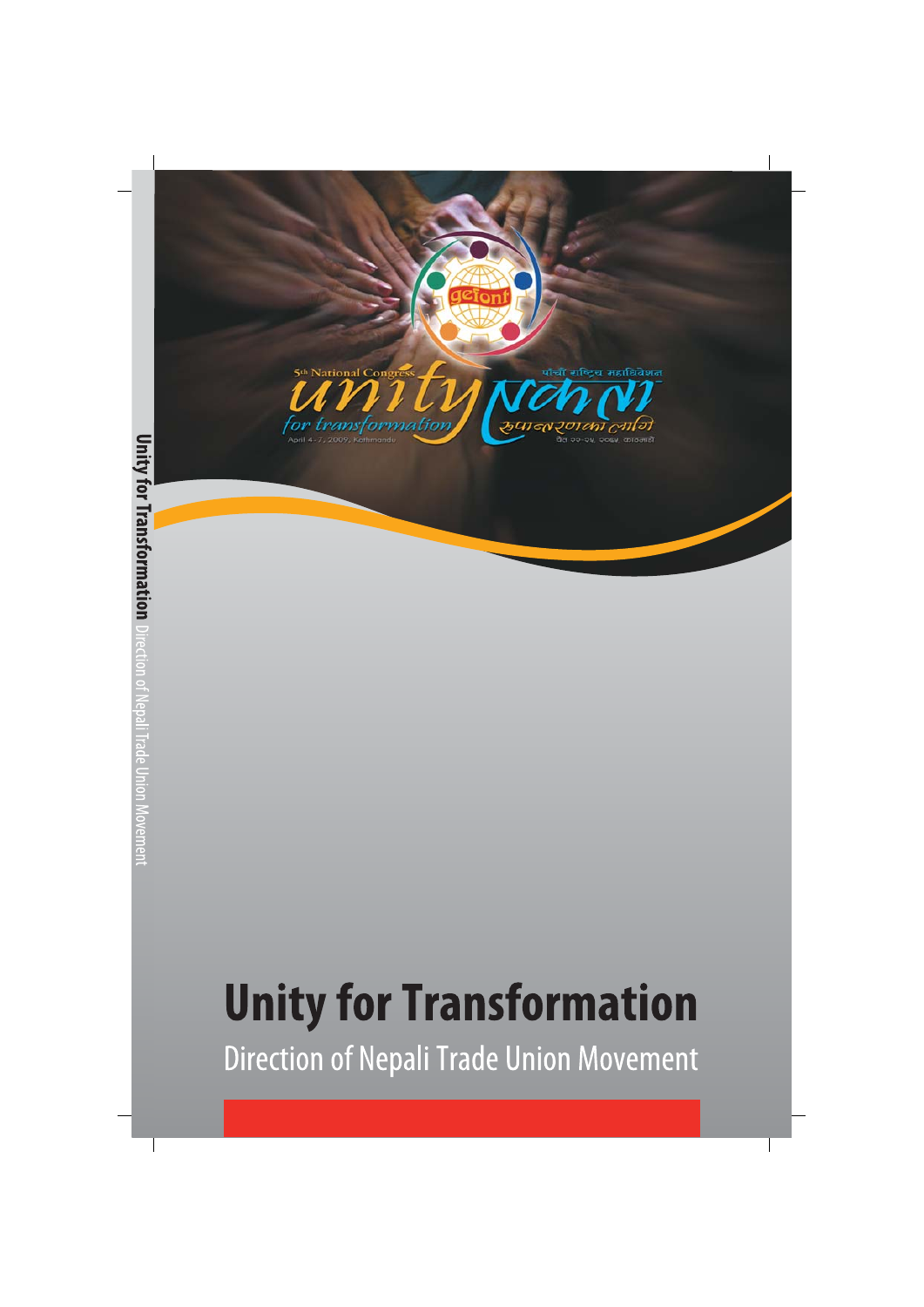### **Unity for Transformation**

Direction of Nepali Trade Union Movement

### **GEFONT Policy Document**

Adopted by Fifth National Congress April 4-7, 2009; Kathmandu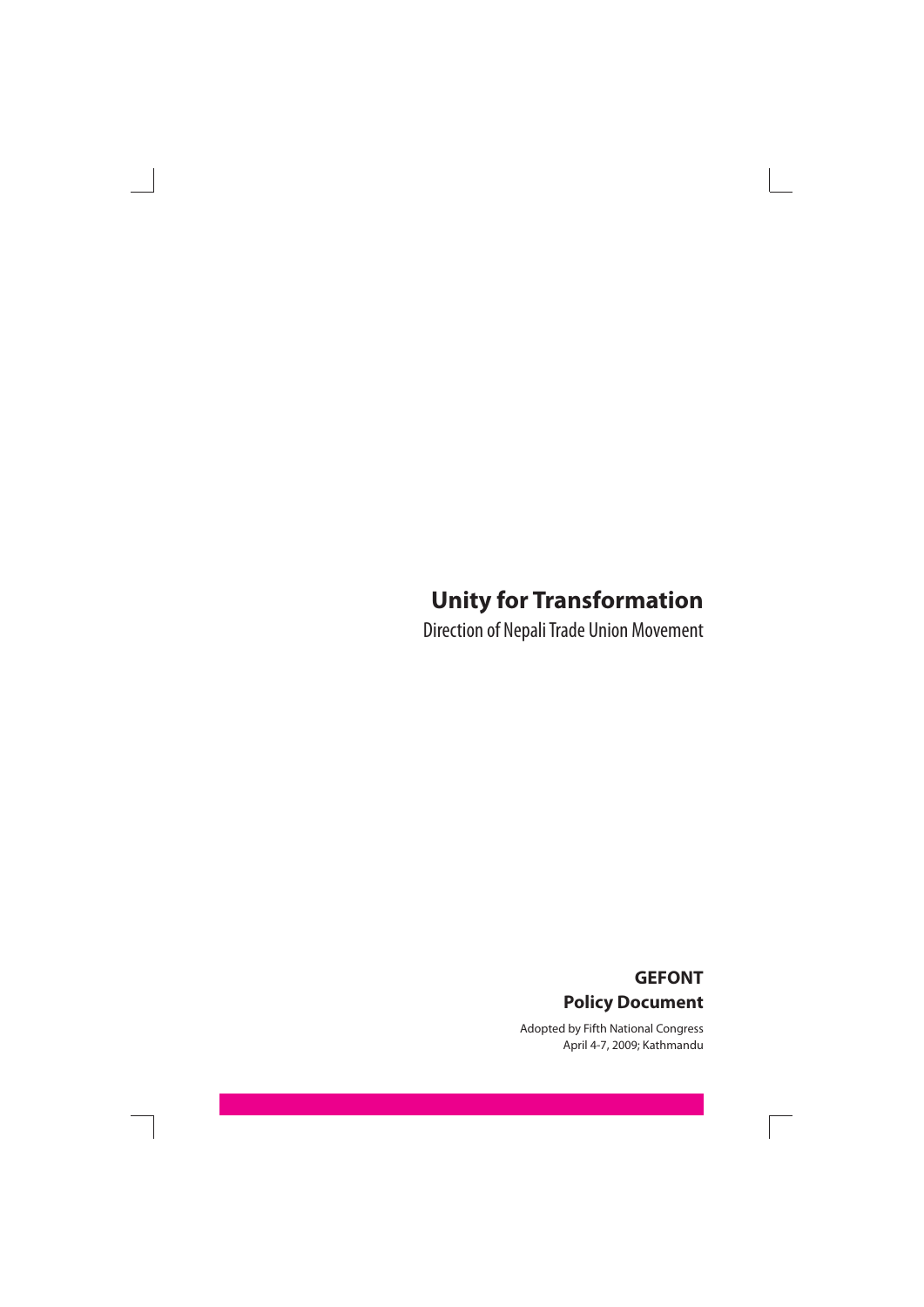*Published by* **General Federation of Nepalese Trade Unions (GEFONT)** P.O.Box 10652, Putalisadak Man Mohan Labour Building Kathmandu, Nepal Phone: +977 1 4248072 Fax: +977 1 4248073 Email: dfa@gefont.org Website: www.gefont.org

#### *Translation*

M. Kattel P. Gyawali Padam Khatiwada

#### *Acknowledgement for publication support*

3F-United Federation of Danish Workers

*Lay-out & Cover* **M'sMouse** Putalisadak, Kathmandu

Price: Rs 150.00

ISBN: 978-9937-8069-5-4

GEFONT Book No.: 109/2009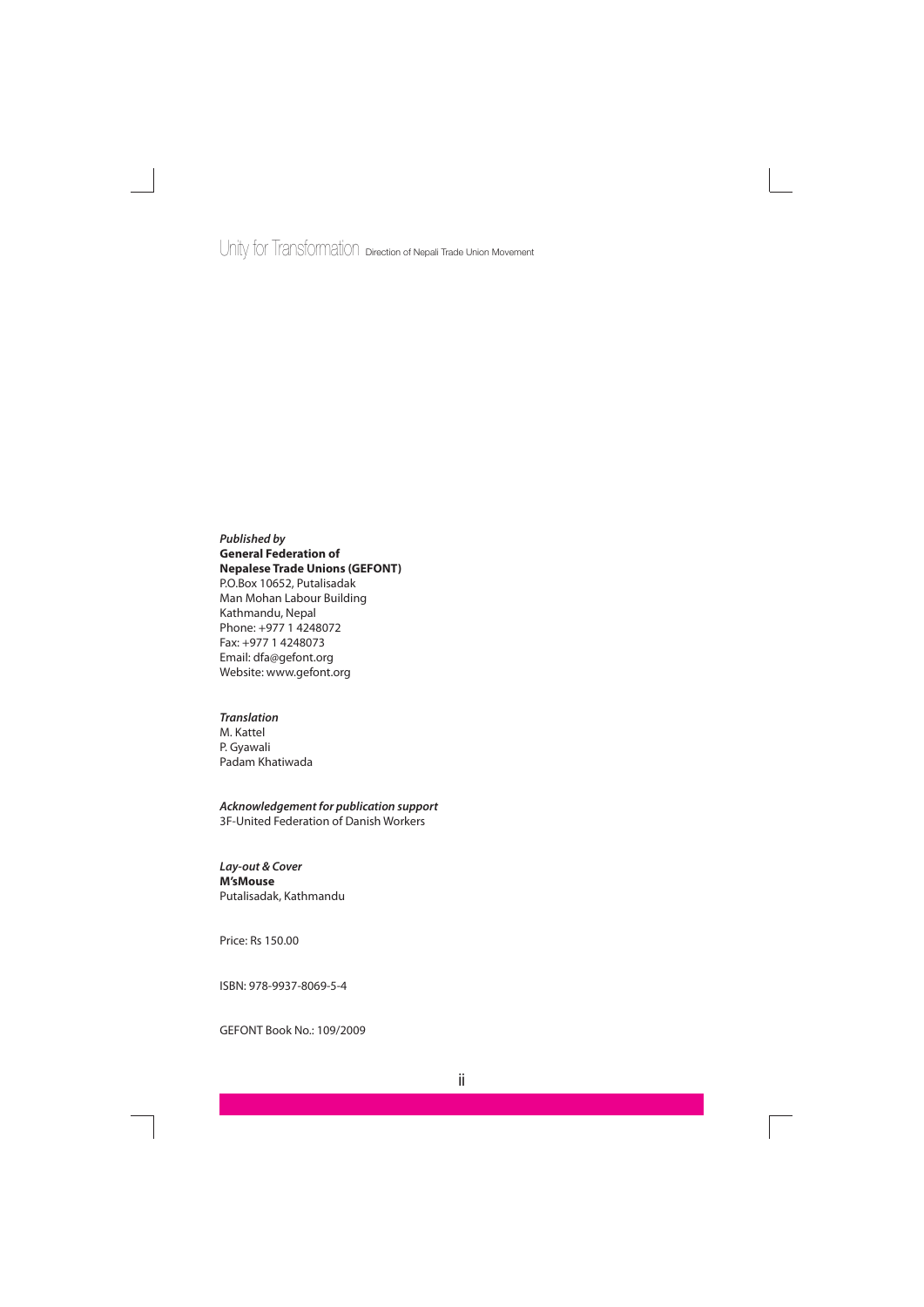### **Contents**

| We are in the midst of transformation of Nepali society | v  |  |  |  |
|---------------------------------------------------------|----|--|--|--|
| PART ONE                                                |    |  |  |  |
| Political Scenario after the Fourth Congress            | 1  |  |  |  |
| PART TWO                                                |    |  |  |  |
| The World of Work and Changing Face                     |    |  |  |  |
| of Trade Union Movement in the World                    | 19 |  |  |  |
| ANNEX <sub>1</sub>                                      |    |  |  |  |
| <b>GEFONT Plan of Action</b>                            | 46 |  |  |  |
| ANNEX <sub>2</sub>                                      |    |  |  |  |
| Resolutions adopted by the Congress                     | 54 |  |  |  |
| ANNEX <sub>3</sub>                                      |    |  |  |  |
| <b>JOINT TRADE UNION COORDINATION CENTRE (JTUCC)</b>    |    |  |  |  |
| Code of Conduct 2008                                    | 67 |  |  |  |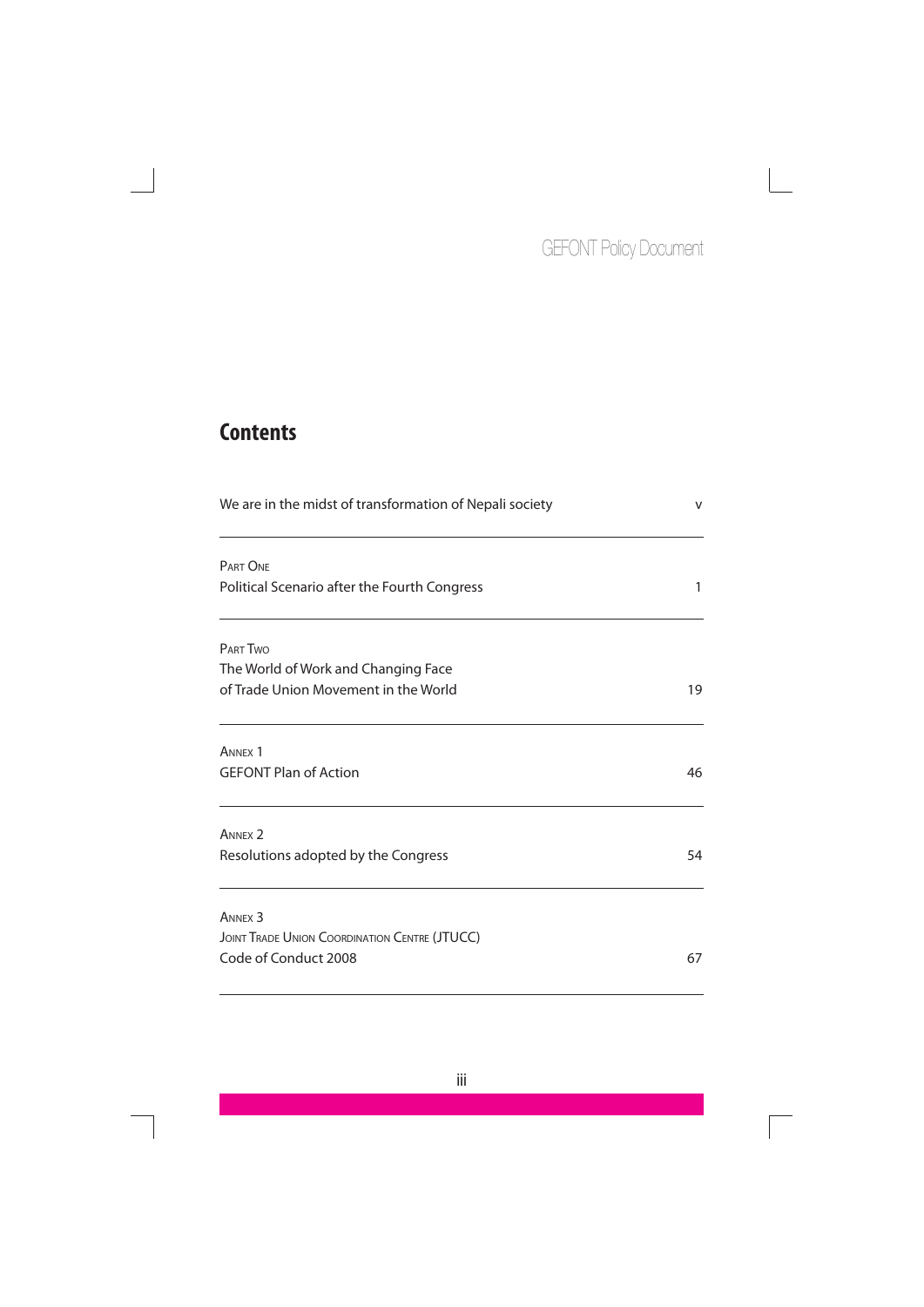### Unity for Transformation Direction of Nepali Trade Union Movement

#### **Acronym**

| <b>ANFTU</b>   | : All Nepal Federation of Trade Union                                    |
|----------------|--------------------------------------------------------------------------|
| ANTUC          | : All Nepal Trade Union Congress                                         |
| CoNEP          | : Confederation of Nepalese Professionals                                |
| <b>CWWD</b>    | : Central Women Workers Department of GEFONT                             |
| <b>DECONT</b>  | : Democratic Confederation of Nepalese Trade Unions                      |
| <b>GEFONT</b>  | : General Federation of Nepalese Trade Unions                            |
| <b>ICFTU</b>   | : International Confederation of Free Trade Unions                       |
| <b>ILO</b>     | : International Labour Organisation                                      |
| <b>ITUC</b>    | : International Trade Union Confederation                                |
| <b>ITUC-AP</b> | : International Trade Union Confederation-Asia Pacific region            |
| <b>JTUCC</b>   | : Joint Trade Union Coordination Centre                                  |
| Maoist         | : Communist Party of Nepal (Maoist)                                      |
| NGO            | : Non-Governmental Organisations                                         |
| <b>NTUC</b>    | : Nepal Trade Union Congress                                             |
| <b>SPA</b>     | : Seven-Party Alliance, which includes- Nepali Congress, Communist Party |
|                | of Nepal (UML), Nepali Congress (Democratic), Nepal Mazdoor Kisan Party, |
|                | Janamorcha Nepal, Nepal Sadbhawana Party and United Left Front           |
| <b>UK</b>      | : United Kingdom                                                         |
| <b>UML</b>     | : Communist Party of Nepal (Unified Marxists-Leninists)                  |
| <b>USA</b>     | : United States of America                                               |
| <b>WCL</b>     | : World Confederation of Labour                                          |
| <b>WFTU</b>    | : World Federation of Trade Unions                                       |

#### **Affiliates of JTUCC**

| <b>ANTUF</b> | : All Nepal Trade Union Federation                                   |
|--------------|----------------------------------------------------------------------|
| CoNEP        | : Confederation of Nepalese Professionals                            |
| FENEPT       | : Federation of Nepalese Progressive Trade Union                     |
| GEFONT       | : General Federation of Nepalese Trade Unions                        |
|              | NDECONT : National Democratic Confederation of Nepalese Trade Unions |
| NTUC-I       | : Nepal Trade Union Congress-Independent                             |
| <b>NTUF</b>  | : Nepal Trade Union Federation                                       |

iv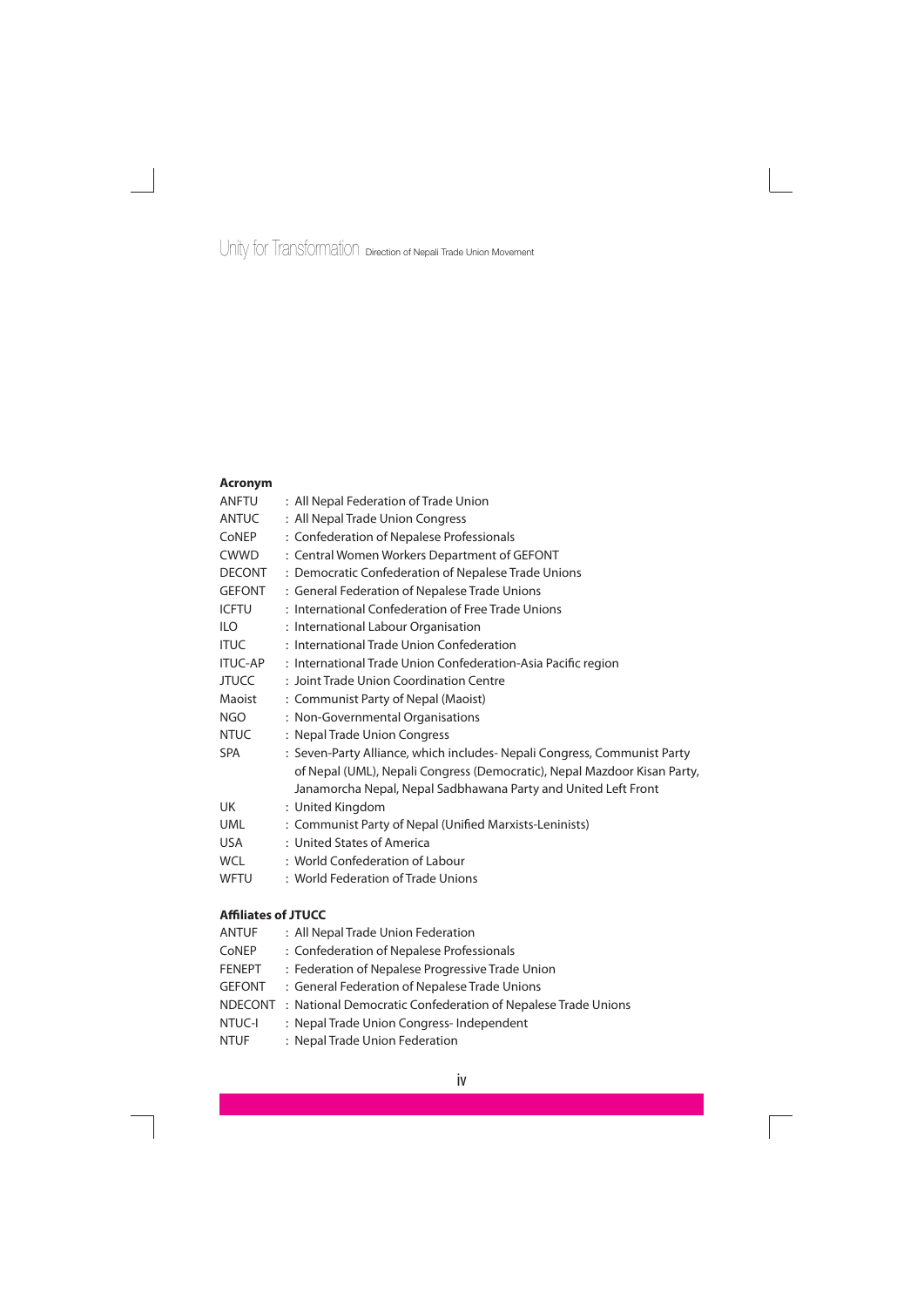### **We are in the midst of transformation of Nepali society**

 $\overline{\mathbf{I}}$ n 2009, our journey as GEFONT will cross two decades. We have come this far facing numerous ups and downs and fighting oppression of the absolute monarchy. I would like to remember all those who have played a crucial role in establishing and leading GEFONT to this point, and highly acknowledge their contribution.

In this period, two people's movements were launched for the restoration of democracy. In each, we were able to make some sacrifices, to offer our blood and sweat. Such auspicious moments rarely occur in history. In this sense, we should be proud of ourselves.

We leave it to history to explain what we did and how much to conscientize the working class and mobilize them for transformation of the state and society. Let us only make this small claim - in low or no presence of the working class, the changes we have had now would not have been possible.

We might have made numerous mistakes. There might be a number of things we could have done differently. Yet, we have invested more time and energy than anyone else to bring the labour movement out of chaos, organize it and link it to the norms of modern industrial relations. In the last one-and-a-half-decade, we left no stone unturned to promote investment-employment and the rights and welfare of the workers. Nor did we bow to any pressure against the interest of the workers. Throughout the last two decades, our leadership remained firm, undivided and intact. Both as an organizer and Chairperson, Comrade Mukunda Neupane consistently led the GEFONT movement. Thank you Comrade Neupane for your decisive and firm leadership!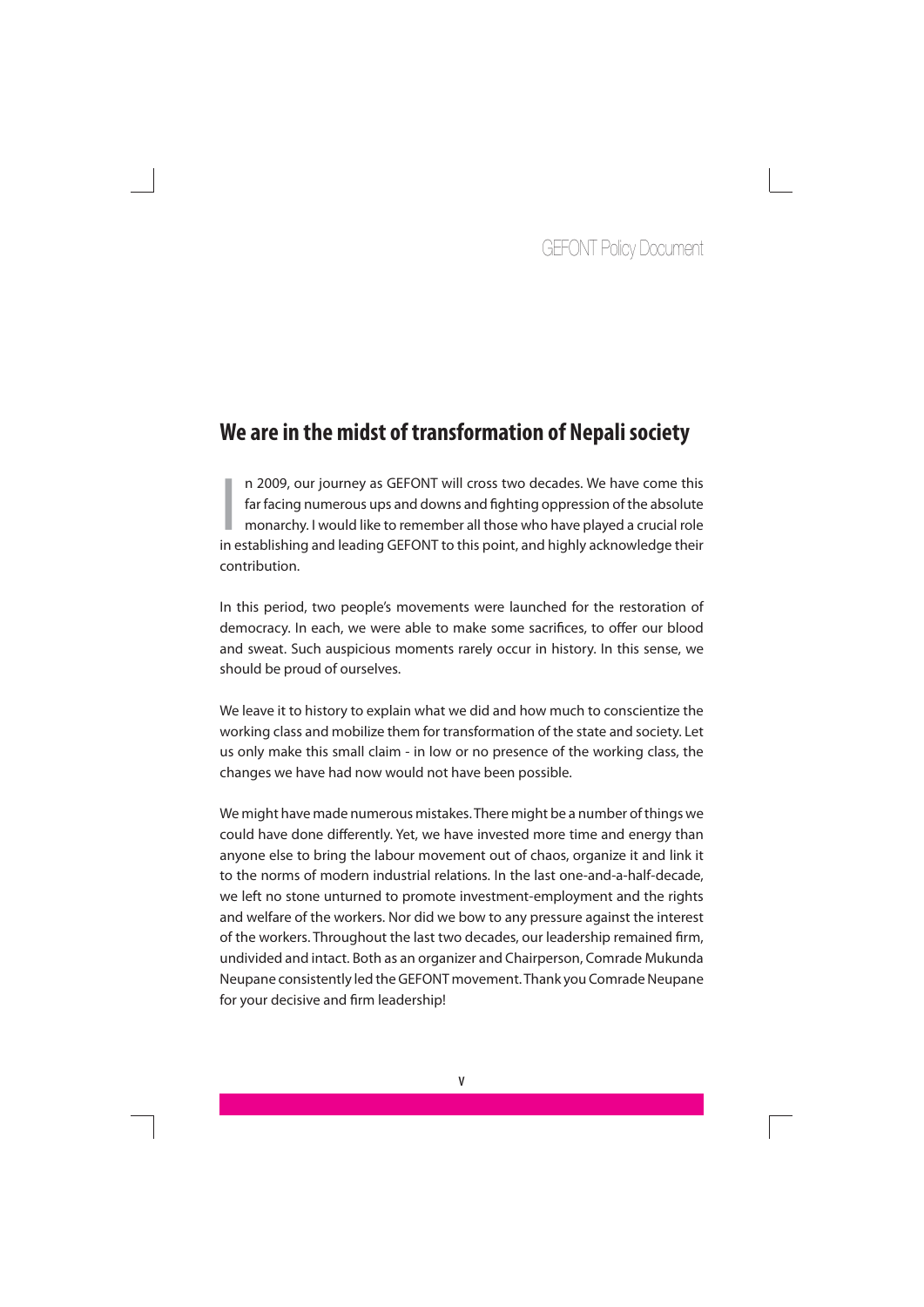Throughout this period, you have provided the summit of leadership of Comrade Man Mohan Adhikari that was seen during the 1947 labour movement, selfless, flawless, and disciplined leadership. On behalf of the newly elected committee, I assure you that this unique tradition of history will be maintained, further popularized and exploited for the rights and welfare of the Nepali working class.

#### Comrades,

For some, congresses, elections, leadership change and handover become an issue of 'loss' and 'gain'. For others, they also become an issue of prestige and revenge. For us, however, these are normal and inevitable events and processes. Our formula of operating an organisational life involves a triangular policy, in which we collect organisational strength from the activism and aspirations of youths, we assign leadership to those who have been tested, and we follow advice and guardianship from the senior members. It is this formula that forestalled confusions and divisions amongst us while political parties were caught in extreme internal conflicts.

#### Colleagues,

To accept leadership is not to swim and relax in the pond of achievements of the past. It is however to unpack the problems entangling the world of work and tackle them, and rise to challenges that lie ahead. Of the major challenges facing us are inadequate legislation, non-enforcement of existing laws, livelihood insecurity, and workers being forced to bear the brunt of the rise in the cost of production. Another challenge to be tackled is us, within we trade unions, and it is the mix of hypocrisy and dilemma. We are fighting, sometimes unhealthily,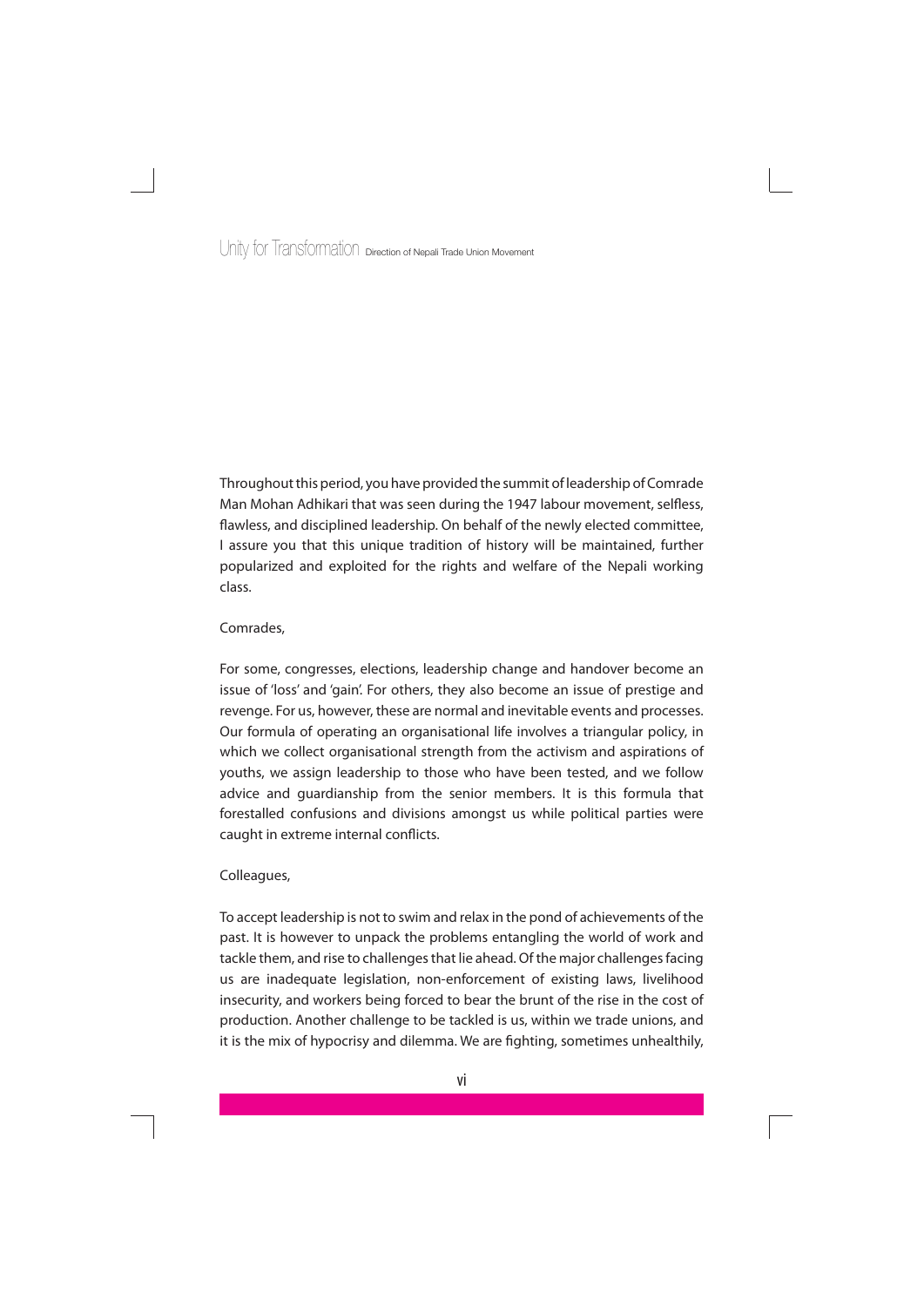for our presence and existence in the labour sector that is relatively easy and employment-secure. But we are silent about the workers in other sectors of labour. Similarly, we have the tendency of displaying radicalism when our actions are marred by inconsistencies and anarchies.

We are informed of a number of allegations made against us. An allegation likens us to those "development" organizations that are engaged in making money while being insensitive to the class struggle. Another allegation links us to a party's sister organization that does not care about rights and welfares of the workers, and does politics only for the sake of politics. These are heavy allegations, and our leadership is committed to tackling them. On behalf of the new committee, I would like to commit that all the tasks that have remained pending for whatever reasons will be completed under the leadership of this committee.

I, on behalf of the committee, commit to the following.

Where there are workers, there is GEFONT. GEFONT will organize all workers engaged in all sectors of investment, irrespective of whether they are dailywaged or permanent, and whether they are in organized or unorganized, or formal or informal sectors. GEFONT will reach majority of villages and cities in all districts, and will leave no space for others to question its commitment to the movement for justice and equality.

GEFONT will search for an alternative to highly bureaucratic and status-quo promoting enterprise unionism. It will do all it should to give justice, through collective bargaining, to the workers where they work, whether in umbrella organisations of capital investors or at the level of commodity-based industrial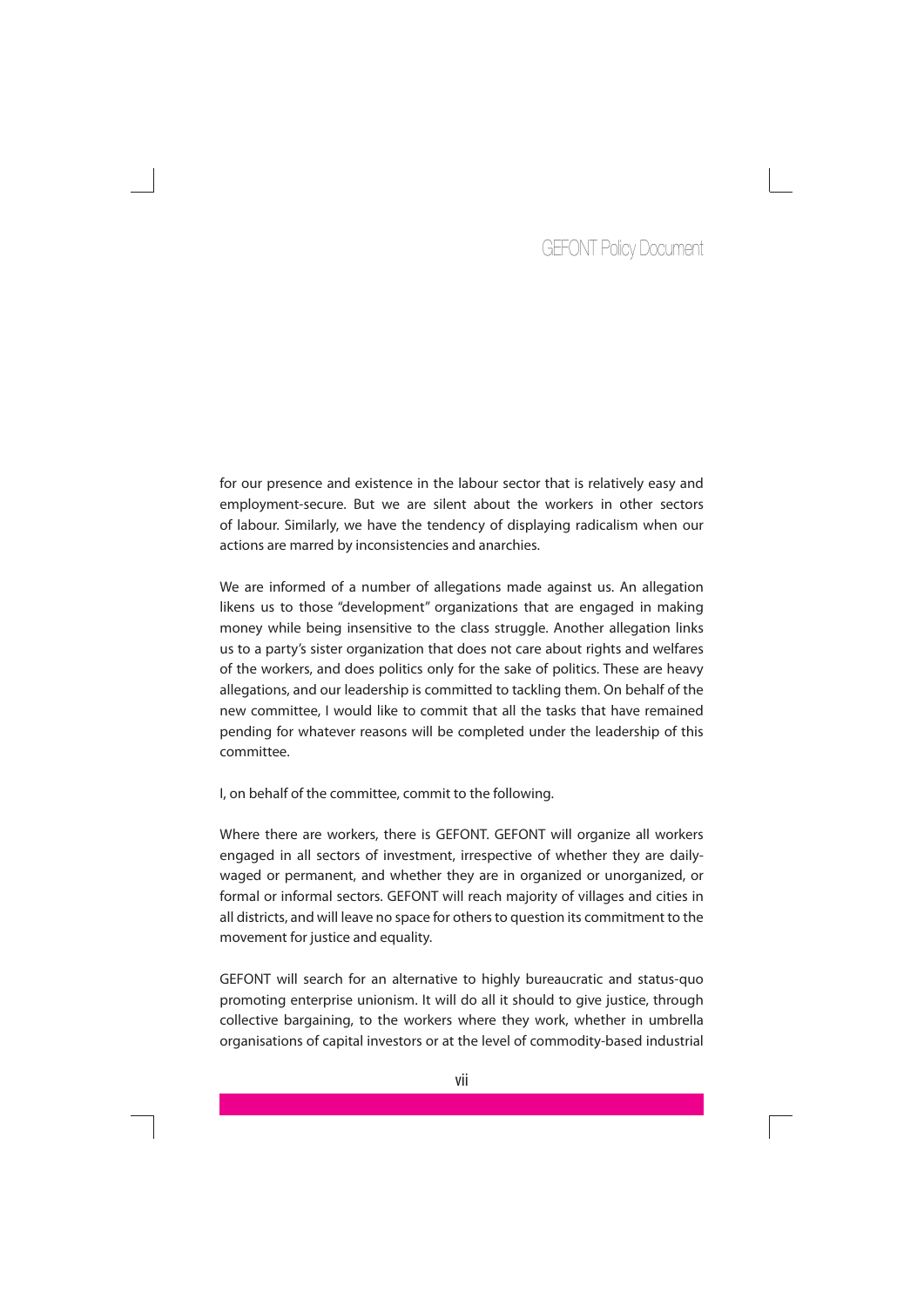organization. It will adopt a different method of "class struggle". It will particularly be different from the method of submission (to 'donors' to benefit a handful of people) as well as the one of anarchic and inhuman treatment.

We are in the midst of transformation of Nepali society. An important task towards the transformation is the restructuring of the state through a new constitution. Our expectation of a restructured state is one which opens up options and opportunities for the workers to live a "dignified, creative and prosperous" life. The new restructured state will, we expect, break with the existing trend in which might makes right and those voiceless are condemned to oppression. We are not envious of the rich people. We wish them to go richer. All we want from them is the compulsory use of their riches for social transformation. We want to build a society in which the poor and marginalized take a step upward towards prosperity the state invests transparently the money received from the rich for the benefit of low- and/or no-income people and the gap between the rich and the poor narrows. We do not want to see a state or a system in which, in any name and pretext whatsoever, those who invest in labour are deprived and denied and those who invest in money or physical capital continue to rule and reap all benefits. We do not want a society that discriminates on grounds of bodily differences determined genetically, between male and female, for example.

Our Confederation will adopt the policy of "initiation-competition and excelling" to interaction with all forces in our society. We believe this to be an appropriate policy to find unity in diversity in a plural and diverse social setting like ours. Based on this policy, we will pursue our unity campaign with Confederations associated with the Joint Trade Union Coordination Centre. This is the policy that will influence our interaction with the state, political parties and the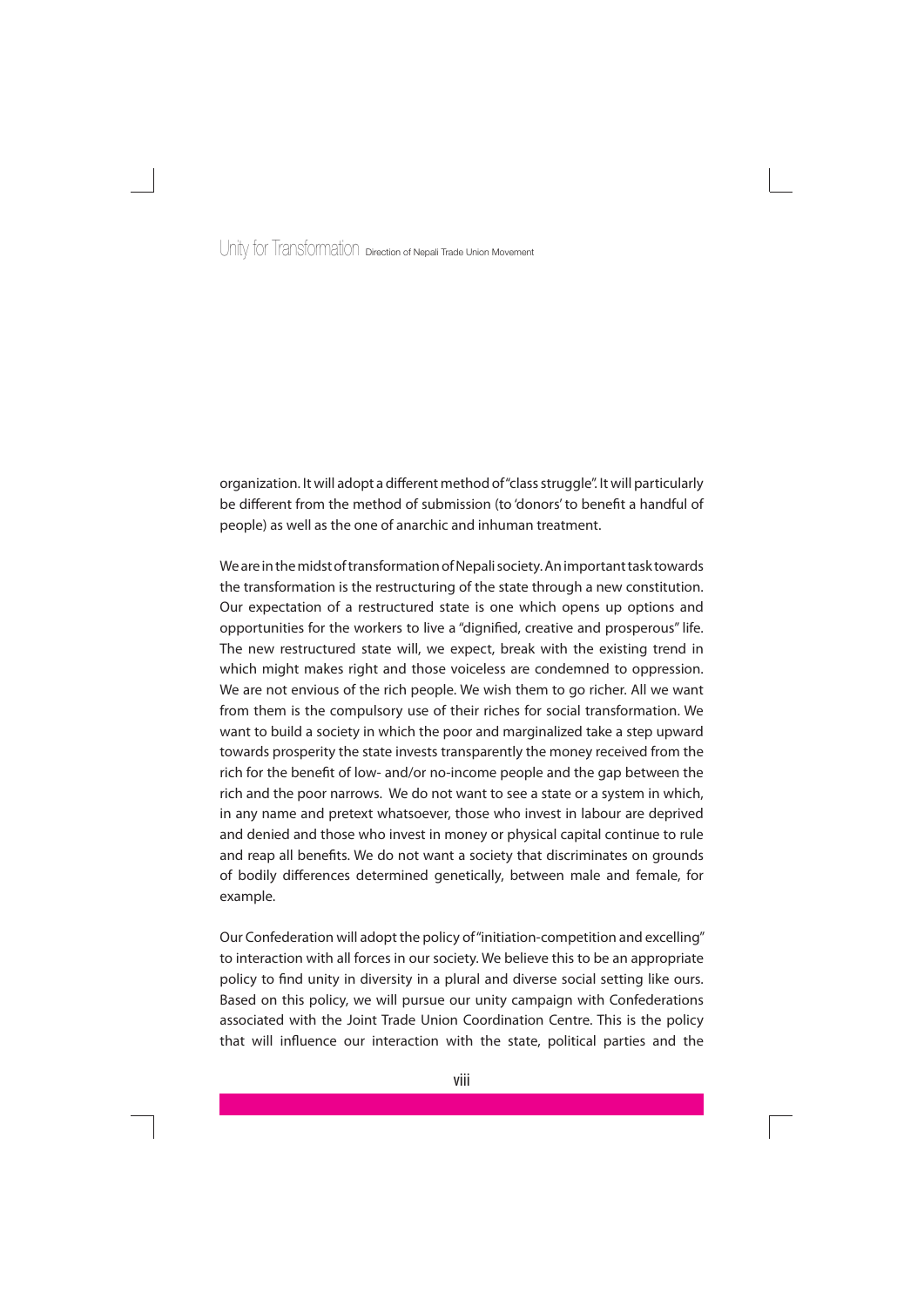government. The slogan of "unity for transformation" that has been adopted by our Congress also builds on this policy position.

I would once again reiterate our commitment – GEFONT will always stand in the front line of social transformation and will do all it can and should to materialize it.

Thank you all guests and colleagues for accepting our invitation and participating in this event.

- $\blacksquare$  Let's take care of one another
- $\blacksquare$  Let's love one another
- **Let's respect each other's points of view**
- Let's build a strong organization of the workers

Thank you!

**Bishnu Rimal**

President

April 30, 2009, Kathmandu (Inaugural Speech delivered by the President at leadership handover Ceremony)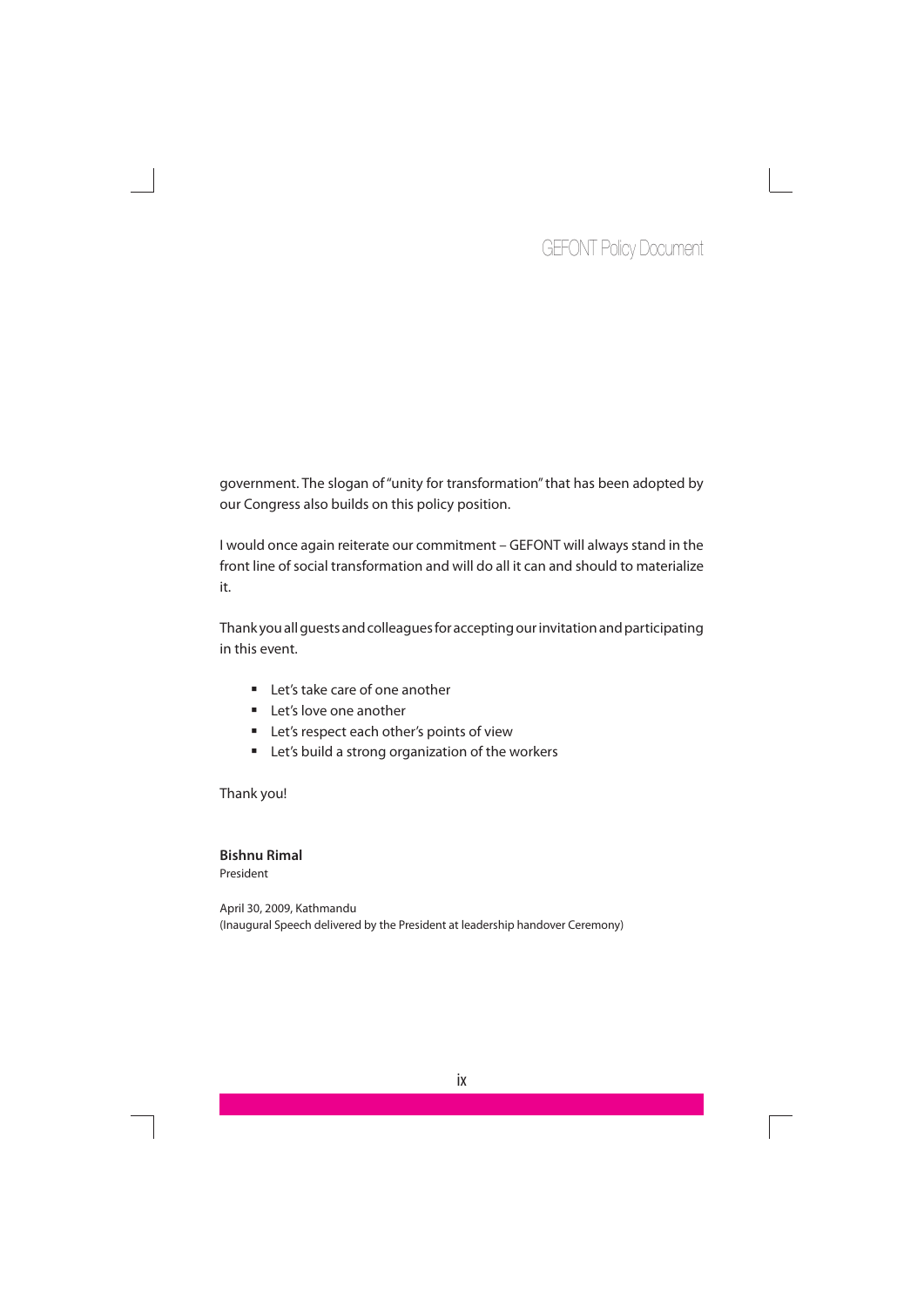Unity for Transformation Direction of Nepali Trade Union Movement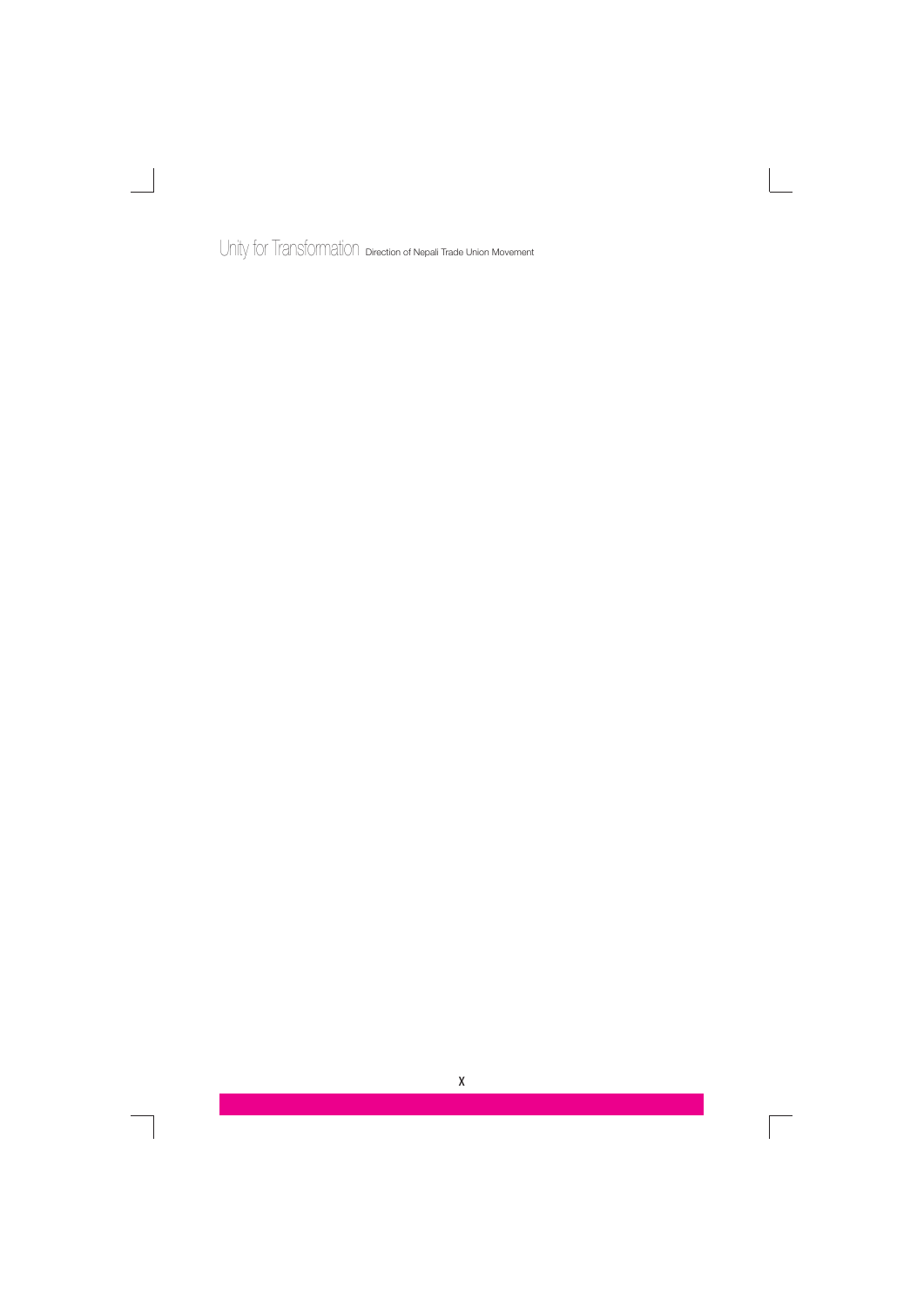#### PART ONE

### **Political Scenario after the Fourth Congress**

T he Jana Andolan (people's movement) of 2006 led to a qualitative transformation of our political scenario. It ended the 1600-year old institution of monarchy and the 240 year-old ruling monarchy of the Shah dynasty. People have become sovereign and the sources of power. Nepali state has transformed from a Hindu state to a secular one, and unitary form of politics has given way to federal one. Above all, Nepal has become the first republican state of a federal model of the 21<sup>st</sup> century with the federal democratic republic of Nepal.

With this wave of change, the conclusion drawn by the fourth congress of our Confederation has proved true. Our conclusion was: "Existing political balance maintained by three political forces cannot remain as it is. Either one of the forces should be eliminated or two of them should merge or polarise so that the tripolar power balance become bi-polar." Only then can a conclusion be drawn in terms of whether Nepali society will head towards transformation or regression. The following points can be made as a collective way out to the present crisis:

- State structures should undergo an overhaul, the country cannot move ahead in the condition as it is now
- **The basis of the overhaul of state structures and forward looking** changes should be the outcomes of the 1990 people's movement
- **All efforts aimed at consolidation of democracy and resolution of** social/political contradictions should be synchronised
- In relation to forward looking outlet to the present crisis, there should be a 'common package' of programmes amongst the rebels, the government and the mainstream political parties. They should first address their procedural disagreements and differences.

1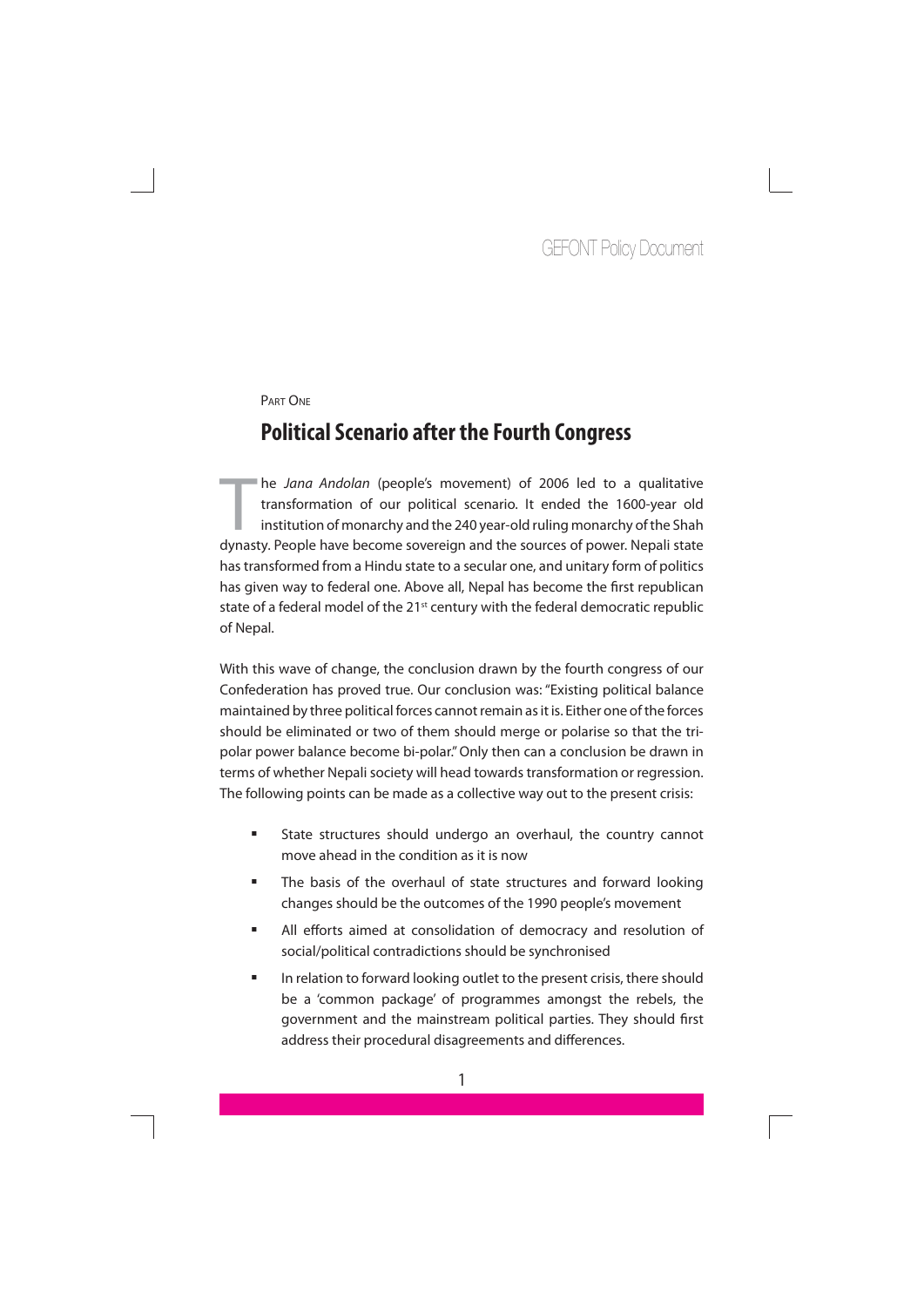

Establishment of Loktantra, the proposal for state restructuring, Constituent Assembly election in an inclusively proportional way and the declaration on May 18, 2009, the ceasefire understanding of May 26, 2009, and the May 30, 2009; declaration about the rights of women, the understanding between the then Seven-Party Alliance (SPA) and the Maoists, the Comprehensive Peace Agreement of November 21, 2006 between the Maoists and government, the Citizenship Act enacted on November 25, 2009, the Interim Constitution issued in January 15, 2007 and the January 31, 2007 address to the nation by prime minister were all the "package of consensus".

#### **A uniquely peaceful movement of the 21st century that led to unprecedented achievements, a movement of which we were also part of**

The establishment of Loktantra created a wave of awareness like that of the French Revolution in Europe. This movement remained different from the many movements of the 20<sup>th</sup> century.

i. The movement of 1980 was basically led by the students with a dual aim of ending the Panchayat system and establishment of democracy, and was basically centred around colleges and city centres. A decade later, the 1990 people's movement was launched pursuing the same goals as those of the 1980s. Led by left and none-left parties who were against Panchayat autocracy, the movement expanded to almost all the cities in the country and reached almost all aware and educated communities. The April movement of 2006 mobilised a wide cross section of the population, including labour movements and civil society organisations.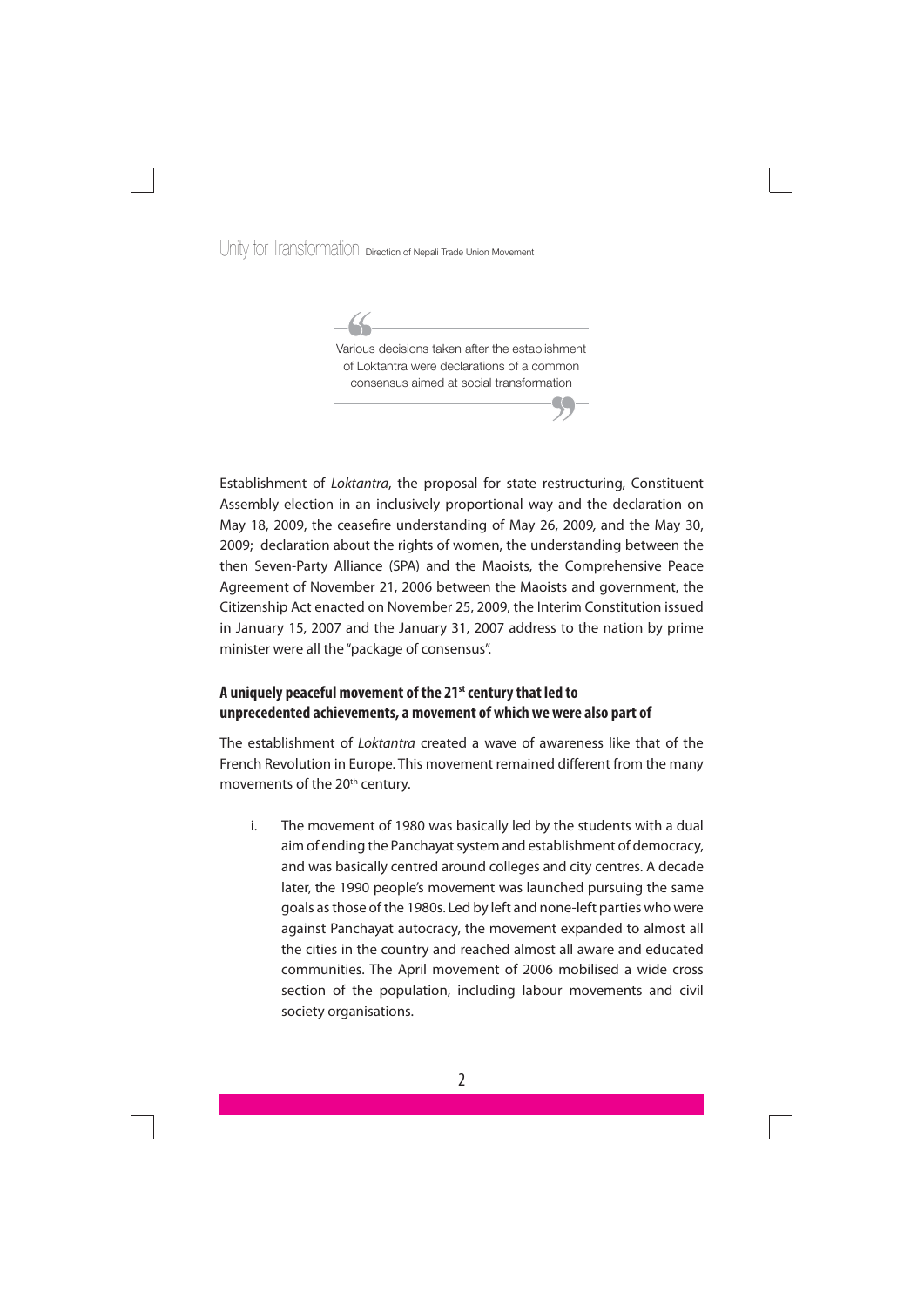

- ii. Civil society organisations created popular opinion in favour of the movement through out the country, while the trade union organisations provided decisive leadership to it.
- iii. There was not a single village or a community that remained untouched of the influence of the movement. The movement continued for 19 days despite day-long, and even longer, curfews, and broke the world record of peaceful movement. As one of the important achievements of the movement, it brought to the fore, and established the agenda of 'equality' and 'identity'.

#### **Trade union movement and the analysis on scenarios forecast of Nepali politics**

The Fourth Congress, on analysis of the political scenario, forecasted three possibilities the future of trade union movement had to face. These were: the state of status quo, forward looking transformation and extreme national crisis. In the Scenario-II of our analysis, the following challenges were envisioned.

- GEFONT may have to compete with various forces and division may appear amongst traditional friendly forces
- A new militant force may emerge as a new competitor. Consequently, industrial relations may come under the undue influence of 'power' instead of 'rules' and 'regulation'.
- GEFONT may be forced into a state in which it has to accumulate power through scattered labour disputes instead of expanding as a comprehensive movement.

3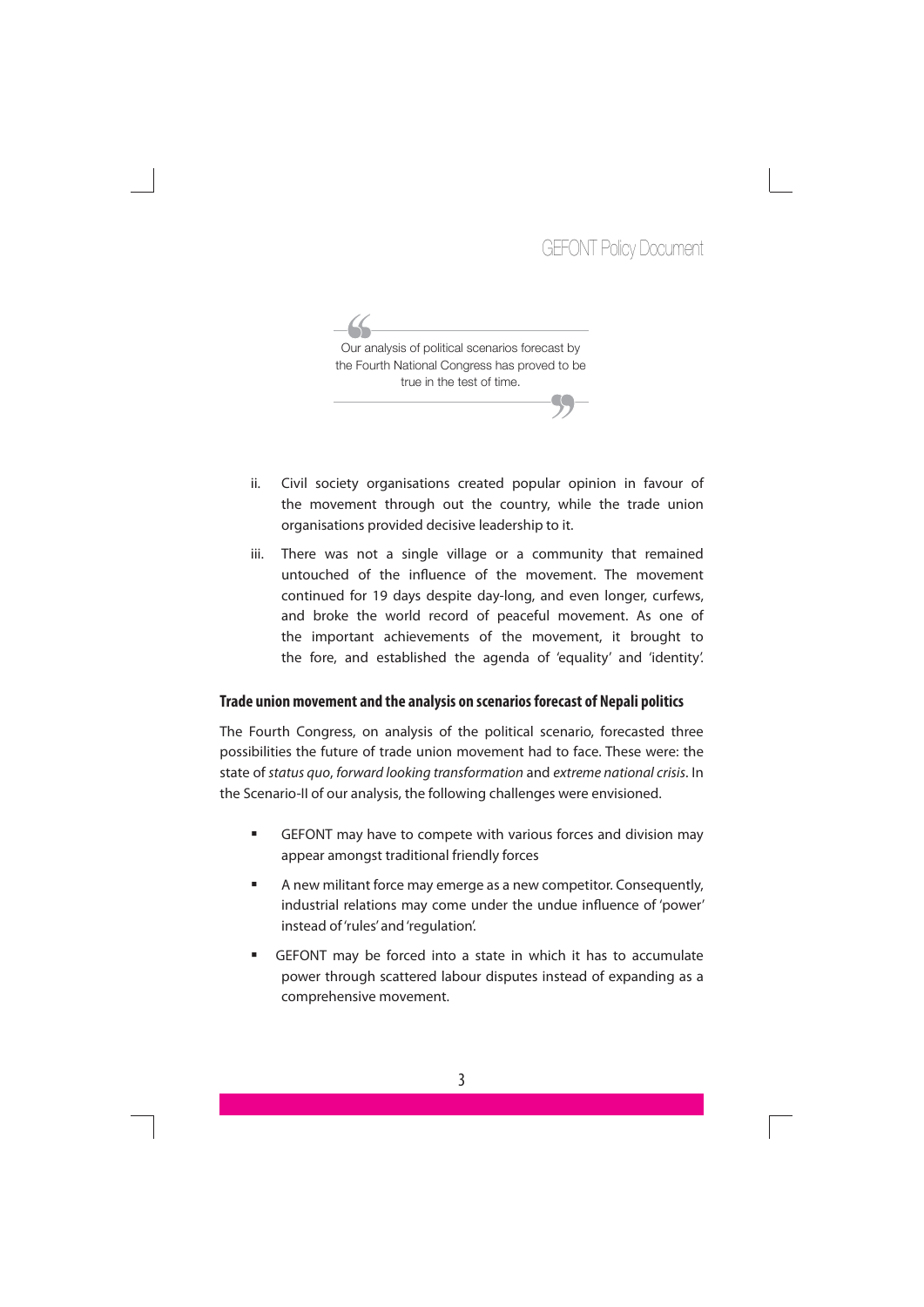

With this scenario may also emerge numerous opportunities:

- Rise of new hopes and aspirations amongst the working class people
- **Trade union movements, including GEFONT, may unite into a broad**based new structure. Democratic forces may be nationally mobilised to check the expansion of illiberal forces in the trade union movement.
- GEFONT will be fully in action to promote social justice and get the concept of welfare state implemented to achieve its goal. The value of trade union movement will further expand in the communities.
- All social partners and co-workers will have a national consensus on a new economic order and agenda of social transformation. Trade union movement will be established as an inevitable and socially recognised institution.
- **If will bolster full solidarity of international trade union movement.**

#### **Decisions of long-term importance in the world of work**

This analysis of ours has proved to be true. The parliament's decision of May 11, 006, granting civil servants the right to organisation, the dissolution of the royal ordinance amending the trade union act, joint declaration by three trade union confederation and Maoist union of December 2, 2006 ; and the constitutional guarantee as fundamental rights of freedom of association, right to collective bargaining, right to social security and employment, and right against intolerable labour practices are some of the major achievements that are of long-term importance. Yet another milestone achievement in this respect is the formation of the "Labour and Industrial Relations Committee" by the Interim Legislature Parliament.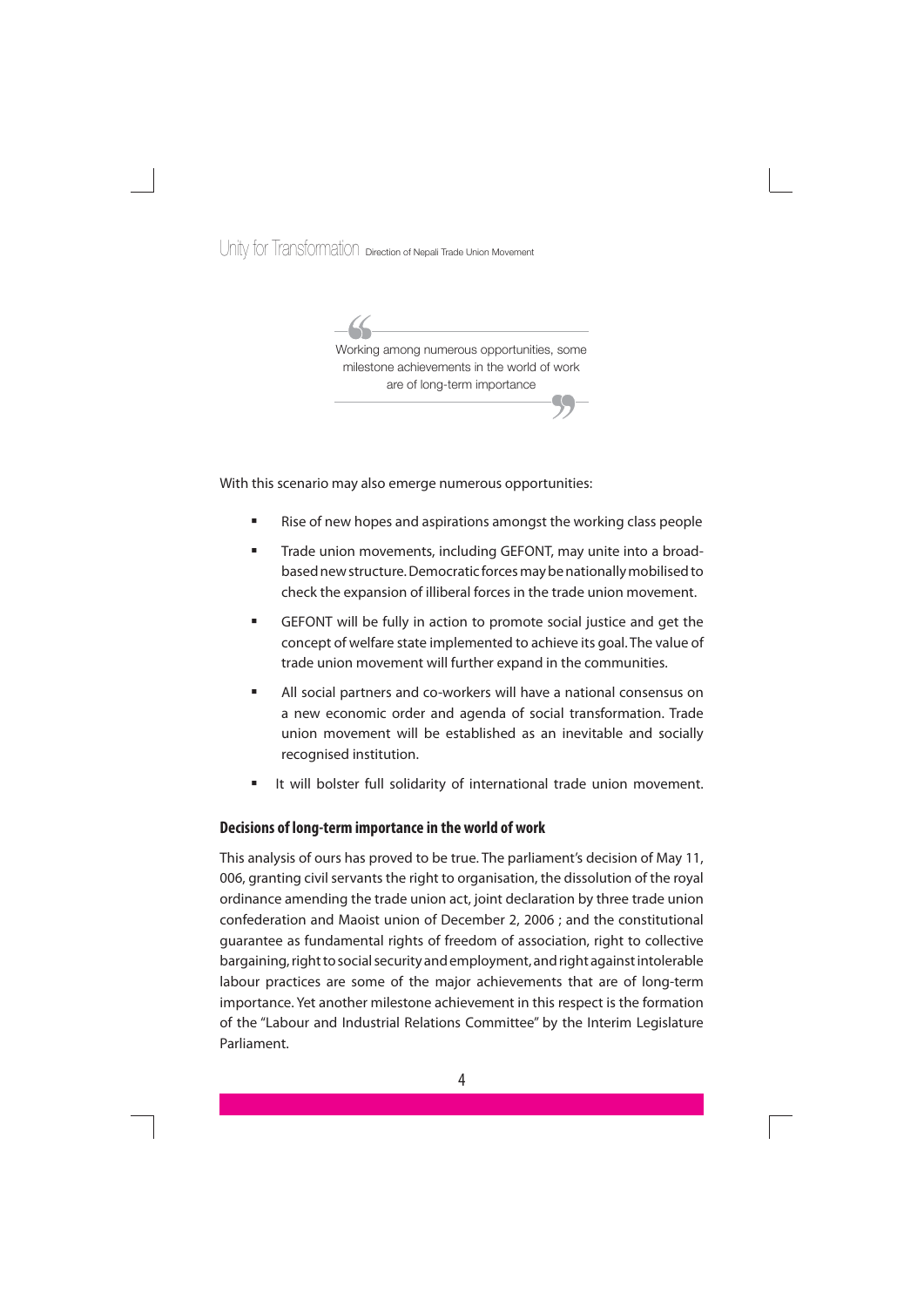Election to an inclusive Constituent Assembly, with one-third participation of women, has been a milestone achievement in South Asia

In the history of Nepal, we have now an elected 601-member Constituent Assembly with one-third representation of women. Such an inclusive parliament is first of its kind in South Asia. Now, Nepal has, by way of developing a new constitution, entered a unique – yet complex – process of state restructuring. The nation is waiting for the logical conclusion of the peace process that follows a decade long violent conflict and rebellion. For the peace process to logically conclude, Nepal should find amicable solution to the question of army reintegration, implement scientific land reform, provide educational, health, housing and food guarantees to the people, ensure employment guarantee, reintegrate those displaced, and constitute commissions on truth and reconciliation and disappearance in order to fight the culture of impunity.

The period of political transition is getting lengthened. And, this is creating chaos in the entire society and labour sector. Taking advantage of the period of transition, numerous groups have been given trade union recognition in such a way that it has reduced the political value of trade unionism, and devalued the process of social dialogue. A more challenging task ahead is to promulgate a new constitution for which Nepali people have only one and a half years time.

#### **Trade union and social transformation**

In a classical term, social transformation compares with 'revolution'. Revolution deconstructs existing structure, and triggers structural transformation towards positive direction. The English word 'transformation' suggests changes not only in 'structure' but also in 'substance'. Its Nepali equivalent is used in the same sense. Now, Nepali society is in the transition from an old social system to a new one, set for social transformation.

5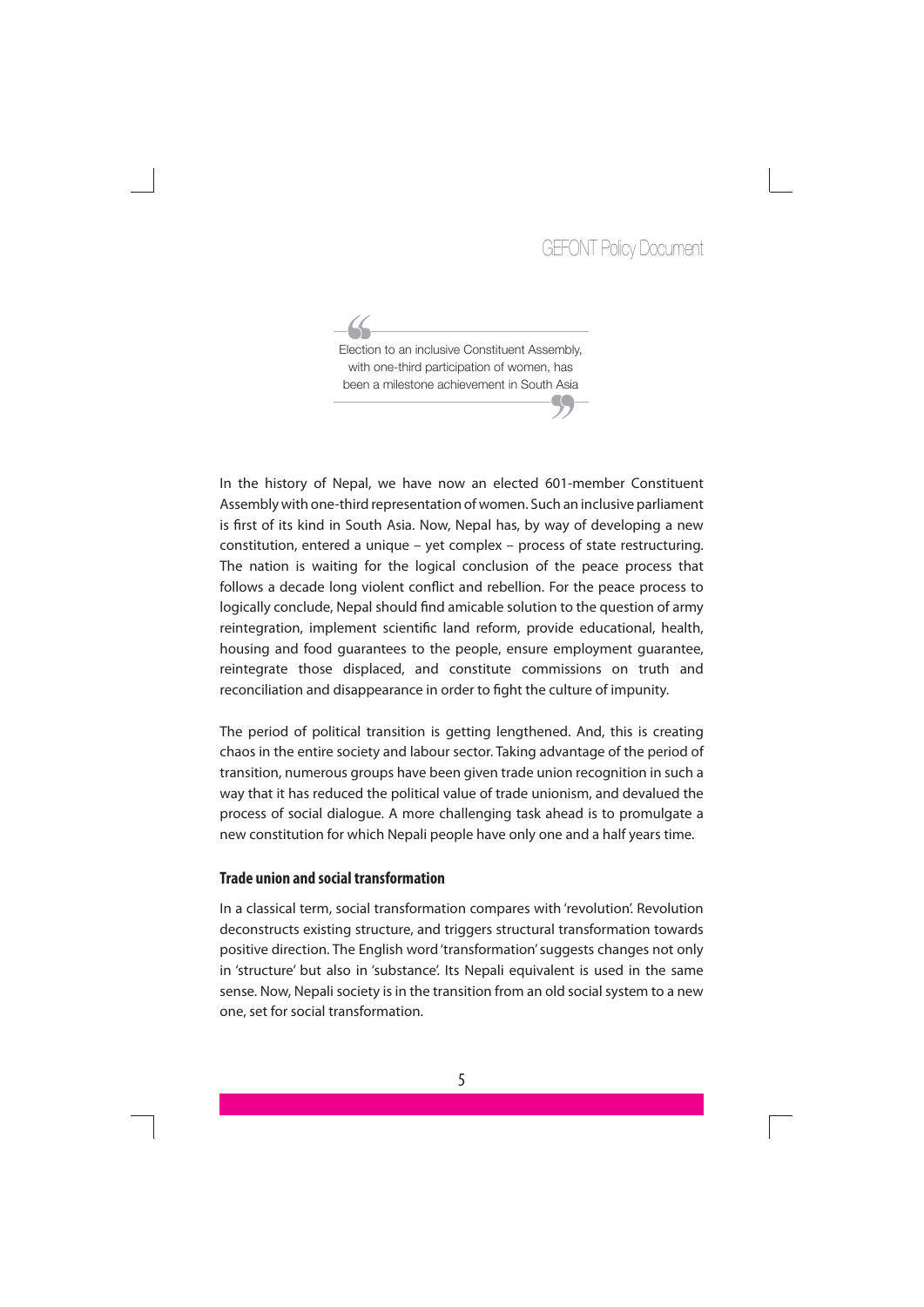Social transformation is the end of discrimination prevailing in the access and distribution of resources, power and opportunity

Social transformation refers to the process of identification of the root of a problem and its structural complexity. It involves the change in the vision and mission of existing institutions, and also in the power equilibrium of political, economic and social-cultural institutions. It also involves the raising of the level of awareness, and the level of economic, social and cultural development. Social transformation also calls for the end of existing discrimination amongst the people in the access and distribution of "resources (income and property), power and opportunity".

#### **Understanding Trade Union**

Various opinions abound as to what trade union is. Karl Marx defines it as "as the ramparts for workers in their struggle for social revolution against employers." Angels defines it as the "a military school for class war." Following Marx, trade union is a stage in the period of transition, where the unionists defend their wages as the matter of priority. Then, through "class struggle", it creates the awareness of class unity, while transforming them from a class 'in itself' to a class 'for itself'. In a common parlance, trade union is a workers' organisation established "by the workers, for the workers, of the workers". It is also an economic, political and social organisation in the liberation movement of the working class.

The concept of trade union developed with the start of the industrial revolution, when a large number of people gave up their agricultural occupation and started working for employers in a poor and low wage condition.

The labour movement was born to tackle the "extreme inequality between powerful employers and powerless workers." For many years in many countries trade unions were labelled illegal. Many trade union workers endured torture,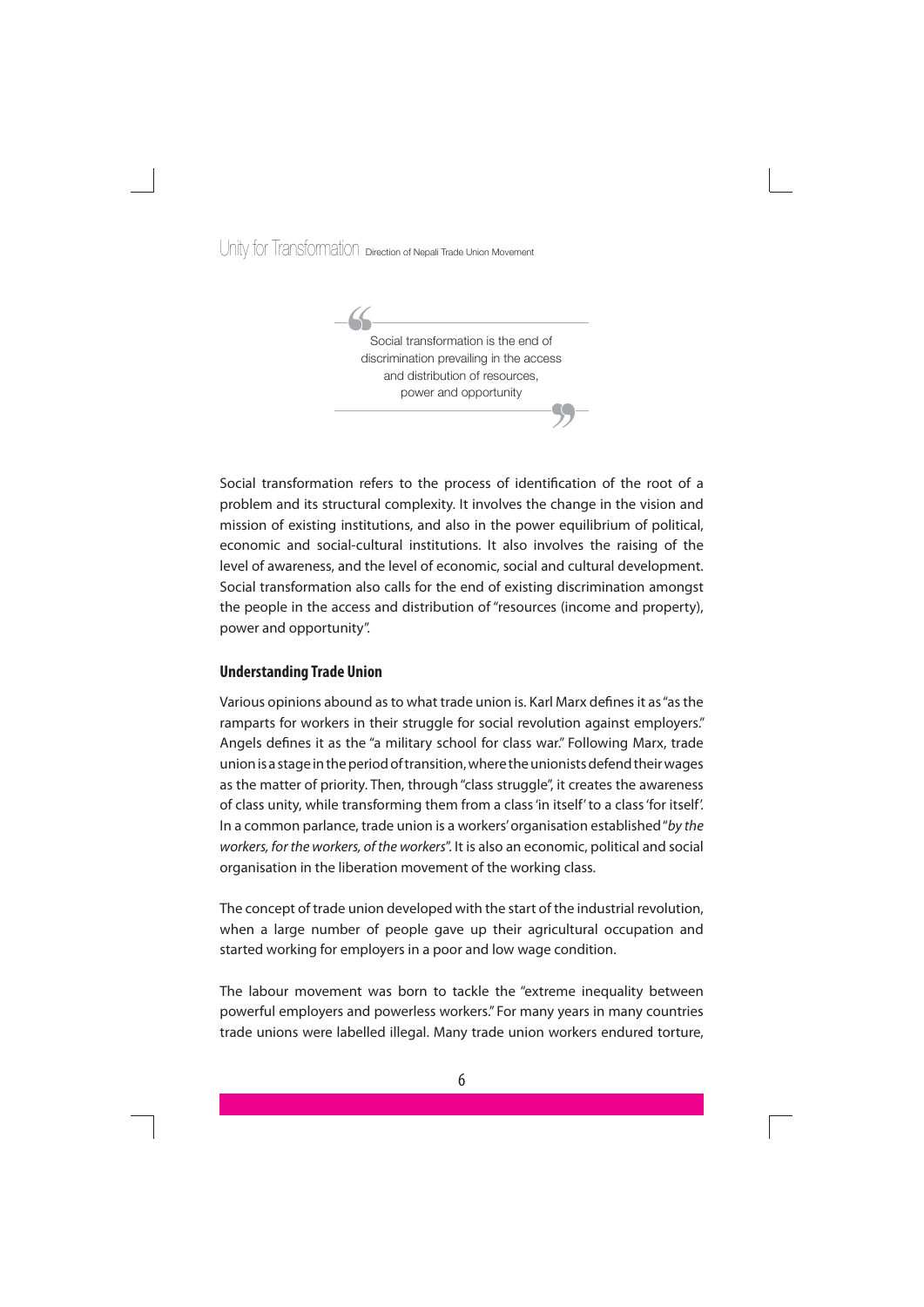Trade unions are not the Guild of Middle Ages

imprisonment and even death sentence. Despite all these difficulties, trade union movement developed, and got political recognition. Gradually, it started influencing the enactment of labour legislation and establishment of trade unions as legal institutions. Then, it developed the framework of "labour relations" through which to bridge between the employers and the workers.

Now, trade unions have the right to earn property and manage the sources of property in the same manner as the company of the employers. Their status is elevated to that of a professional organisation and has earned recognition as that of a social partner. In the civilised world of the day, any attempt at limiting the trade union movement amounts to a grave human rights violation.

Some see trade unions as the heir of the guild of the Middle Ages. Guild was a group of the skilled self-employed, who had the ownership and control over the means of production and the property earned. The guild was thus an association of small entrepreneurs. Unlike the guild, the union is the organisation of the workers employed by the employers. These workers have the ownership and control only over their labour, not over the means of production (factory and tools, in this case). During the Industrial Revolution, trade unions basically organised factory workers. In subsequent years, the union movement has widened its scope. Currently, trade unions also organise unskilled workers, including poor agricultural workers and bonded labourers who have even lost control over their labour.

Civil society organisations organise people in a locus that lies between state and family. Such organisations do not form part of 'market'.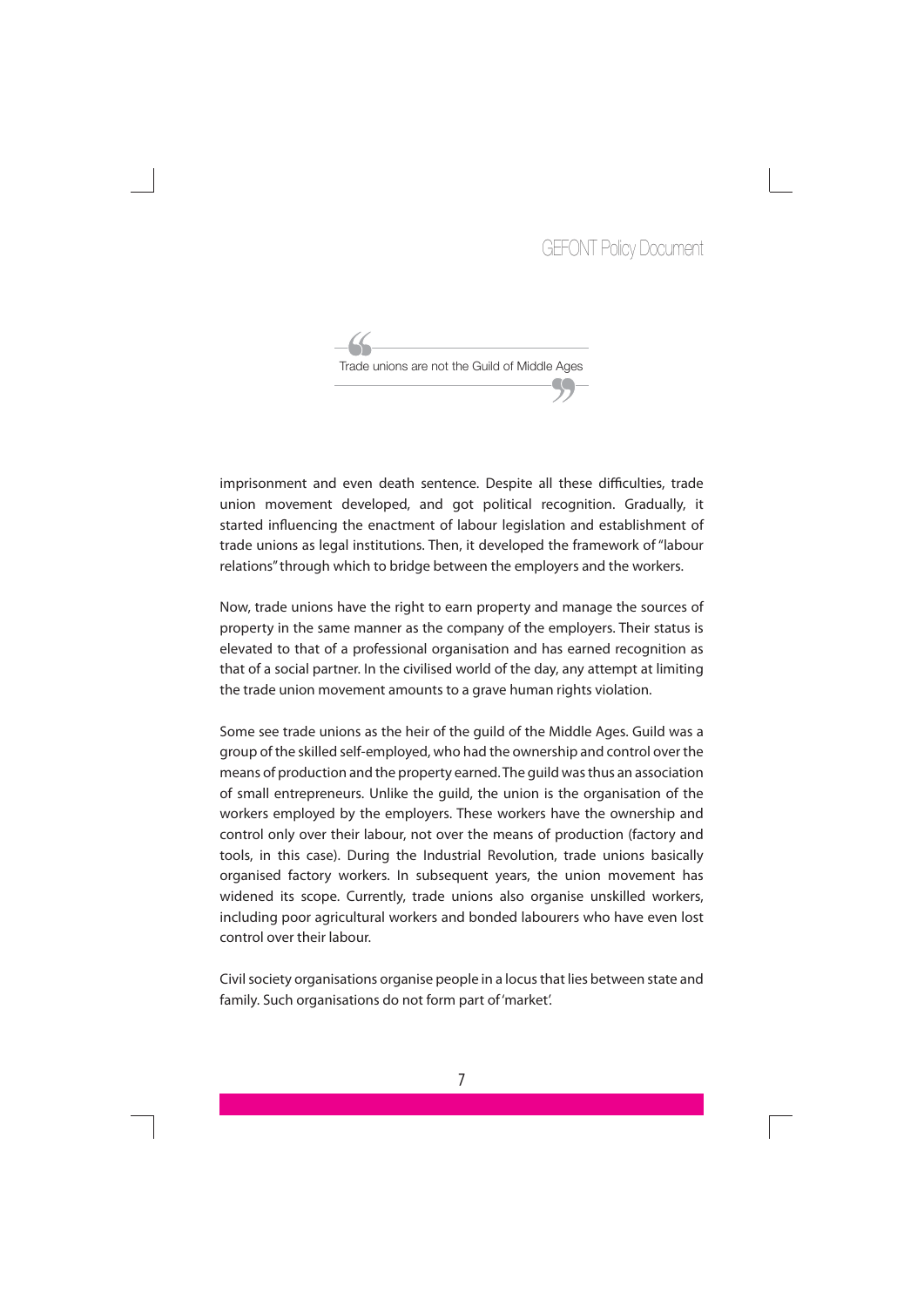

They are diverse in terms of issues and perspectives they engage in, and, as such, cover a wide range of areas. Civil society organisations are not fixed. They evolve and undergo changes over the time. Some stop functioning and even get dissolved. It is not necessary that civil society organisations should be 'independent'. They are not alternative to a state either. To some extent, these organisations reflect social conflicts and differences. In sum, trade union organisations, mass organisations of women and peasants, human rights organisaions and cooperatives, organisaions of consumers and other interest groups and non-government organisations are civil society organisations.

Trade union is a specific organisation in the civil society. Like trade unions, women and peasants' organisations also occupy special position in the civil society. Such organisations are membership based, and operate through networks both at local, national and international levels. These organisaions represent the mainstream of the social movement.

On the other hand, non-governmental organisations (NGOs) are based on limited membership. Generally, they operate mobilising donor money. Trade unions command widespread legitimacy whereas the legitimacy of NGOs is limited. Thus, to see trade unions as NGOs is wrong and hence union activist should be aware of unions being compared with NGOs.

Professor Richard Hyman has, in his article on "Marxism and Sociology of Trade Union", analysed the viewpoint of Marx, Engels, Lenin, Trotsky and others on "trade union and politics and trade union and transformation". According to Marxist analysis, trade union is necessary for the transformation of capitalist society. Unions encourage the workers to discard capitalism as it does not address their interest. Marx, therefore, compares trade union movements with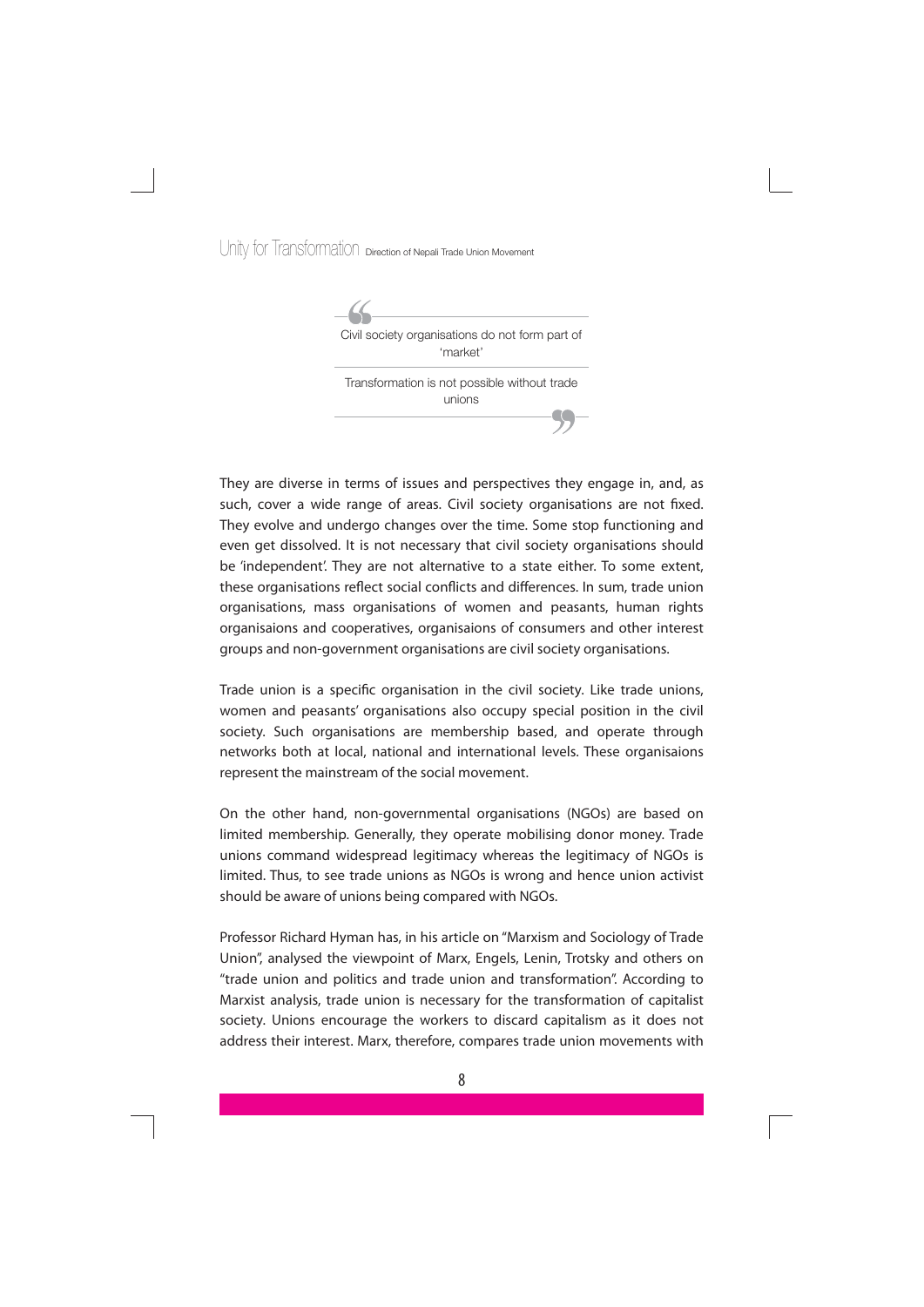Sometimes, the difference between economic dimension and political mission of trade unions gets blurred.

ramparts, and workers with the army that digs the grave for capitalism. Lenin adds: "Trade unions have limitations. They concentrate on issues of immediate economic benefit, such as improvement in wages and work conditions." Trade unions cannot, Lenin concludes, raise awareness to the extent necessary for social transformation. Therefore, professional intellectuals should be included in the unions to revolutionise them. Trotsky sarcastically called trade unionists as "a political police to discipline the workers on behalf of capital." His remarks were based on the burgeoning trend of 'status quo' in the union movement in England. Yet, he did not disagree with the importance of trade unions for social transformation. Instead, he advocated for non-party independent trade unions.

Anton Pannekoek has defined trade union movement as an action that cannot go beyond the periphery of capitalism. For him, the movement is not aimed at replacing capitalism by other form of production system. Its aim is only to ensure a humane living standard within capitalism. Concurring to this view John McIlroy adds that trade unions have no transformative mission. They seek simply to protect their members within existing society. Hyman slightly differs. He holds-"Trade unions collaborate with capitalism only as long as it is responsive to their interests. All this leads to a conclusion that trade unions pose two challenges before capitalism. First is the movement against economic exploitation. Second relates to the political movement aimed at collective bargaining for balance of power". Thus, sometimes the difference between economic dimension and political mission of trade unions gets blurred.

Trade unions are basically struggling for four rights: right to work, right wages, right to equality and right to freedom. All these rights are interdependent and complimentary core of social transformation.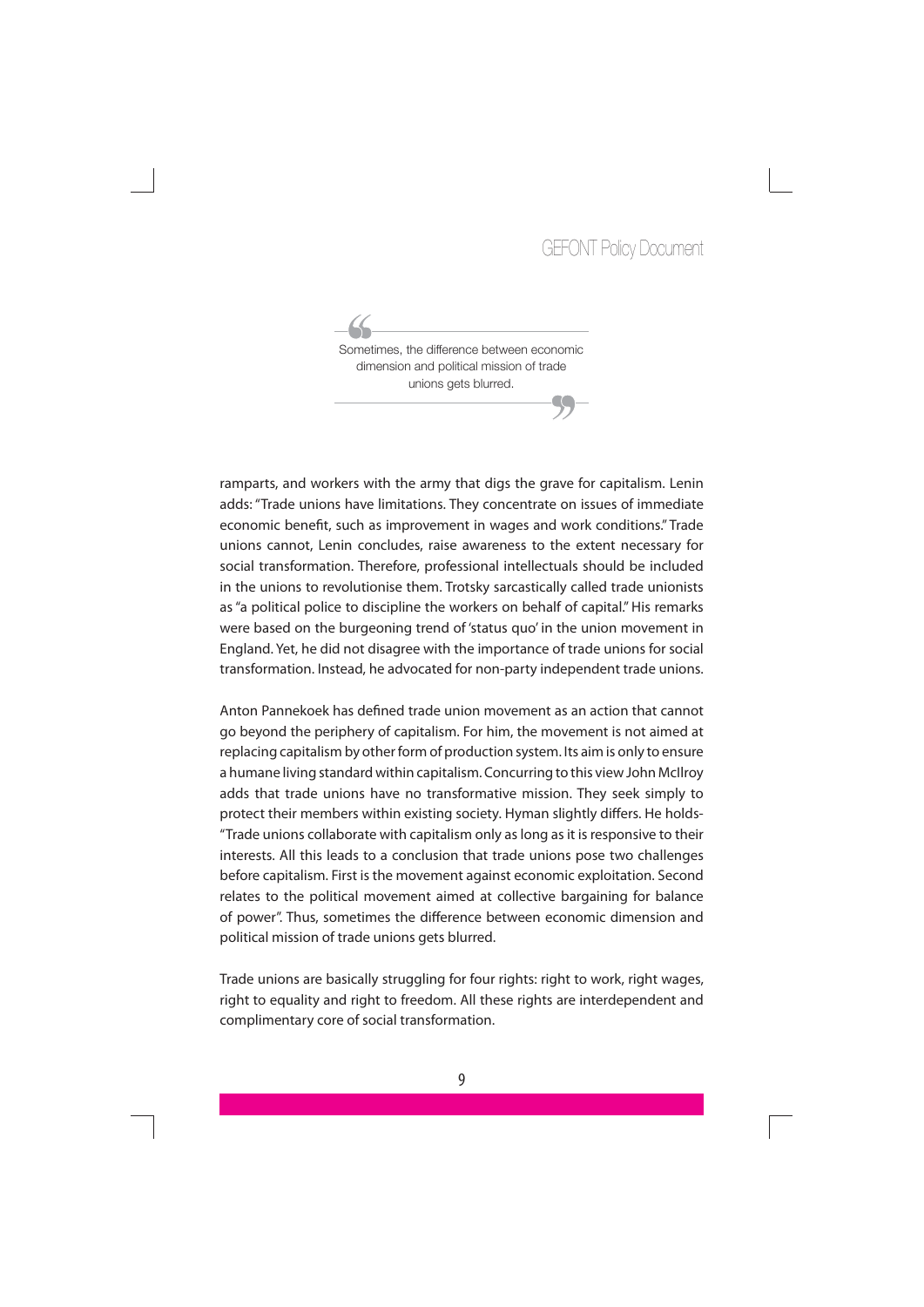

The working class people have played a decisive role in each political movement and struggle of modern Nepal. What the movements of 1980, 1990 and 2006 have hinted is the symbolic participation of the working class people only results in limited achievements. Massive and conscious participation of working class of various strata results in people revolution like that of 2006.

### **Structural Problem, Multi-sectoral Conflict and Social Transformation in Nepal**

Nepali state, society and economy have all suffered structural problems for long. Our politics remained limited to procedural democracy after the 1990 political change. It served the interests of high class elites, who were the beneficiaries of erstwhile regimes. In the changed context, a new group of rulers also emerged basically from the same class and segment from which the people wanted freedom. The democracy achieved after 30- year long struggle was limited to "voting every five years", voting that announced the election of a person who was in fact not unwanted by the people. The form of unitary state continued. In the eyes of the people, our system became one in which "villages and communities pay tax to the cities, and the whole country serves the interest of the capital". People continued to remain as subjects to obey top-down orders instead of equal political citizens.

A welfare state could not be established as envisioned by the erstwhile constitution – the Constitution of the Kingdom of Nepal, 1991. Social relations did not move towards equity, but got caught within the divisive hierarchical pyramids of the past. From this structural problem emerged into a multi-polar conflict with two aspects: class exploitation and social oppression. The multipolar conflict can be sub-divided into the following: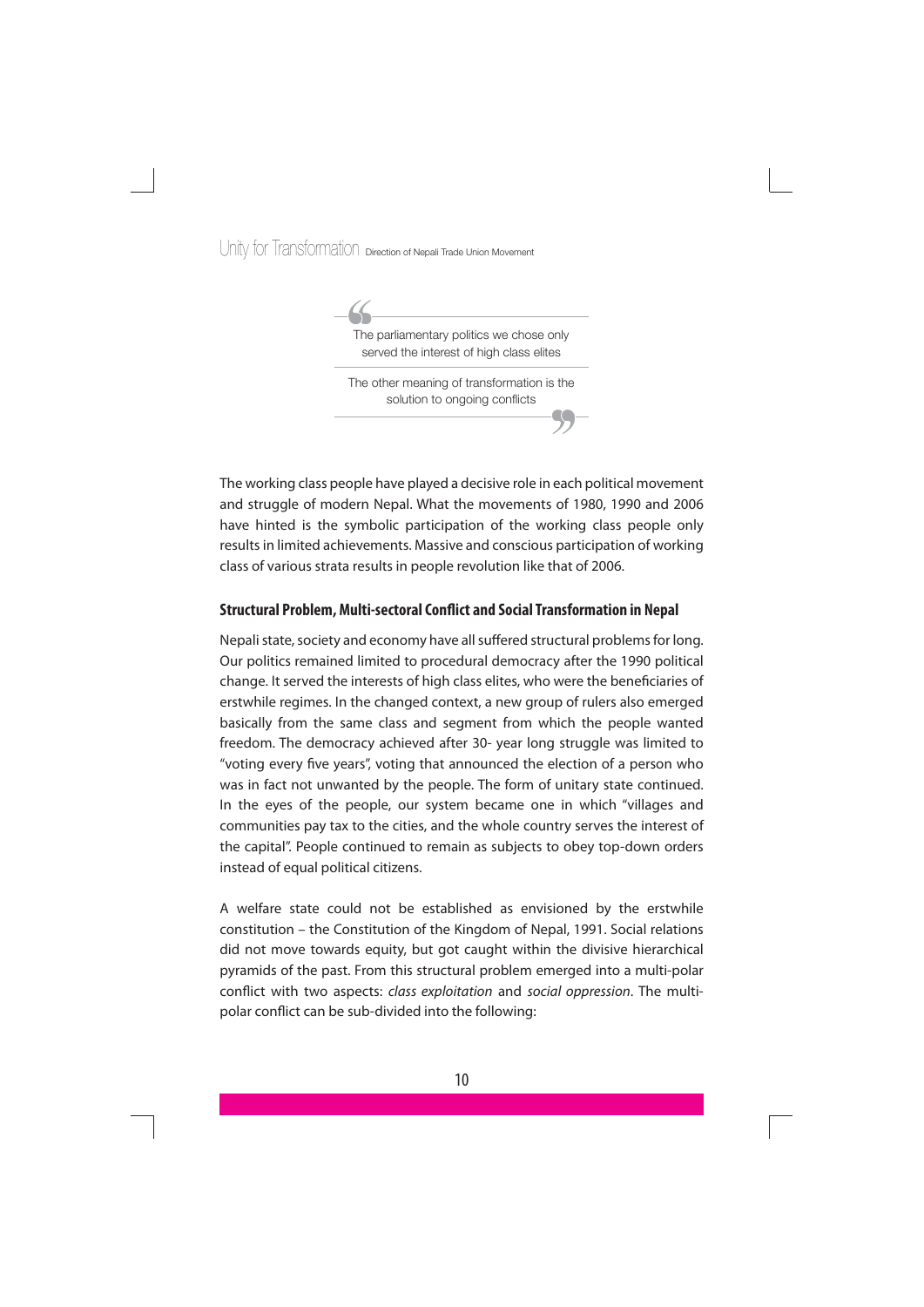

- **EXECONFERGIVE CONFLICT EXECONFERGIVE CONFLICT** Conflict between the so-called high caste and Dalits for equality
- **EXECONFLICT CONFLICT EXECONFIELD** Conflict between males and females for gender equality
- Conflict between caste groups and ethnic communities for identity
- Confl ict between developed and rural areas; cities and villages; and terai and hills for regional inclusion
- Confl ict between rich landlords and entrepreneurs and poor wage workers for economic equality

The meaning of social transformation in the context of Federal Democratic Republic of Nepal is the transformation of existing social structures to transform the above types of conflict. This is also to restore equal and just access of people to resources, power and opportunities.

#### **Nepali Society and Class**

A long period of Nepal's history has ended in rural class struggle. Since land is the primary source of property, it was but natural for political power to rest on land ownership, and society to be bisected in feudal and working classes. The class of entrepreneurs remained as a sub-class of the feudal class. Within the working class were poor farmers and agricultural wage-workers in large number in a state akin to slavery, and a small number of workers in the non-agricultural sector.

Modern classes of entrepreneurs and industrial workers emerged in Nepal as a result of the influence of factory systems developed after the industrial revolution. After the emergence of the factory system, class struggle also entered city centres. Since the capitalist production system was profit oriented, it attracted a portion of the feudal class to grow into a class of entrepreneurs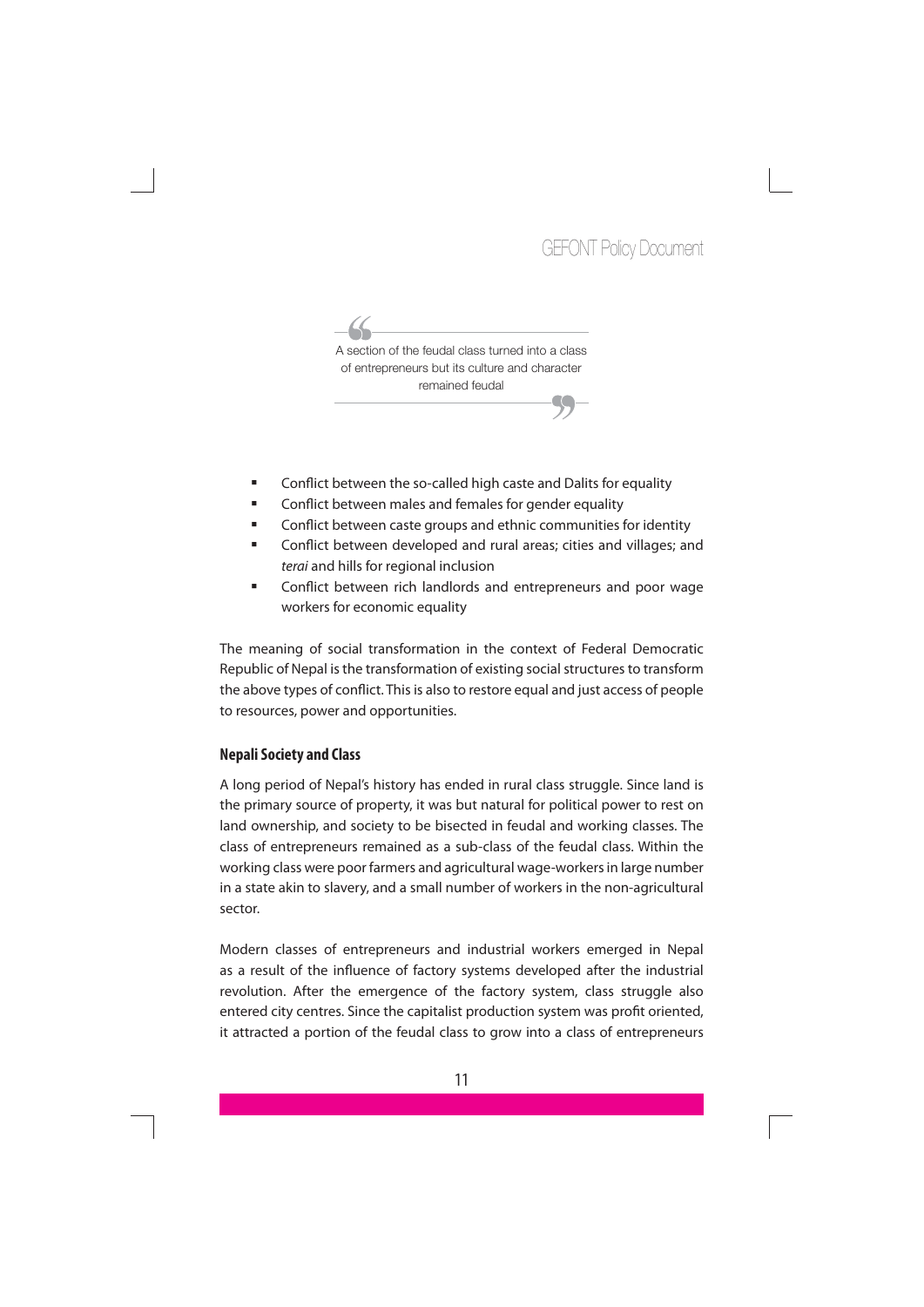

The violent conflict of Maoists has plunged into racial and regional chaos

The class struggle in the cities pursued nonviolent yet a politically legitimate militant course

while carrying over feudal culture and character. And from the family of rural middle class and the poor and landless developed an industrial working class.

The class struggle in the city never turned violent, but the rural class struggle turned violent occasionally. There were a series of local level violent outbursts at various times. However, the first time a violent conflict occurred in an organised form was between 1972 and 1975. It was from the class struggle of 1972 that the Communist Party of Nepal (Marxist-Leninist) originated, which later developed into the CPN (UML) as the mainstream communist movement.

The 'people's war' launched by Maoists in the name of class struggle is the latest violent struggle that started in 1996 and continued through November 2005, when a 12-point understanding was entered into (between the Maoists and the political parties in the democratic mainstream) to find a peaceful solution to the violent conflict. In the last five years, the violent conflict has plunged into casteethnic and regional chaos.

Both these violent struggles are rurally rooted, and have played the role in dismantling social dogmas. Modern industrial working class developed in the cities, and after 1980, with the rapid expansion of the service sector, the class of white collar workers and service sector workers also emerged. After 1980, with the development of trade union organisations, class struggle also picked up a shape and speed in the cities. It pursued a non-violent yet a politically legitimate militant course.

In cotemporary Nepal, three classes are in existence – the feudal class, the business class and the working class. In the ongoing contradictions amongst them, the feudal class is losing its control over power and resources and is heading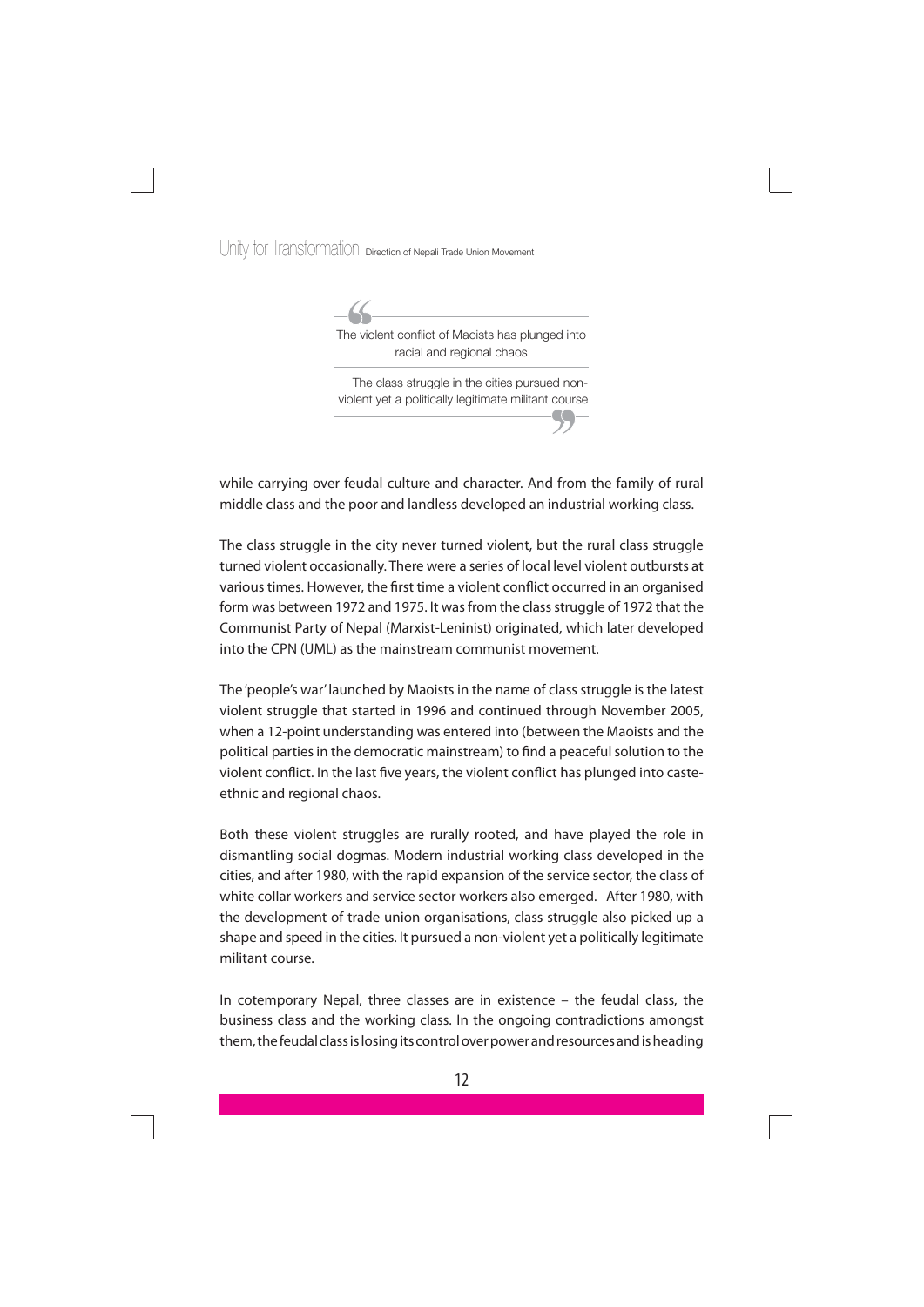Violent dimension of class struggle will not remain in Nepal in future

towards debacle. After the 1990 people's movement, and with the expanding influence of globalisation and neo-liberal forces, the business class consolidated its influence over the state- power. The working class also expanded its influence through trade union organisations, but it is less influential compared to that of the business class. In the aftermath of the Loktantrik movement, the influence of the working class people has increased but has yet to be institutionalised.

It is likely that the class struggle in the cities will be more disciplined; lobbying based, and focused on policy intervention. However, rural class struggle runs the risks of being diverted towards caste-ethnic-regional direction. If political parties fail to address class issues and diminish the state's support to forces of capitalism, class struggle risks being caught in the chaotic quagmire of casteethnic-regional issues.

Parties should therefore take speedy action towards structural transformation of rural social order in particular. In view of the trade union movement growing responsible and entering the centres of rural employment and informal sectors, it can be concluded that the nature of class struggle will remain free of violence in the future. It will rather progress ahead through the process of street movementdialogue-policy intervention. But in the period of transition, when Nepal is busy working for a new constitution, the nature of class struggle may remain volatile. Once the new constitution will be finalised with Nepal being restructured along the federal framework, the street-table-policy intervention dimension of the class struggle will surely get its permanent feature.

#### **Transformation: Where and How?**

Following was our conclusion drawn in the Fourth Congress: "It is wrong to believe that social contradiction of contemporary Nepal is based solely on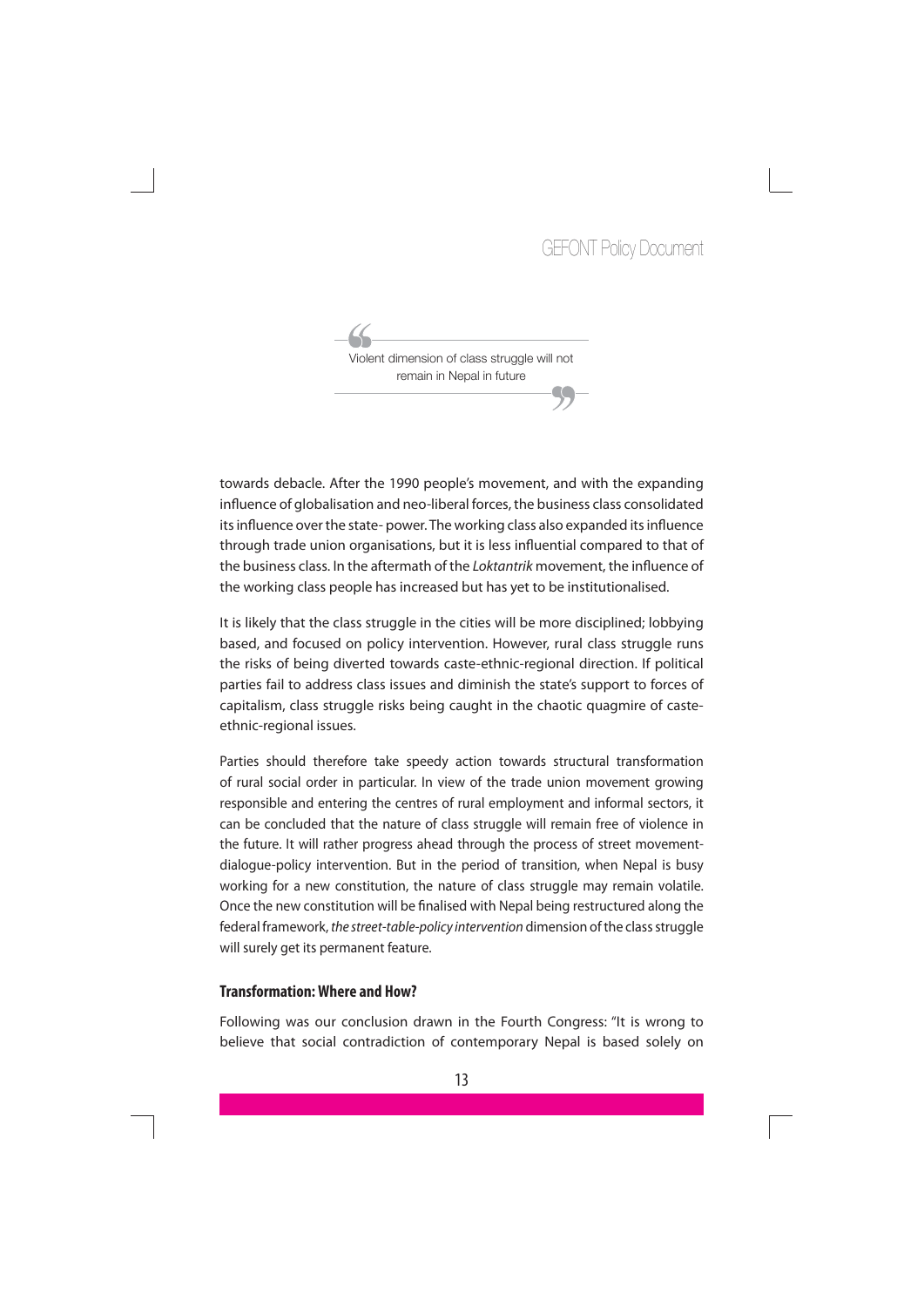

class structures. Caste-ethnicity, regionalism and gender should also be seen as elements responsible for conflicts within social structures." We had stated the problem of untouchability and Dalit could be issues to trigger conflict in relation to caste-ethnicity. Similarly, the relative advancement of east and the backwardness of west were estimated to be issues of contention in relation to regionalism. The issues of Madhesis (people from terai) versus Pahadis (people from the hills) could, we forecasted, be the cause of conflict. Yet another was related to gender issues and discriminations between males and females.

The conclusion drawn in relation to social transformation is also relevant today. After the April movement of 2006, social oppression has been one of the hot issues. Its multi-forms are defined as discrimination against women in all classes and caste- ethnic groups; caste discrimination imposed in the Hindu framework with the 'high caste' discriminating against the 'low-caste' and Dalits; oppression of ethnic-nationalities by 'advanced' castes, and of Madhesis by Pahadis; and so on.

To tackle this problem a formulaic solution of "transformation through inclusion" is presented. To say this is to establish a social order that ensures gender-castelinguistic and regional inclusion in place of a divisive and discriminatory order that serves the interest of the majority and pays no attention to protect minority identities.

Class favouritism is an "ideological-theoretical" issue, while caste/regionalism/ gender are issues of "identity". Class brings the whole nation together, while "caste/regionalism/gender" segregation draws the line of demarcation between groups of people, communities and regions. Whatever the arguments and counterarguments, a party plays a central role in the debate of inclusion and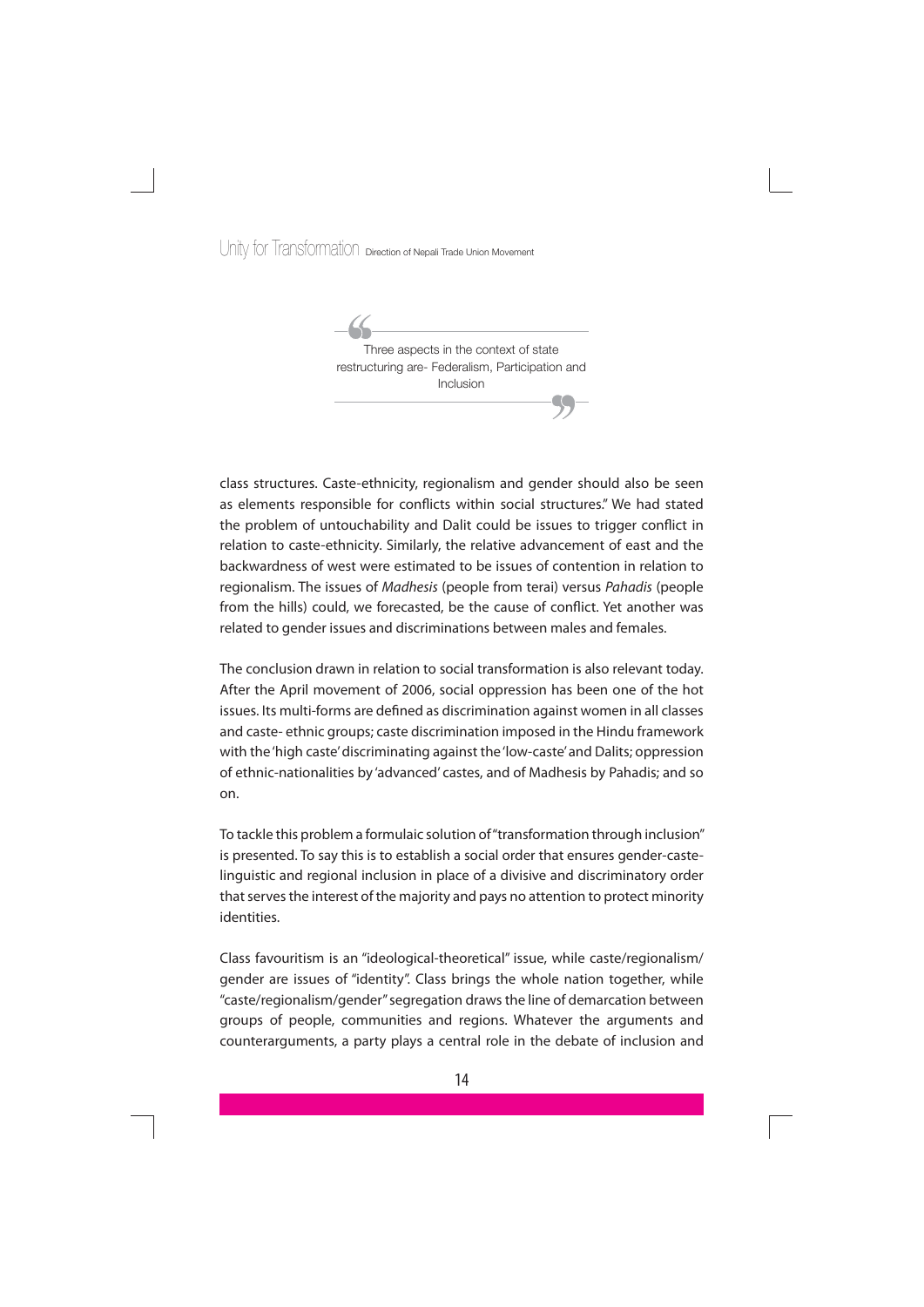One of the characteristics of transformed economy is to provide relief and social assistance to those with low-income through welfare programmes

participation. A party is a representative institution of a class. A party without class vision turns to be a group of vested interests and does not last long as an institution. Inclusion and representation should therefore be ensured through political parties.

#### **Transformation of economy for the establishment of equitable society**

Those who have been enjoying their rights have control over power and resources. Those deprived of their rights are also denied an opportunity to access power and resources. Unless this socio-economic pyramid is altered, Nepal's economy does not undergo transformation. The essence of transformation is to end the existing social order that protects the interest of those powerful exploiters, and establish a new order that provides social justice and protection of rights to all, not least the marginalised and oppressed. This is possible only through redistribution of national income. Doing so requires levying progressive taxes on those with high income in order to increase national treasury, and, through it, guarantying basic needs of the people at large through the package of social security. To give the poor a sense of equality, the state should address these 9 demands – food, shelter, clothing, education, road, health, water and electricity. Most of these have been guaranteed as workers' social security rights in developed countries in such forms as healthcare and medicine, accident compensation, unemployment benefits, maternity protection and old age benefits and survivors benefit. Nepali trade union movement believes that all these issues should be addressed through integrated social security fund.

We can call this 'economic inclusion'. Just as social inclusion encompasses gender, caste-ethnic and regional issues, economic inclusion addresses class issues. In a common parlance, all those who earn wages by selling their labour power, are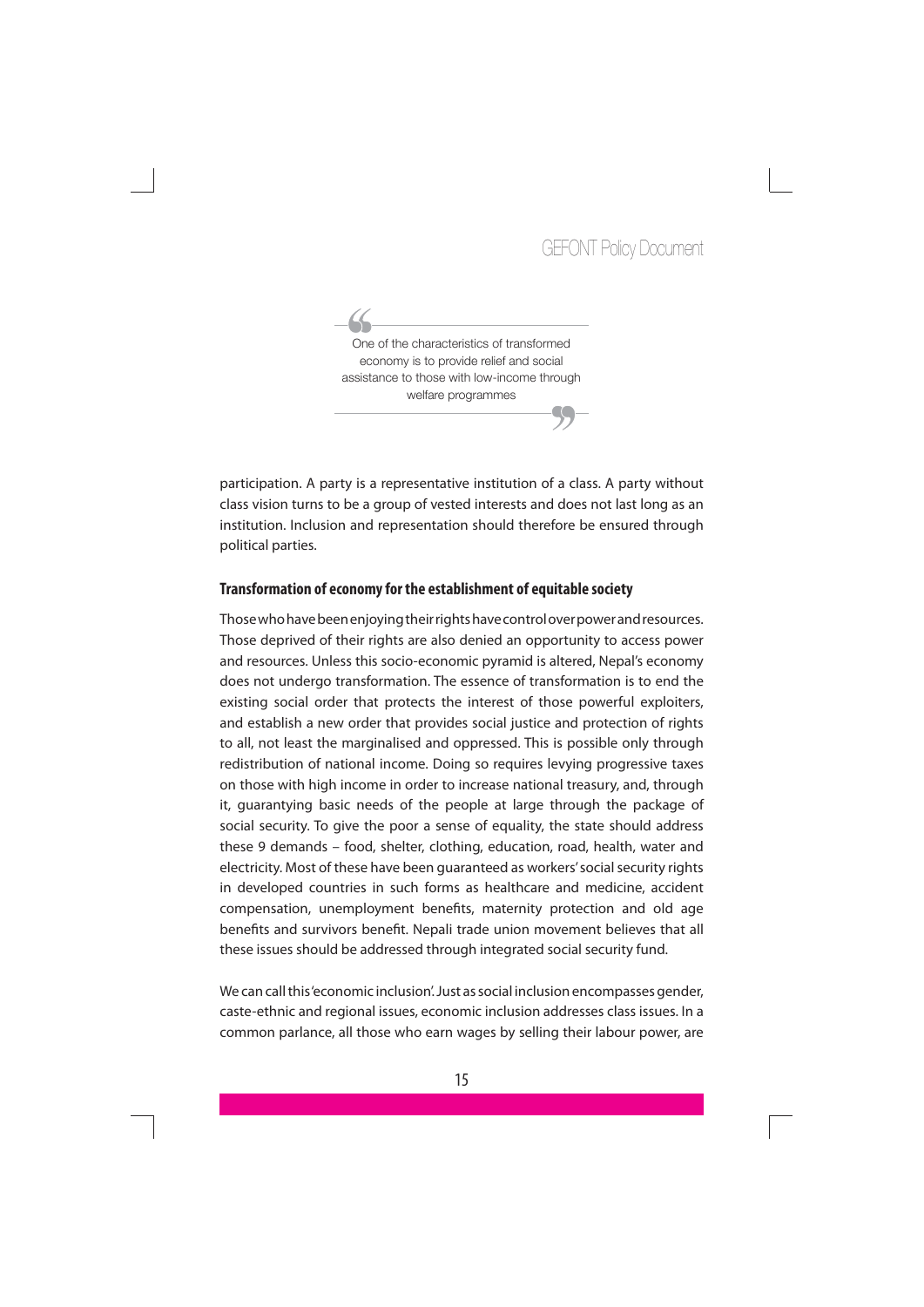

workers although there may be variations in terms of income and the nature of work commensurate to one's knowledge and skills.

In another sense, economic transformation refers to a state in which the entire people and those involved in work will have equal access to and control over rights, resources and opportunities, and also to change the nature of the state from its capital-tilt to a system focused on sound balance between labour and capital.

Without addressing class conflict, economy does not undergo transformation. And, workers cannot realise fundamental changes without transformation of economy. When Loktantra involves inclusive and participatory processes, people at large will have enhanced access to resources, power and opportunities. But, for the workers to ensure *lokatantra*, it is a must that their workplace is democratised. And, in the absence of dignified work, workplace cannot be democratised.

Workers should have control over workplace and unions to make work dignified. All forms of forced and exploitative labour and all labour practices akin to slavery should be prohibited. The workers should have the right to collective bargaining, and the right to join trade union of their choice. All discriminations against workers on grounds of caste, creed, gender, religion, belief and nationality should end. Workers as a class are the creators of the nation and history; however, they are to date low-paced in all areas and sectors and are even marginalised.

Whatever the method or ideological framework of social inclusion the parties adopt, without the participation of the workers, it is not possible to create equitable society. All of us engaged in writing a new constitution should internalise this essence.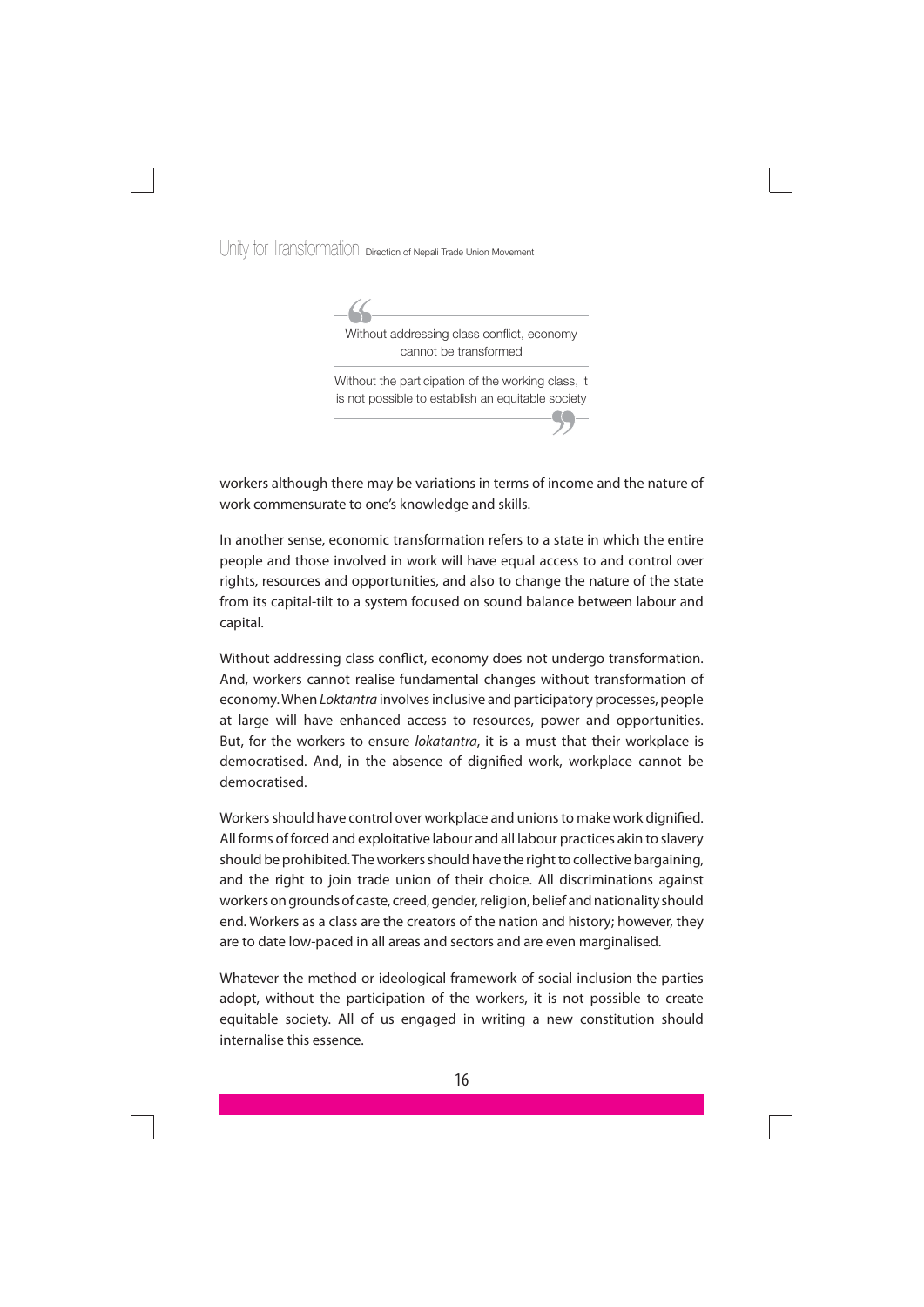

There should be unity amongst trade unions for

social transformation

#### **Unity for Transformation: Why?**

The theme of the Fourth Congress was "Enhance One Union for Democracy, Peace and Overall Change". Inherent in the theme was the message of transformation and a strong opposition to the then royal autocracy and Maoist armed conflict. The necessity of "One Union" was defined as the vehicle for transformation. The theme of this Congress is Unity for Transformation. This theme aims to carry over and accomplish the dream of the Fourth Congress. It is necessary to transform our social order to consolidate and institutionalise federal democratic republic, and to take the peace process to a logical end. For this daunting task to be faced, national unity, consensus and collaboration are necessary. The 'world of work' is the kernel of our society. It is therefore necessary for trade unions to unite for social transformation.

In terms of income, trade union is a 'single' class organisation of stratified wage workers. An intellectual (G Standing) has described contemporary labour markets as stratified into 7 groups: elite, the salaried, 'proficians' (those with out stable employment but valuable market skills) traditional core workers, low skilled 'flexi-workers' who depend on casualised job opportunities, the unemployed, and those detached altogether from regular (or legal) work.

In the light of production process, the labour sector is divided in terms of 'organised and unorganised', 'formal and informal' and 'intra-state and inter-state'. In terms of the nature, labour is basically divided as 'regular' (permanent) and 'irregular' (contract, daily wages, home-based outsourcing and part-time). Feminisation of the labour market has negated the traditional model of "husband as a wageworker" and his "wife as a domestic worker" in labour market.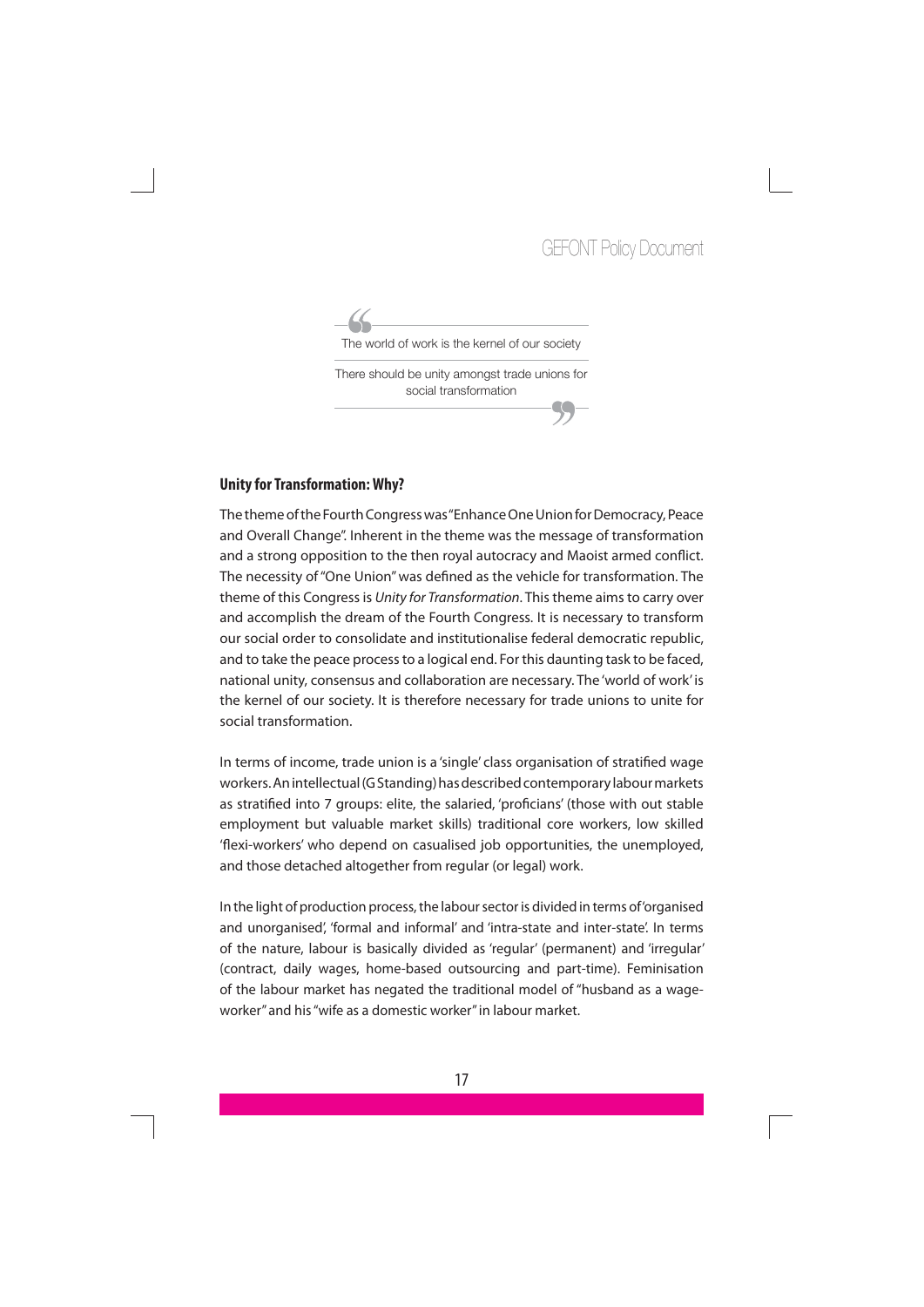

The more working class expands the network of its supporters, the more it becomes successful to break the networks of its opponent classes

There is a stereotype of the traditional proletarian status, which emphasises a common work, situation, an integrated and homogeneous local community, and a limited repertoire of shared cultural and social pursuits. Modern trade union movement is based on this historical base. But the situation of present day workers is different. There has been a significant difference now in terms of the workplace, social organisation of their work, shelter, consumption and social participation. The workers of the same enterprise do not know where their co-workers stay. They are mutually exclusive in terms of social relations, and cultural and leisurely practices. With the distance between the place of work and residence, the traditional mode of membership expansion and networking has changed. Local unions have also lost links with central unions. In a way, a local union has become a total union.

Gramsci says: the more a working class expands the network of its supporters, the more it is successful to break the networks of its opponent classes, and establish its hegemony. What this notion of Gramsci suggests is unity is not only an added value to transformation but is an inevitable condition. It is for the purpose of unity that we need to critically assess the positive and negative aspects of international trade union movement, and set the tactical line of Nepali trade union movement.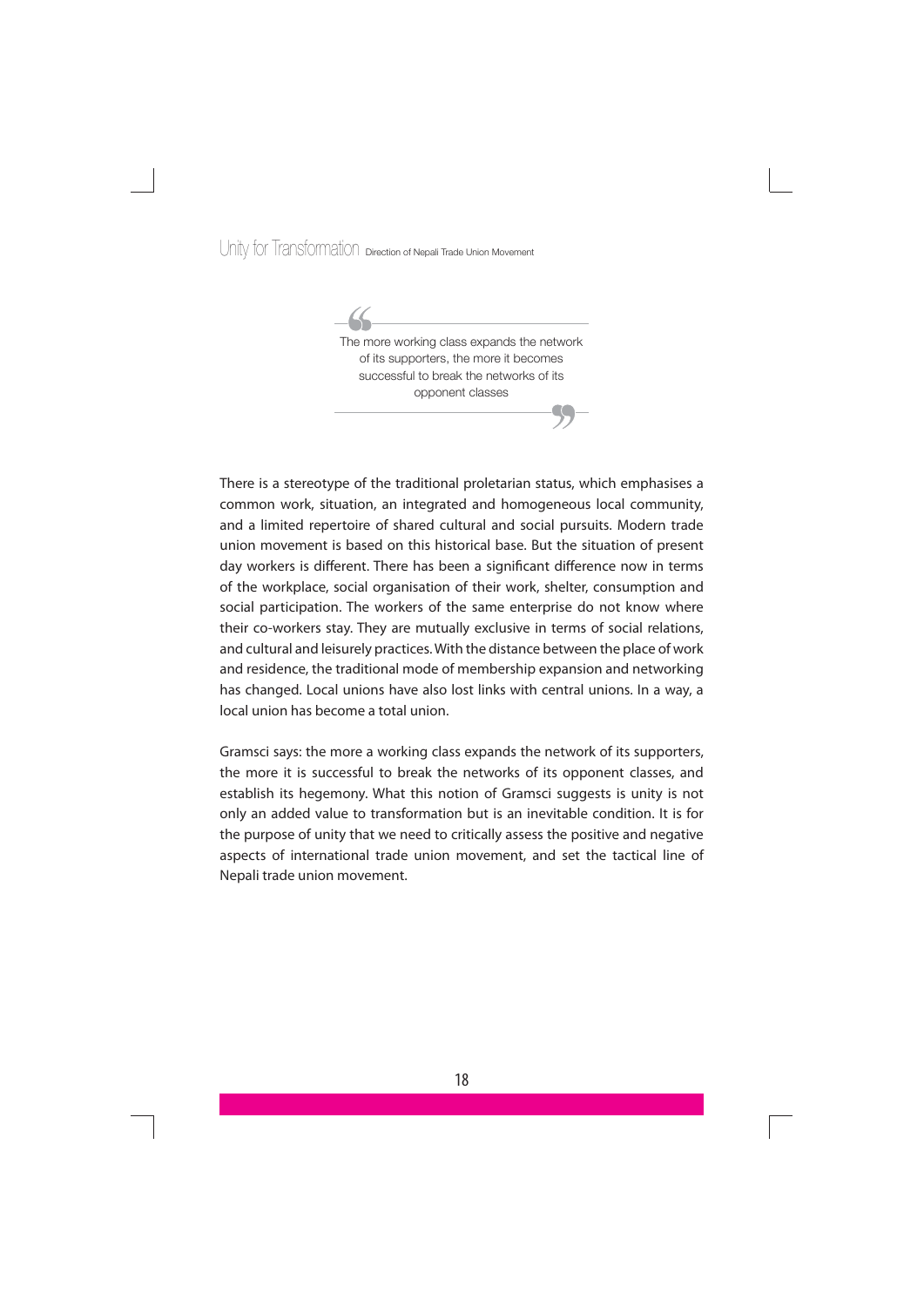#### PART TWO

### **The World of Work and Changing Face of Trade Union Movement in the World**

ith the speedy wave of globalisation, the site of production is also expanding worldwide. Unlike in the 19<sup>th</sup> century, the capitalist production system has left out the agenda of welfare and protection of workers, and has made the whole world a mere factory of production. Be they unskilled or highly skilled, including PhD holders, their labour value has been determined more by the competition in descending order rather than the ascending one. In a state of uncertainty and insecurity, today's workers are compelled to put up for sale their labour as a directionless pedestrian standing at the crossroads. Due to uncertainty of jobs, workers are forced to hunt for the purchasers of their labour almost all the time and in every possible sphere.

In the world of the day, economic processes have become detrimental to labour relations rather than the physical existence of an enterprise. Any decision related to them is determined by the "power of market", and not by the size and scope of industrial enterprises, nor by the "strength of workers" of the contemporary world. An "unseen" owner staying in a corner of the world determines, within a minute, the fate and future of all workers of his/her concern in the entire world. Structures and working modalities of today's international trade union movement have gone through enormous changes along with the changing pattern of labour market. Some changes are follows:

#### **Then Now Research Institute Contract Institute Contract Institute Contract Institute Contract Institute Operation**

Hierarchical Network-based Centralised Decentralised Directed **Participatory** Closed discussion Open discussion Slow decisions **COULCE COULCE COULCE A** COULCE ON OUTCH ON OUTCH ON A COULCE A COULCE A COULCE A COULCE A COULCE Formal Flexible

Controlled Empowerment-based Bureaucracy-based Public support-based

19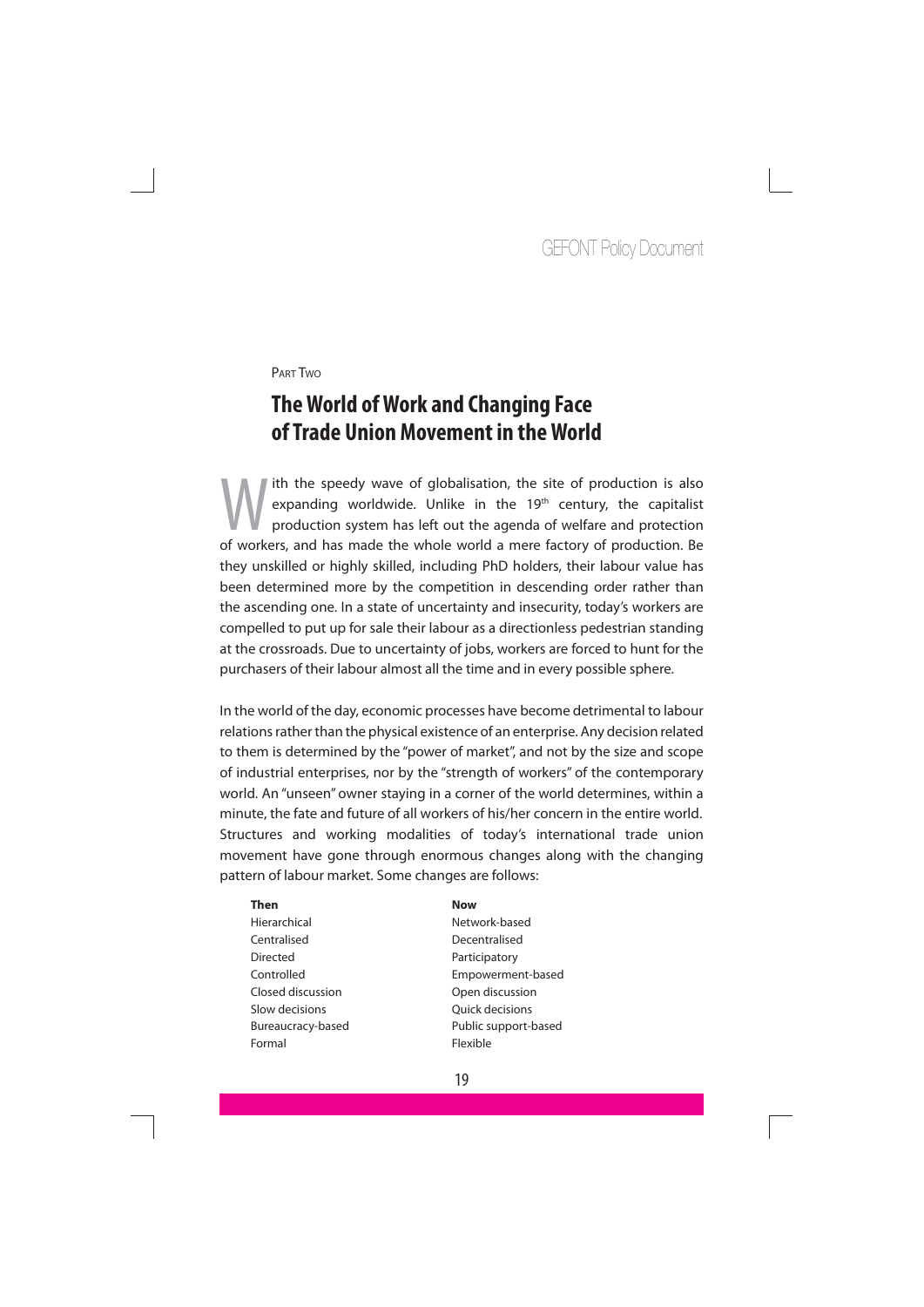A new phase of formation and reformation has begun in the trade union movement of the world

| Diplomatic relation       | Focused on mobilisation                           |
|---------------------------|---------------------------------------------------|
| Work place and            | Based on alliance with                            |
| union-centric             | social movements, NGOs<br>and other organisations |
| Influenced by the 'North' | Oriented towards the 'South'                      |

After the end of the Cold War, a new phase of formation and reformation has also begun in the trade union movement of the world. International trade union movement is being reorganised at a new height to collectively face and overcome negative challenges and threats posed by capitalist globalisation against the working class people. Regardless of various backgrounds and visions, global trade union movement is collectively moving forward for achieving its goal. In this backdrop, a new international centre – International Trade Union Confederation (ITUC) – is formed by the Vienna Congress organised on November 1-3, 2006. The Congress was in itself a result of the collective efforts of ICFTU- and WCL-affiliated trade unions and formerly 'non-aligned' national trade unions, like GEFONT, that promote pluralism, social justice and dynamism.

"It has been the historic role of trade unionism, and remains its mission, to better the conditions of work and life of working women and men and their families, and to strive for human rights, social justice, gender equality, peace, freedom and democracy.

More than ever in its history, confronted by unbridled capitalist globalisation, effective internationalism is essential to the future strength of trade unionism and its capacity to realise that mission.

The Confederation calls on the workers of the world to unite in its ranks, to make of it the instrument needed to call forth a better future for them and for all humanity."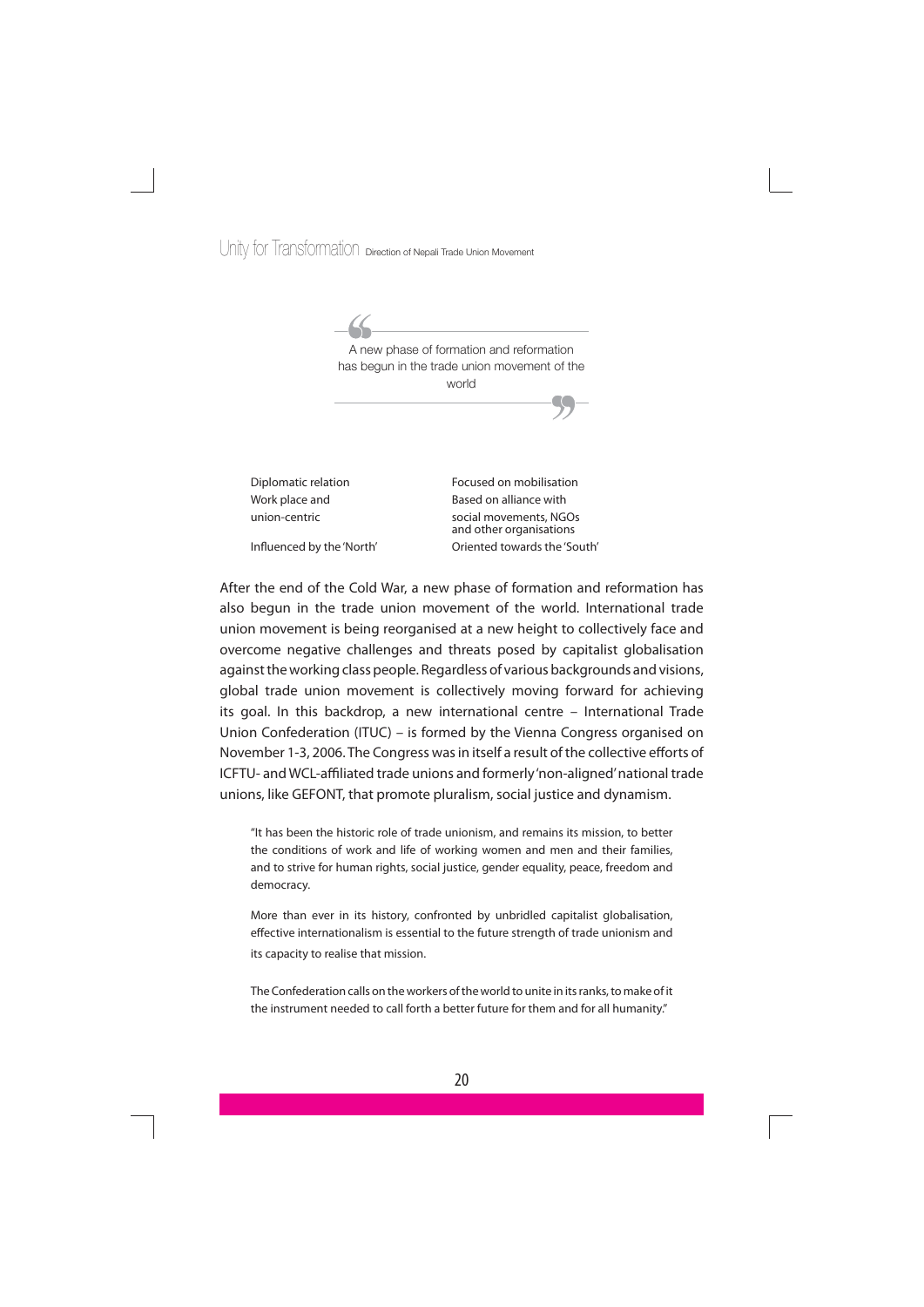With the establishment of ITUC, the 'non-alignment' policy of GEFONT has come to an end International labour market is in a state of crisis

The Confederation (ITUC), established by us and others with the above vision, represents 170 million workers in 312 affiliated national organisations from 157 countries throughout the world. With its establishment, the policy of 'nonalignment' kept up by GEFONT since its establishment has also come to be irrelevant. And, it has, to a greater extent, ended the division of Cold War-Era within the international trade union movement, which used to identify unions as the "left-leaning" and "non-left leaning" one. After 1990, even the WFTU founded at 1945, has not remain a centre of unions carrying certain ideology.

GEFONT is firm in establishing and strengthening a plurality- and diversitybased single international centre of trade unions that transforms "diversity" into "unity" of the world's trade union movements. It will continue efforts for the establishment of a single international centre of all, small or big, trade unions, including the ITUC and WFTU, initially organised on the basis of different ideologies and traditions.

#### **International labour market and current economic crisis**

International labour market today is also in a chaotic situation. Contradictory systems and practices maintained by labour receiving countries, in the name of regulating labour market, have contributed to this crisis. These countries are only concentrated on maximising production of goods and profits by restricting legal entry of migrant workers and by promoting illegal ways.

Labour informalisation is growing throughout the world, specially, due to globalisation and multinational corporations to grab unchecked profits through a tightened control over the global economic system. Migrant labour force is one of the results of such informalisation. Sending countries are only concerned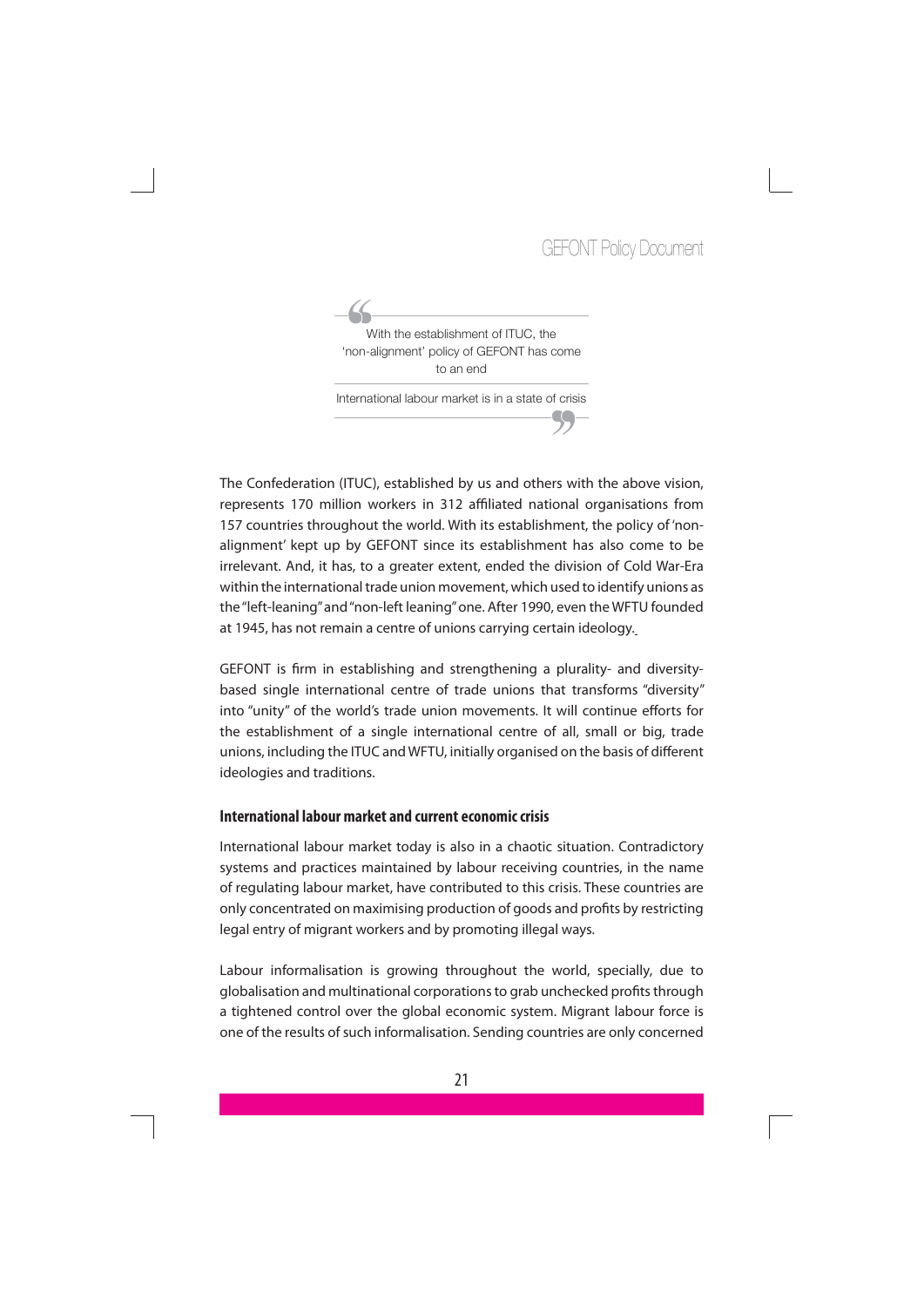Number of people earning less than 1 dollar a day is estimated to be 100 million

about the income they receive in forms of remittances. They are generally guided by a very narrow 'concept' of labour migration, which puts emphasis on receiving 'money', and not on improving the system. These countries wish for increasing number of workers going out aboard and getting rid of unemployment- problems, such as economic and social discrepancies, political rebellions and criminal activities, back home. None of the countries – neither sending nor receiving – are serious about the protection and welfare of migrant workers.

Decreasing the number of permanent workers and promoting labour flexibility by limiting social security expenditures have been taken as 'absolute options' for regulating labour market. 'Outsourcing' is being another easy option for employers and states wishing to get rid of obligations to protect and ensure the welfare of the workers. Through these steps, investors and managers are active in evaporating the relevance of trade union organisations throughout the world. Supportive to such steps are the actions of international financial institutions, including World Bank, International Monetary Fund and World Trade Organisation.

A very complex scenario of international economic crisis is hitting the day. The financial crisis has emerged from almost failure of banks and financial institutions of the United States and now spread out to be an international economic crisis. It has turned to be a great threat in the form of an employment crisis for the entire labour community and trade unions. This crisis has worsened the situation of working class, which is already suffering from price hikes in food and consumer goods pushing further to extreme difficulties and livelihood crisis.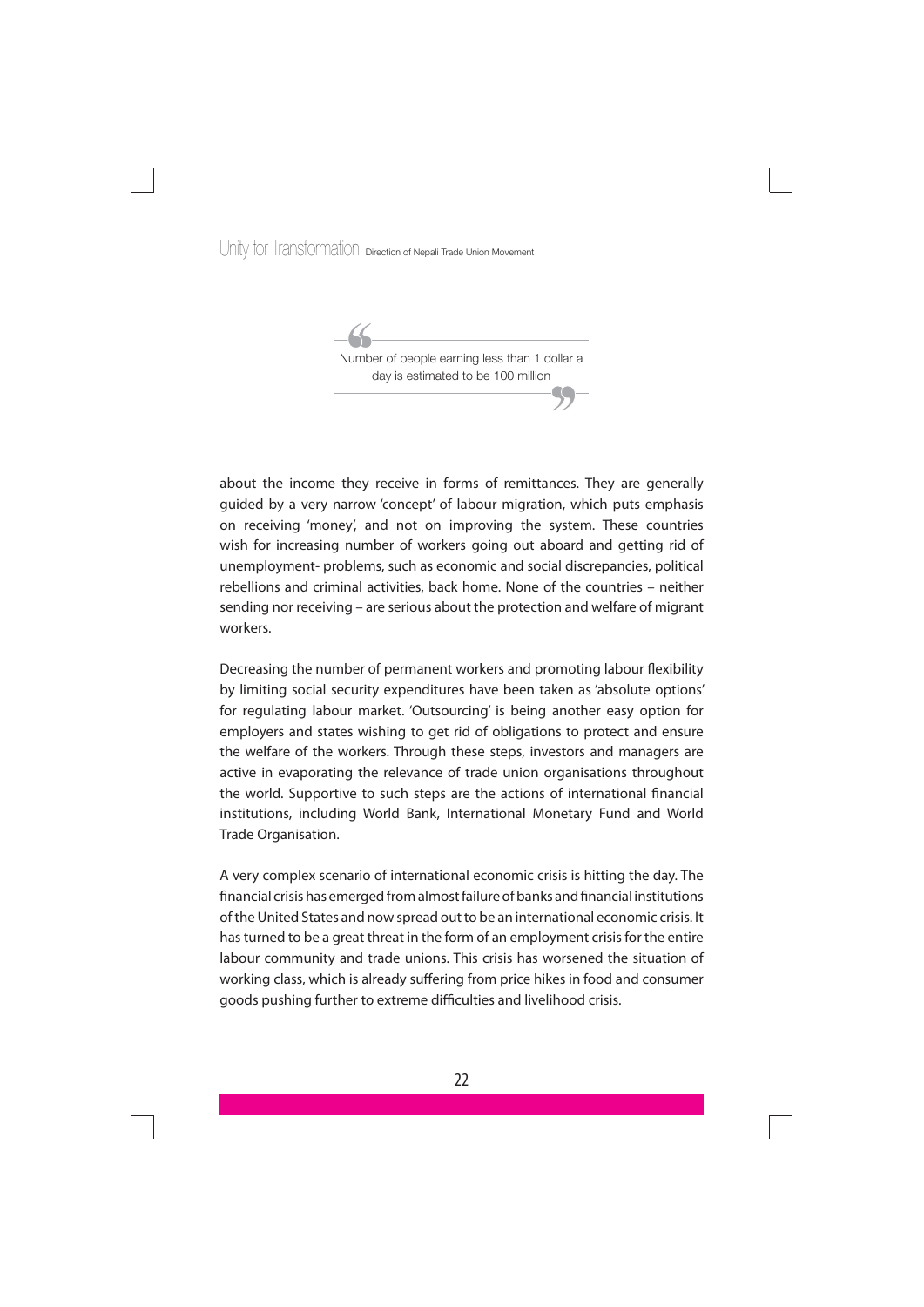50 million more people are estimated to be unemployed and additional 200 million people to fall into the spiral of extreme poverty

Financial crisis is the irresponsible face of the free market economy

In its resolution of the November 2008 meeting, ITUC-AP stated that the global crisis signifies extremes of neo-liberal free market economy. It has now come to an optimal point. ILO has estimated that the number of people with daily income of less than 1 dollar is going to be 100 million. This crisis is not only aggravating poverty and inequality but also ensuing greater challenges in resource distribution.

Global unemployment rate was 5.7% in 2007 and 6% in 2008, says the ILO's World Employment Report 2009. This figure is estimated to reach up to 6.5% in 2009 and add, in the figure of 2007, some 18-30 million people in the world of unemployment. This rate may go up to 7.1% if the employment crisis is not counteracted on time. Such crisis may add some 50 million people in the current figure of global unemployed population. Similarly, additional 200 million people will fall into the spiral of extreme poverty. ILO report concludes that the world's middle class population is being weakened day-by-day. Large companies are cutting down employ-ment opportunities. The danger of being thrown to a crisis is at the doorstep of every working class person. The recession has this cycle: "reduction in consumption due to reduction of employment; decreasing sales due to curtailed consumption; and again, reduction in employment due to decreased sales in the market".

The irresponsible face of free market economy is exposed by the adverse effects of financial crisis on the labour market. In effort to become unchallengeable in the form of globalisation, modern world capitalism is, however, like a casino gambler being defeated. The countries like USA and UK, who oppose the concept of state-intervention in economic systems, are now active in purchasing shares of private banks. These countries have, in a way, come to accept the socialist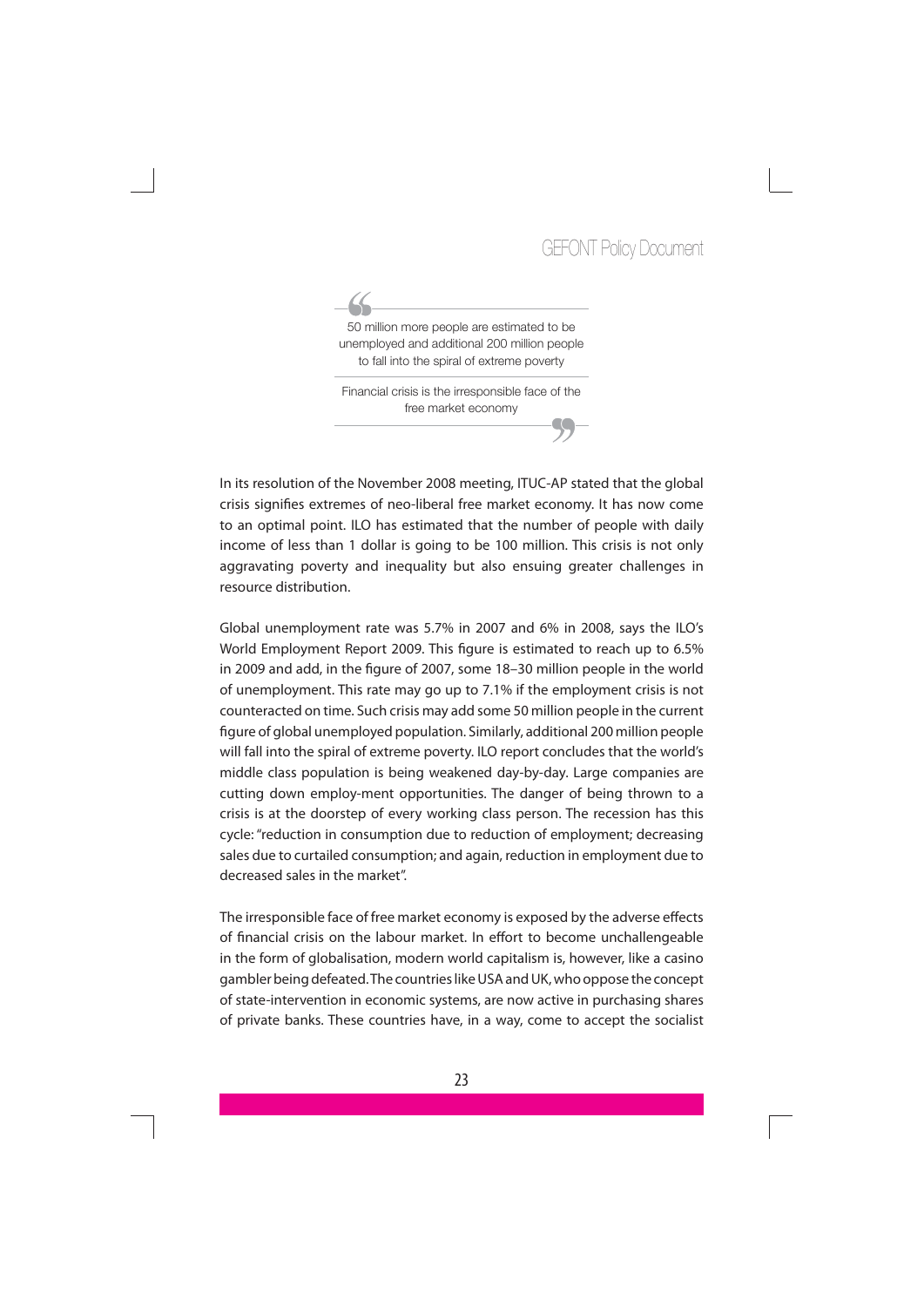

premises that effective state-intervention is inevitable to regulate and control the market and economy.

Time has proved that our long-term goal is right, the goal being "socialism for dignified working class and prosperous life". The failure of neo-liberalism has further strengthened our enthusiasm, determination and ideological grounds of social transformation.

However, the forces of socialism have not reached to the extent to defeat capitalism. The way ahead is long. It is sure that a firm struggle against capitalism will be continued for many decades. We have to admit this reality. An active effort of workers is, therefore, necessary in the campaign of establishing a new international economic-order. An environment is to be created for the world's trade unions and pro-people forces and organisations to move forward for establishing mechanisms for new, just and fair distribution and exploitationfree production systems. A new plan of action should be made to reconstruct and expand trade union movement as the departure point to respond to the crisis created by capitalism in order to move towards socialism. For this, trade union movements should also find ways to intervening policy discussion with economically advanced countries, and international financial institutions and regional blocks.

There is an immediate need of creating stronger and more effective unitybased policy intervention in our national context. Global economic crisis and subsequent results of employment crisis have been gradually crippling our country too. Already now, Nepal has had following effects of the global crisis:

Already pathetic situation of Nepali migrant workers has gone worse and possibility of forced return is increased;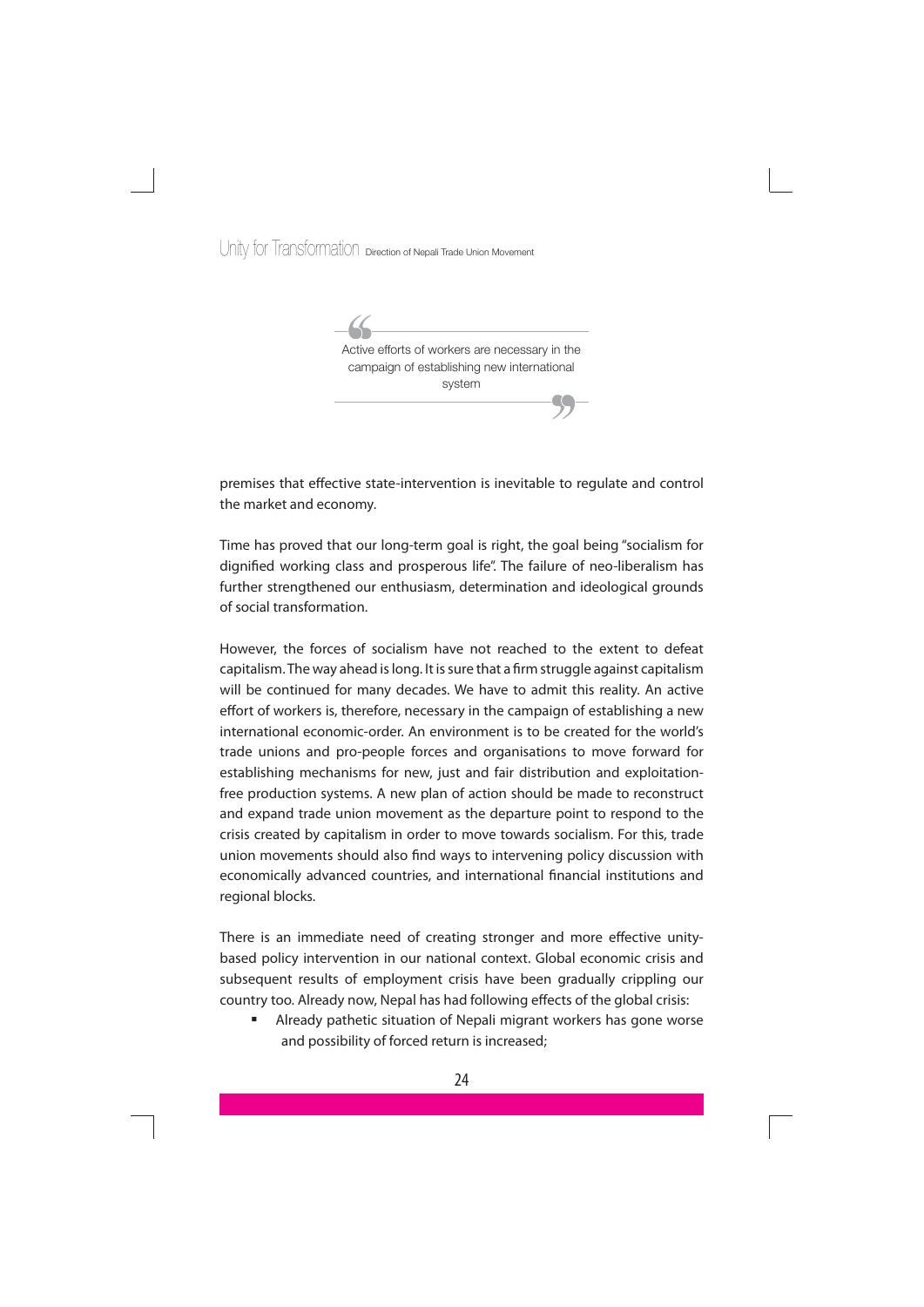- Decrease in foreign employment opportunities (average number of workers flying from Nepal's Tribhuwan International Airport has come down to 400 per day from 656 as of August 2008;
- **Possibility of a sudden decrease in the current 18% contribution of** remittance to gross national income;
- **Increased crisis in export-oriented industries, and unemployment of** thousands of people;
- Using the crisis as a pretext, the employers have resorted to lay-off of workers and have stopped paying back bank interests and loans;
- **EXTE:** Crisis in bank/financial institutions and housing and real estate industries due to decrease in remittances;
- Possibility of rapid increase in social unrest and crimes due to unemployment

Nepali working class people and trade unions should, therefore, be aware of the possible blows economic activities would suffer because of, among others, decrease in investment and resultant impacts on production, services and employment. Such an appalling situation has to be tackled by strengthening policy interventions, mobilising pressures and fostering dialogues and interactions with employers and the state.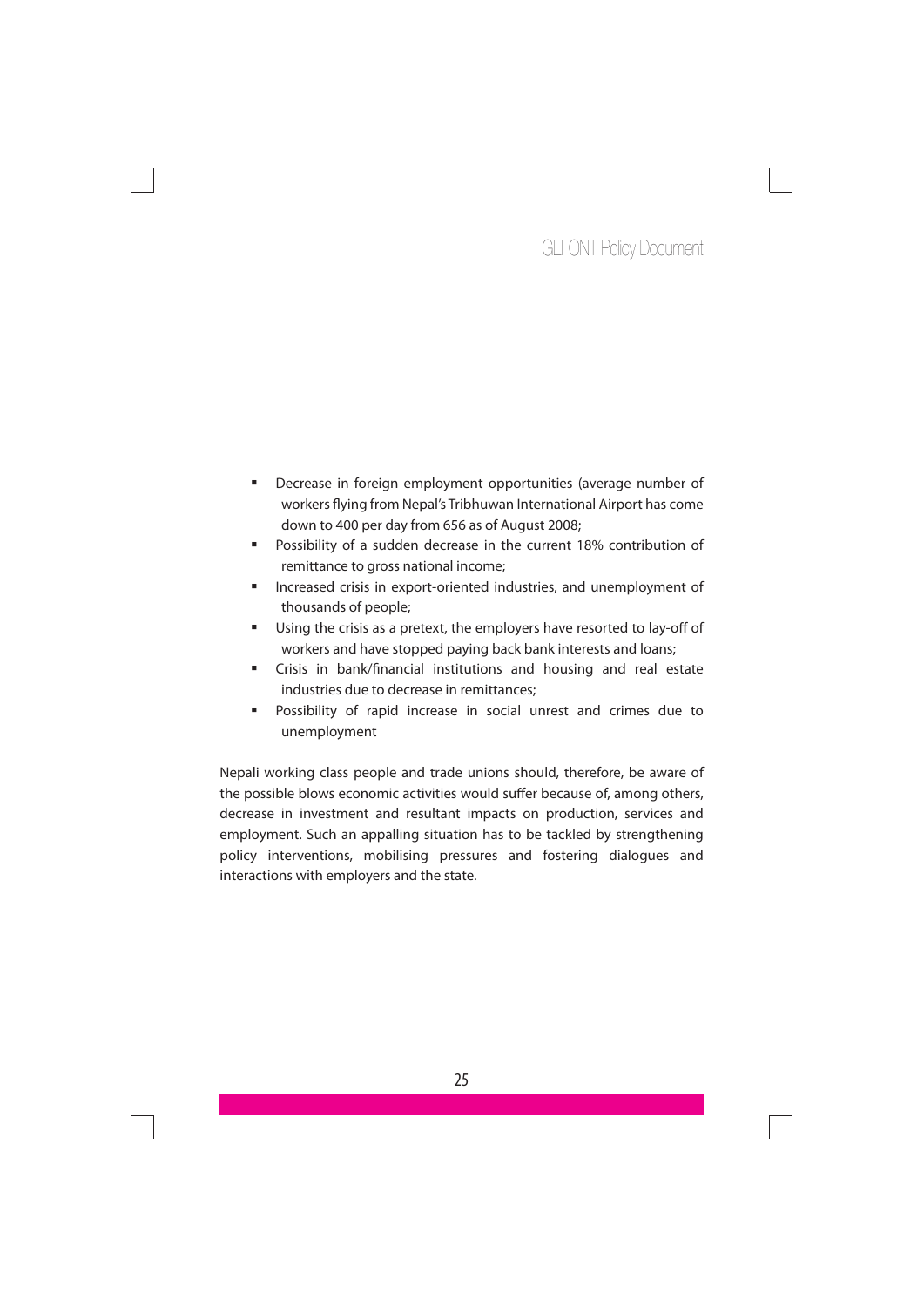PART THREE

# **Direction of Nepali Trade Union Movement**

### **Beginning of the History**

 $\prod_{\ldots}$ he beginning of the Nepali trade union movement goes back slightly before 1951. While the historic workers' movement started on 4 March 1947 in Biratnagar, the workers themselves did not know what a trade union was and what it would contribute to. They were unknown about collective bargaining and industrial relations. The main concern of the workers then was to attract more and more workers to the political movement. The then leaders – Girija Prasad Koirala, Manamohan Adhikari and Tarani Prasad Koirala – entered the area of Biratnagar Jute Mills with this purpose in mind – to mobilise the workers in the political movement to follow.

In an interview, Girija Prasad Koirala says, "Manamohan went to the Chemical Industry; assigning clerical jobs to Tarani Prasad and Yuba Raj Adhikari. Gehendra Hari Sharma was sent to jute mills area and I was sent to cotton mills area by giving a work to count jute ropes. The internal motif was, however, to start a political movement from there."

The four year long duration from 1947 to 1951 sustained through a number of ups and downs. Girija Prasad Koirala thus clarifies the then dilemma of the labour movement: "We used to gather together during off hours at night. I was not confident enough about the workers' movement and politics. What I knew was we have to do something, that is, movement. Amidst this, we decided to call a strike at 7 am on 4 March 1947. We decided to operate the mills only for 7 minutes, and then close all functions. We asked the workers to suggest their demands from which to make a list of common demands. Manamohan was quite familiar with the labour movement. He had experience from Indian Trade Union movement, but I was totally ignorant on it.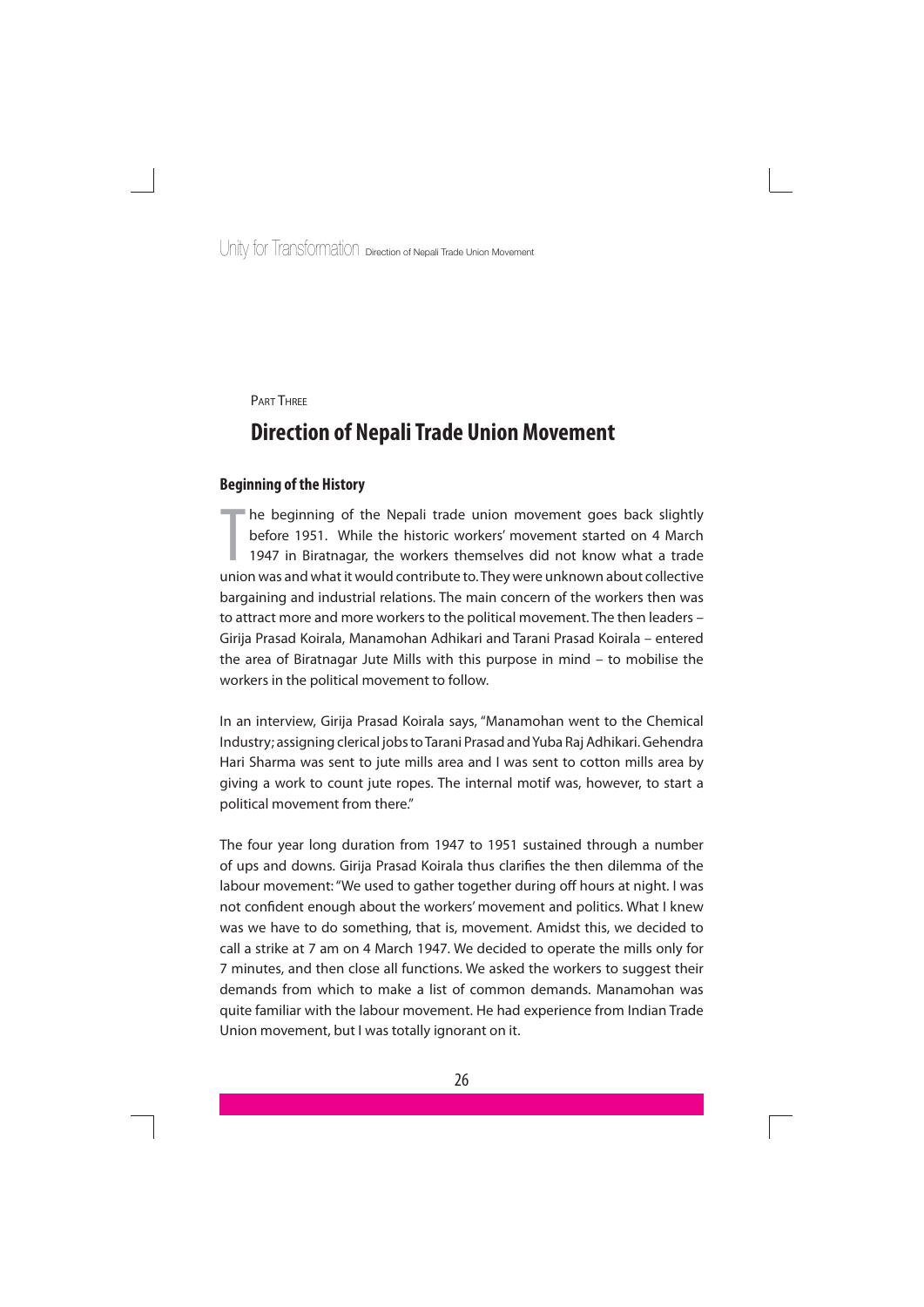

Regarding demands, BP Koirala reminded us to put only a few demands, the main one being the wage increase by a half. It was easy to be addressed, and with it we could also further inject our political work.

In this way, the leaders involved in the movement tried to convince the workers relating them to their problems and educating them about the importance of forming unions. However, this campaign could not include all the workers. As Girija Prasad put, "In the beginning, only the leaders were involved, the workers took some time to join."

The ruling Rana oligarchy took the movement as an 'unruly behaviour of the Koirala family', and decided to imprison the leaders of the movement. But the regime was also forced to respond to the workers' demands. On the 23rd day of the movement, the labour wage was increased by 15 percent as per 'the directives of the Shree tin maharaja (Rana prime minister)'. The regime also announced to give the full wage of the workers for the strike period.

Repressions notwithstanding, the workers involved in the movement had a great impression of it. The way of launching the movement, organising demonstrators, and the arrangement of flag and leadership were similar to the Indian trade union movement, which had a strong influence on the participants of the movement.

BP Koirala, the first elected prime minister of Nepal, had this to say about the movement, "This was the first movement launched from Nepali soil. It really touched the spirit of the workers. I was also invited to lead it. This was a political movement to suppress which the government and the mill owners were united.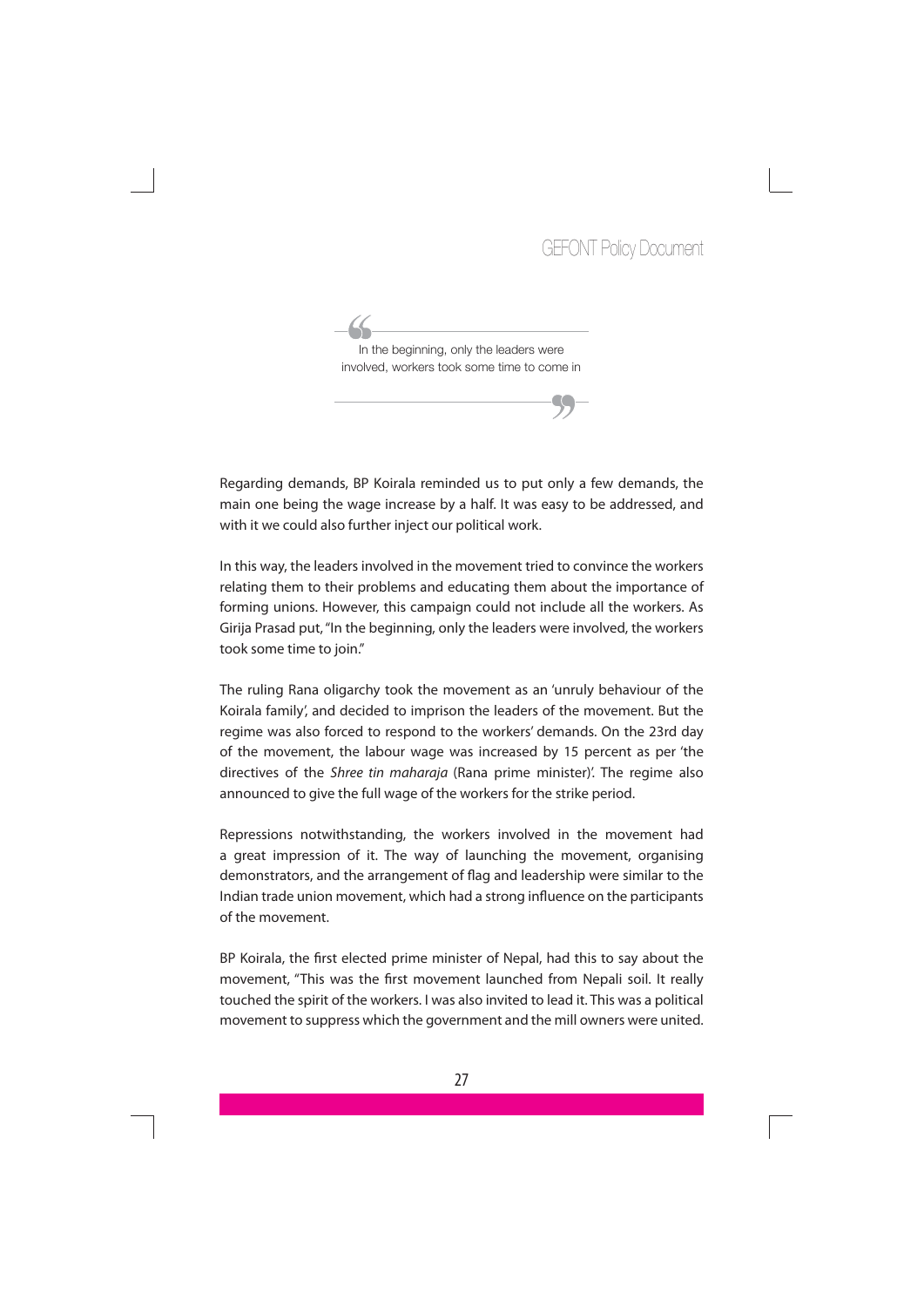

In 1947, an act was promulgated banning the right to organisation, on the one hand. On the other, it proposed to appoint a worker's leader in the 'national assembly'.

The people had however a great support to the workers. …At that time, General Ram Shamsher was a senior officer [badha hakim].

We fully supported this movement on behalf of the Nepali National Congress. Around 5-7 thousand workers were involved in it disobeying the order of the government, the first time in Nepal's history. The people spontaneously helped the agitating workers providing food, water and money, and thus saw its success. Padma Shamsher was the prime minister at that time."

People's Leader Madan Bhandari's take on the movement is the following: "the main demands of the movement were provisions of appropriate shelters, a wage system addressing livelihood needs, and recognition of the workers' organisation. Thus the movement had raised various issues related to direct and long term concerns of the workers. ... Although the Rana Regime seriously suppressed this movement, it was equally fearful too. As a result, in 1947, an act was promulgated banning the right to organisation, on the one hand. On the other, this act proposed to appoint a worker's leader in the 'national assembly'. "

The labour movement of 1947 -1951 developed two parallel streams, namely communist and socialist streams. The main points of debates between these two schools of thought were about what name and flag to be used for the movement. Manamohan and BP both were inclined to the communist stream and socialist parties established in India.

Girija Prasad says, "I was also a communist in the beginning. Later on, I left the (student) federation and joined another line, while Manamohan remained in the same federation."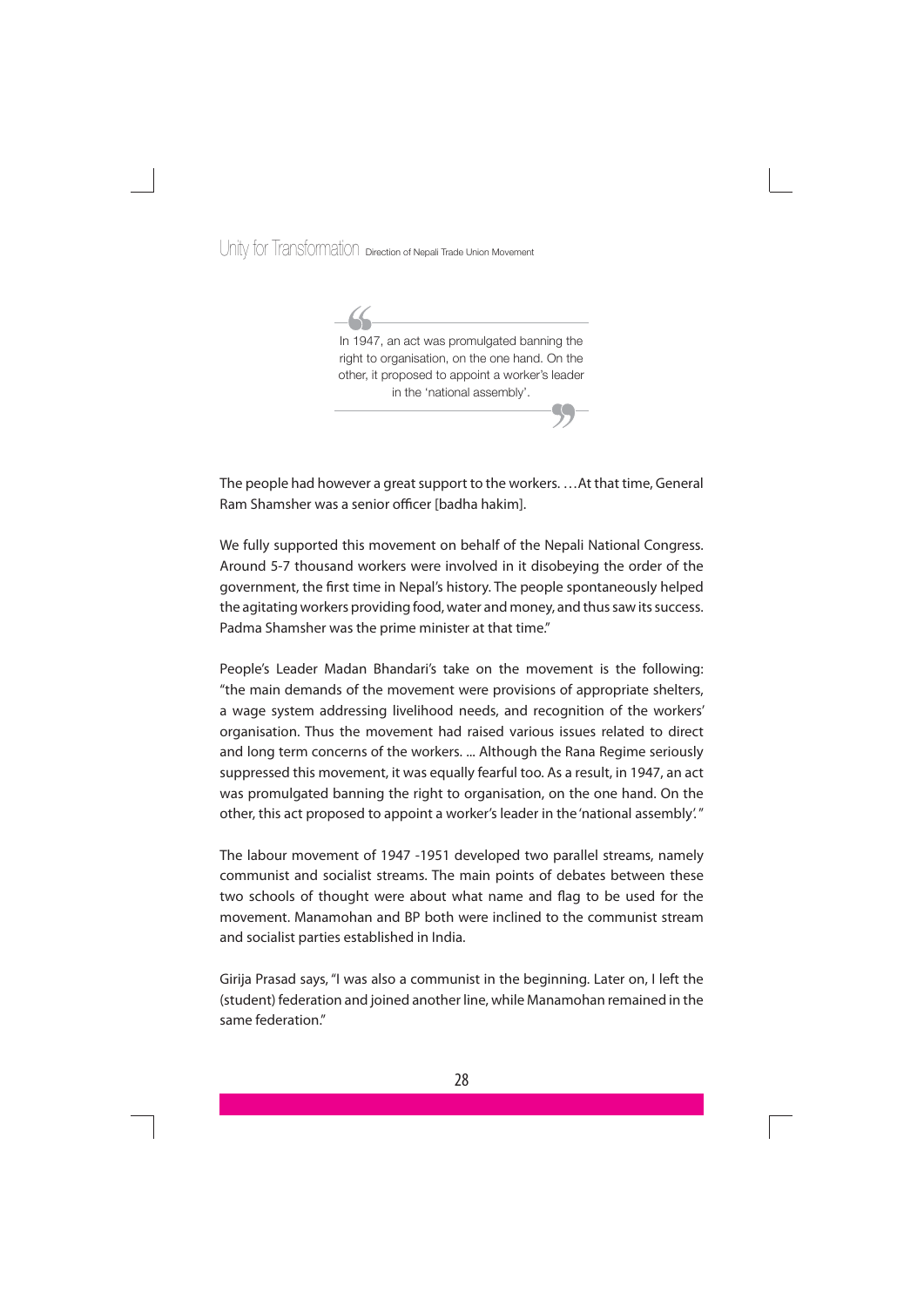The most active affiliates of the 'mass' organisation front' formed on 7 July 1951 was the All Nepal Trade Union Congress.

The labour politics during this period followed the 'top to bottom' character, and no the vice versa.

#### **A haphazard period of union expansion**

The duration from 1951 to 1959 was one of expansion period of the Nepali trade union movement. The political change in 1951 did also change the role of the leaders established in 1947. After 1951, Manamohan Adhikari's role changed to one of a communist leader. Afterwards, the evolution of the trade union movement can be analysed trough the expansion of All Nepal Trade Union Congress. After the ban on communist party in 1950, the most active affiliates of various mass organisations the ' Jatiya Janatantrik Morch or mass organisation's front' formed on 7 July 1951 was the All Nepal Trade Union Congress. Around 6,000 workers were organised under this.

There is no uniform viewpoint as to who were the established trade unions and their leaders between the duration of 1947 and 1951. Girija Prasad Koirala says,

"At that time, the union's name was 'Biratnagar Mills Workers' Association'. The union was only one. The division appeared only after the political change in 1951. They [Manamohan's group] changed the name of the union. They renamed it as All Nepal Trade Union Congress and we did it as Nepal Trade Union congress."

Girija Prasad Koirala has claimed him to be the president of the Biratnagar Mills Mazdoor Sang in his letter Asian Regional Secretary G. Mapara of ICFTU-ARO for affiliation with the then ICFTU in 1959. The historic fact shows that National Conference changed the name of the union as All Nepal Trade Union Organisation. Koirala further writes,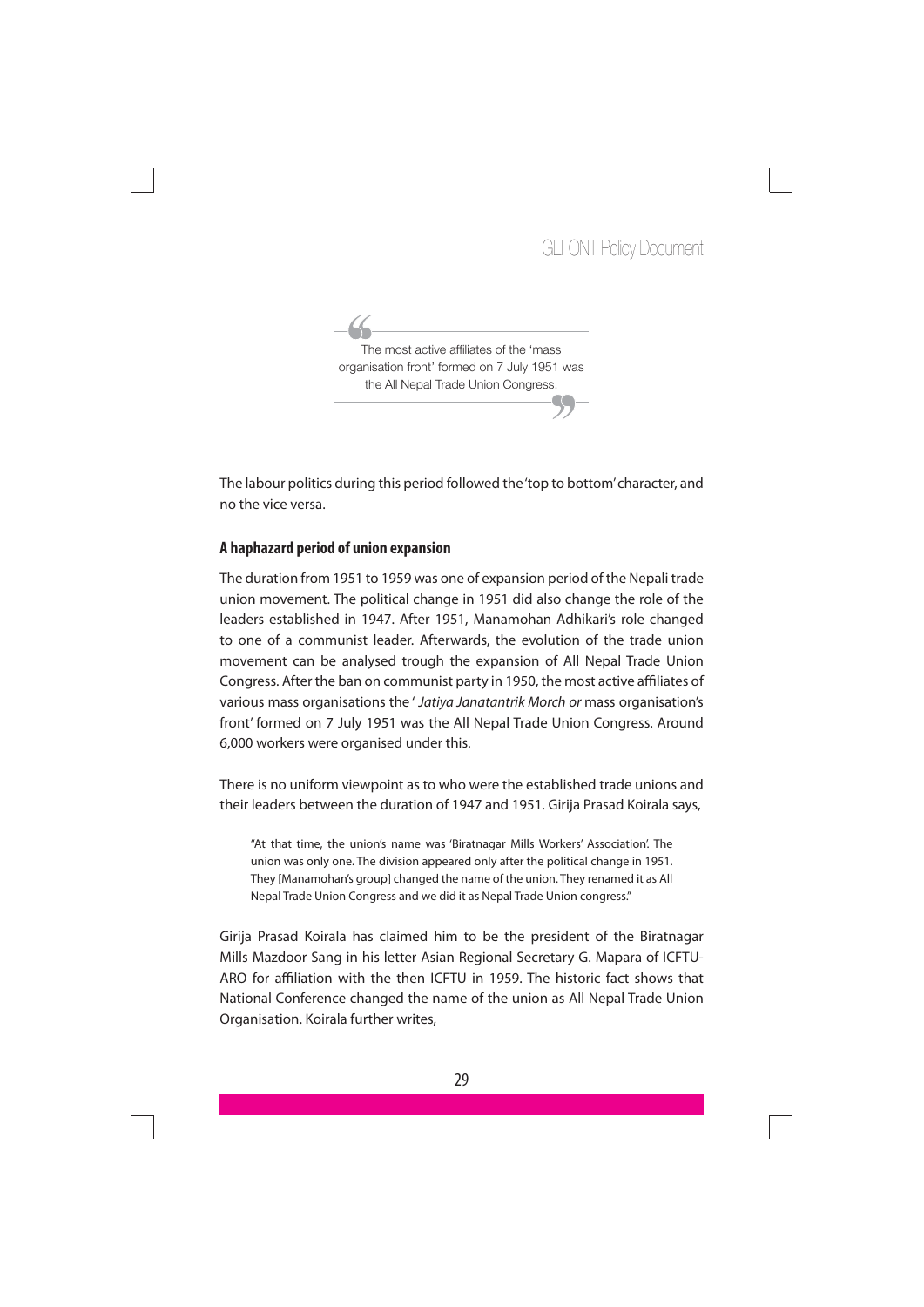Unity for Transformation pirection of Nepali Trade Union Movement



The then labour movement was centralised on enterprise level labour disputes

Between 1959 and 1979, the trade union movement had no 'national centre of trade union'

"Our organisation is not at all affi liated to any other Foreign trade union organisation; ... Our trade union organisation is wedded to Socialism and Democratic way of life both the ideals being equally dear to us. ... It was this organisation which launched the first Democratic movement in the country in the year 1947 and then subsequently was vanguard of the Democratic movement throughout under the inspiring leadership of the Nepali Congress."

In a query, whether there were any other union centres in the country, Koirala says-

"All Nepal Trade Union Congress (controlled and directed by the Communist Party of Nepal); address- Kathmandu, Nepal; membership not known. But they are quite potential and have some strongholds."

During this period, the trade union movement in Nepal got polarised as 'leftist and non-leftist', influenced by 'cold war' politics. Instead of the issues and interest of the world of work, the labour politics was rather influenced party politics, and was a carbon copy of the Indian movement.

#### **Nepali Trade Union Movement during Extreme Oppression and counter-offence**

On 15 December 1959, King Mahendra assumed power by staging a coup d'état. He dissolved the then constitution, banned all the political parties and organisations, including the two decade long trade union movement. Then, between 1959 and 1979, the trade union movement could not build a 'national centre of trade union'.

However, the labour movement was not fully collapsed. The workers were involved in a series of local level movements. A case in point was the 1973 labour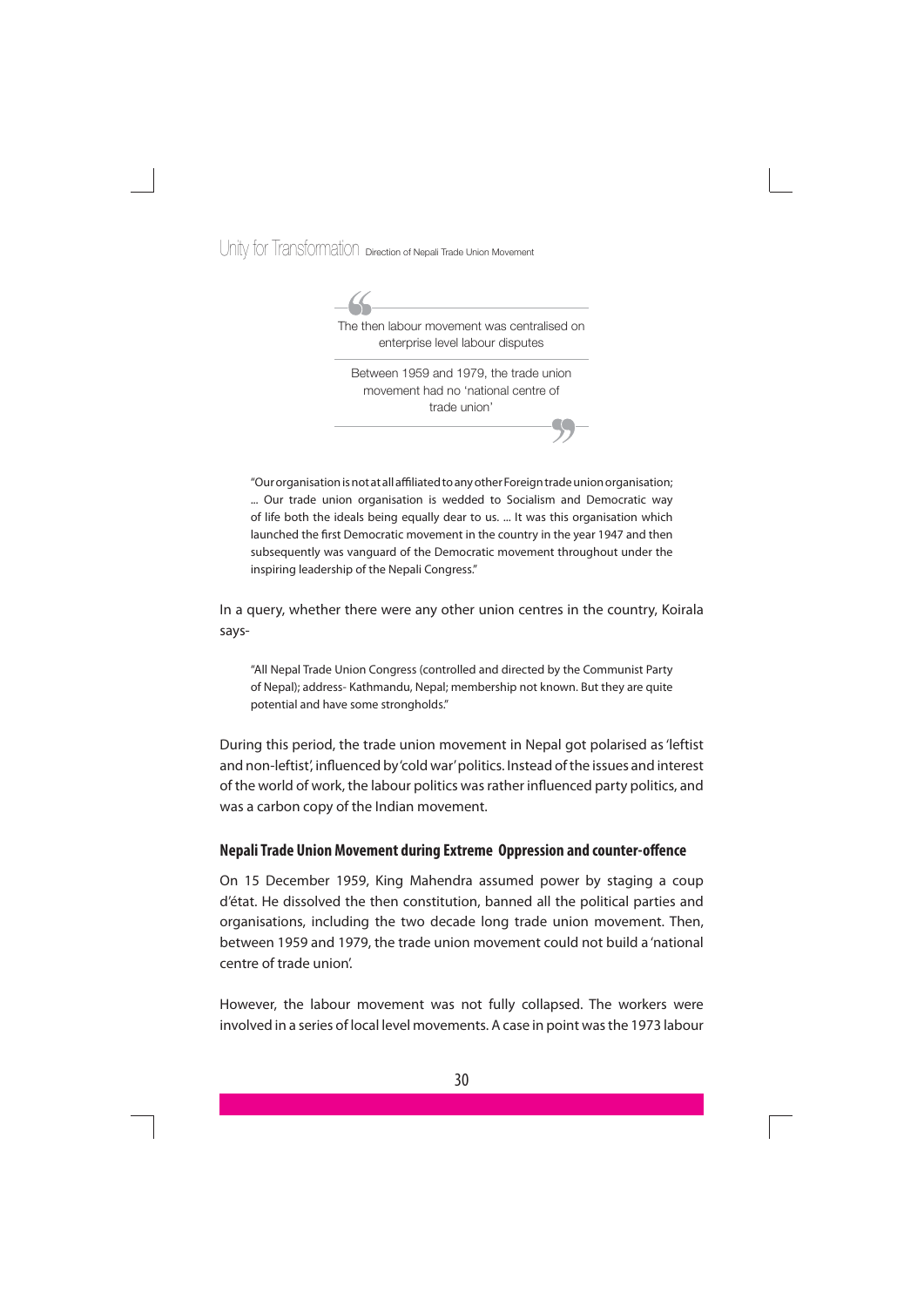

strike in Biratnagar Jute Mills, which prepared a base for the progressive trade union movement as an alternative to the then regime-backed 'Nepal Labour's Organisation.'

In 1976, some new possibilities appeared in the Nepali politics with students' movements gaining momentum. The students' movements picked up following the imprisonment in Kathmandu of the leaders involved in the Peasants' uprising in Jhapa accused of killing, robbery, and others. The students wanted them to be recognised as the prisoners of conscience. Then came a point when a number of student leaders were also kept behind bars. The imprisoned students got an opportunity inside prisons to meet face to face political leaders. These meetings bolstered them to intensify the movement for freedom. As soon as out of the prison, the student leaders started to organise the workers in Hotel Crystal and Hotel Shankar.

After the students' movement of 1976, and following student leaders' interactions with political parties, Pradip Nepal, Gopal Shakya, and Madhav Paudel established an organisation 'Muslo Paribar' to impart Marxist Education among hotel workers. The classes – known as Adult Literacy Classes – used to run at night. And these classes also resulted in the participants being organised. Amidst this, a May Day committee was formed for the celebration of the May day as a political movement. As part of celebration, it was decided to distribute pamphlets against the then ruling system. And, the major centres for the pamphlet distribution at selected colleges.

The pamphlet campaign triggered a harsh state response. All the leaders of the campaigns were arrested. Among them, Pradip Nepal, Gopal Shakya, and Madhav Paudel were sentenced to 10 years in prison with a fine of NRs 10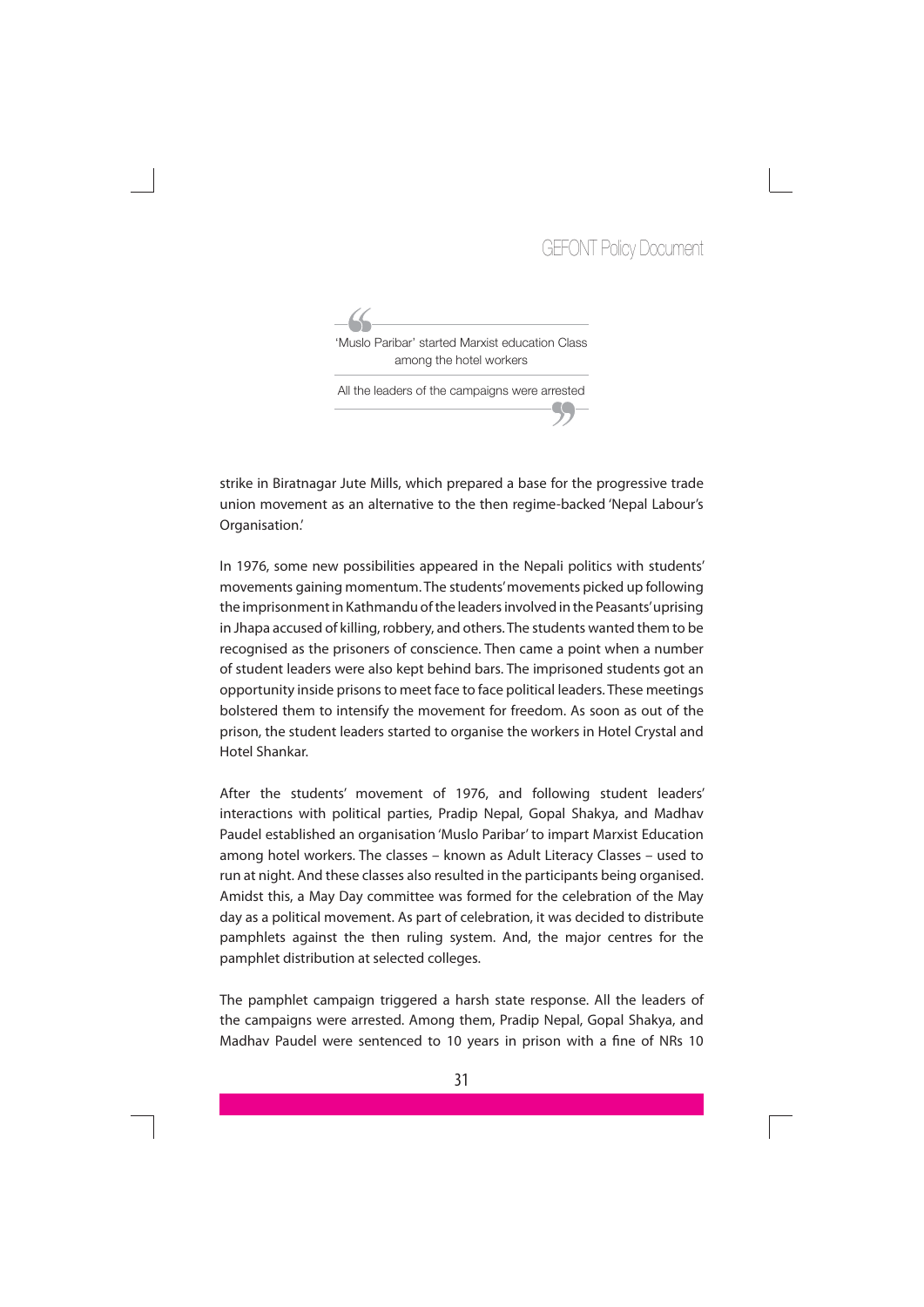

thousand. Bir Bahadur Lama was sentenced to a five-year jail term and a cash fine of NRs 5,000. All others were given a six month imprisonment. This incident was a new strategy to organise the workers after the dissolution of the national centre on trade union. The 1979 movement assisted in launching of the "Second edition" of the trade union movement.

### **Establishment of Nepal Independent Workers' Union as the Second Edition of Nepali Trade Union Movement**

By 1979, the workers were already in the labour movement spontaneously. In October 1979, the striking workers of the various factories at Balaju Industrial District realised the importance of the national trade union and formed a preparatory committee for onward preparations. The committee organised a wider meeting of the workers at Balaju Industrial Districts on 29-31 January 1980, which resulted in the constitution of the 'Nepal Independent Workers' Union.'

Between 1980 and 1990, the Union organised workers in sectors other than manufacturing industries to encourage them to form their own unions to assert their rights. Then, independent unions started to be formed in hotel, trekking, transportation, and printing-press and publications sectors. These unions soon involved in various movements in coordination with underground political parties. These movements built on the principles of class struggle, but also had trade union rights and social justice in the agenda of the movement.

Till this period, parties did not have a strong popular base. As such, the trade union organisations – the Independent Transport Workers' Association of Nepal, 1979, Nepal Independent Workers' Union, 1979, Nepal Independent Hotel Workers'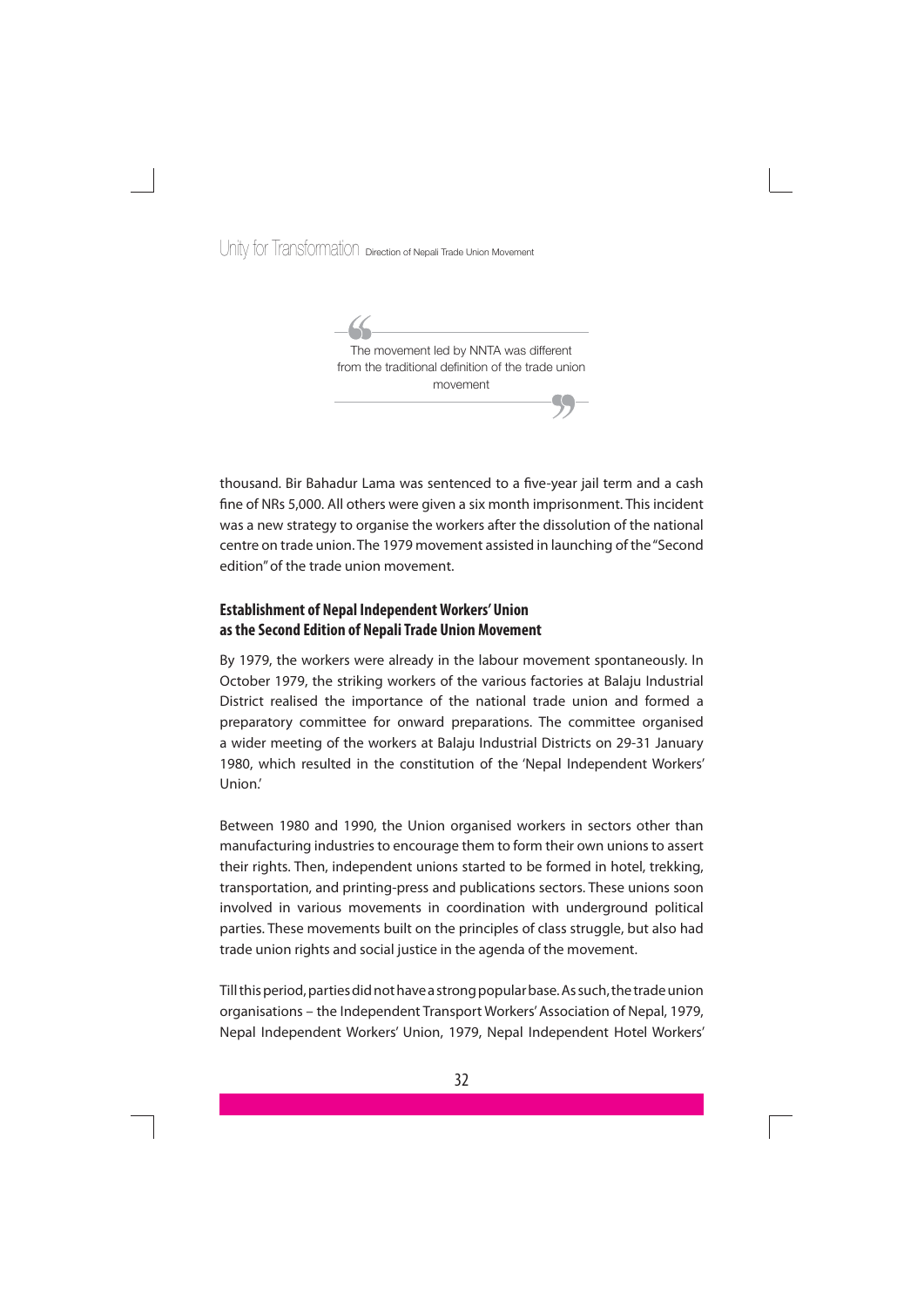

Union, 1980, Trekking Workers' Association-Nepal, 1984, and Independent Press Workers' Union of Nepal, 1979 – acted as the vanguard of the movements. It was during this period that the Nepal National Teachers' Association started to organise teachers across the country to provide intellectual back up to the movement.

Amidst this, the General Federation of Nepalese Trade Unions (GEFONT) was established on 20 July 1989 by the collective attempts of the Nepal Independent Workers' Union, Independent Transport Workers' Association of Nepal, Nepal Independent Hotel Workers' Union, and Trekking Workers' Association of Nepal, 1984. Established under ground, GEFONT declared its mission as being to coordinate existing trade unions, assist in their struggles, and organise, mobilise and give directives to unorganised workers.

In this period, the trade union movement was formidable. But the way of struggle was however like the one it was before 1950s as labour politics had not had its own shape. It was still influenced by 'top to bottom' approach. Now came a point in which the cadres started to fight each other, influenced by divisive politics at the centre. The teachers' and civil servants' organisations broke and divided.

### **Social and Political Recognition to the Union Movement**

In 1992, with the enactment of trade union Act, the state formally gave recognition to the trade union movement. Then an exercise of enterprise unionism started with the provision of registering local unions if 25 percent of workers chose to be its members. The state gave recognition as Confederation to those trade union centres having 10 National Federations; the association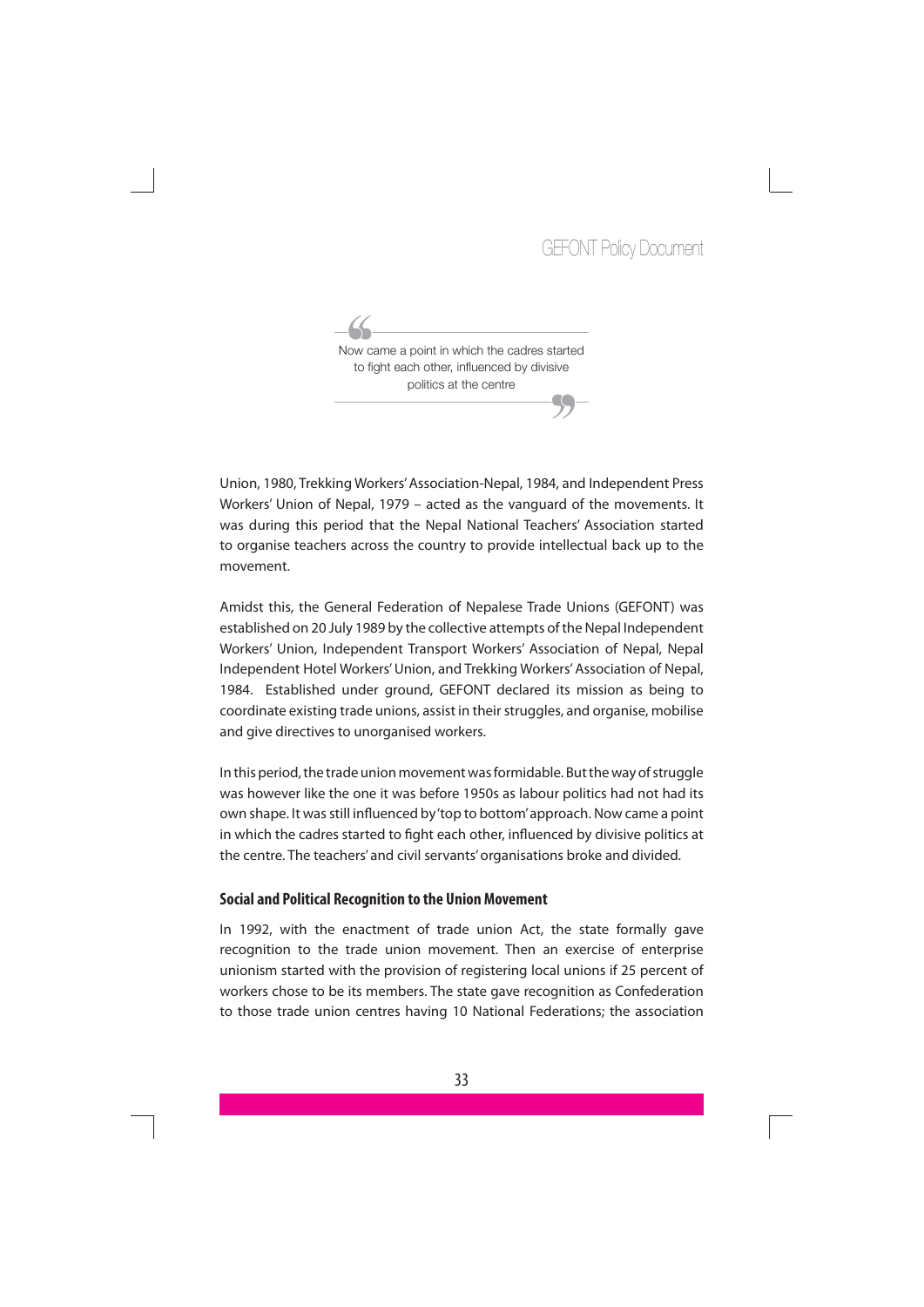The NTUC accepted to start dialogue at General Secretary level for Single Unionism

established both based on individual members in informal sectors; and federal association established by at least 50 enterprise level unions in formal sectors. A right to collective bargaining was given for two years. The authentic union for bargaining is determined through election if there is more than one union existed at enterprise level. By this, on the one hand, the union movement started to function under legal and legitimate procedure of bargaining with the management as and when needed. On the other, the unions started to polarise politically. By 1996, only GEFONT and Nepal Trade Union Congress (NTUC) satisfied the provisions to be recognised as Confederations.

### **The Period of Violent Conflict and Turn in Direction of Unionism**

In 1997, the Democratic Confederation of Nepalese Trade Union (DECONT) was formed splintering from the NTUC. Until November 2006, DECONT remained as the third National Centre. The formation of DECONT communicated a negative message of breaks and splinters in the trade union movement. However, this also gave a pressure to the NTUC to dialogue with GEFONT. Thus, the formation of the DECONT created an environment of mutual cooperation between the largest two trade union centres at the very least.

In 2000, GEFONT held its Third National Congress raising the slogan of 'one country, one union' under the policy of 'one union'. It adopted the principle of forming a labour senate by collaborating with other unions. In response to the initiatives that followed, the NTUC accepted to dialogue at the General Secretary level of each of the two centres for the formation of Single Union. Afterwards, multilateral structures were created for the same purpose.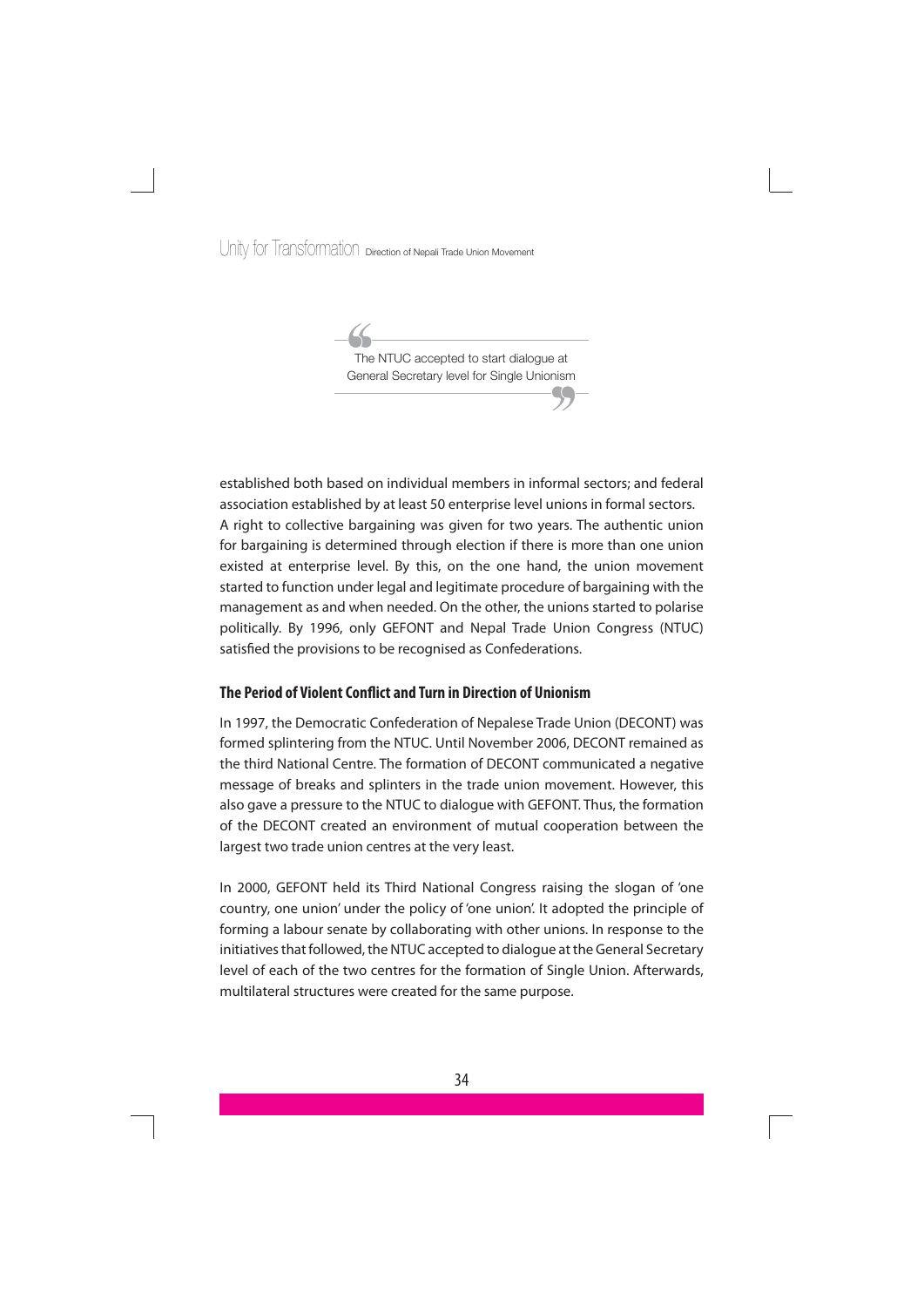

#### **Trade Union Movement after the Safe-Landing of Maoists**

Immediately after the April Uprising of 2006, the All Nepal Federation of Trade Unions (ANFTU) was formed as a by-product of the Maoist 'People's War'. Through the ANFTU, the Maoists pursued the policy of forceful intervention in the labour market, and entered the workplace with a slogan to "discard the old one". Wildcat strikes were organised to fuel dissatisfaction of the workers accusing the trade unions like ours of being a "yellow", NGO-ised, Economist and luxurious. Just until four years back, tagged as a 'fax-union' (the meaning is they never appeared before management but threatened to collect extortion through fax and e-mail from jungle) by the entrepreneurs, this union became a group of 'shutting enterprises by force' labelling what they did as a 'labour action' by the workers.

After the establishment of Loktantra, the Maoists adopted a policy of entering factories without a prior notice to advocate the 'principle of the existence of two states' and, on the basis of the principle, forced the factories to pay food and cloth for the 'people's army' and address their other needs. To get their demands fulfilled, they closed all the industries of Pathalaiya-Simara Corridors, Pokhara and Biratnagar, launched armed attacks in areas like Bara-Parsa, Pokhara, Butwal, and Biratnagar. They resorted to a wave or terror to expanded organisation under its influence

A new 'war' was declared against the mainstream trade unions accusing them of 'bringing in dollars from NGOs and INGOs in the name of workers' and claiming them to lead an authentic movement. Adopting the colonial policy of 'divide and rule', the Maoists targeted GEFONT primarily, maintained a softer approach towards ANTUC and terrorised DECONT. The Special Central Command of the Maoist trade union issued on 11 September 2006 a special circular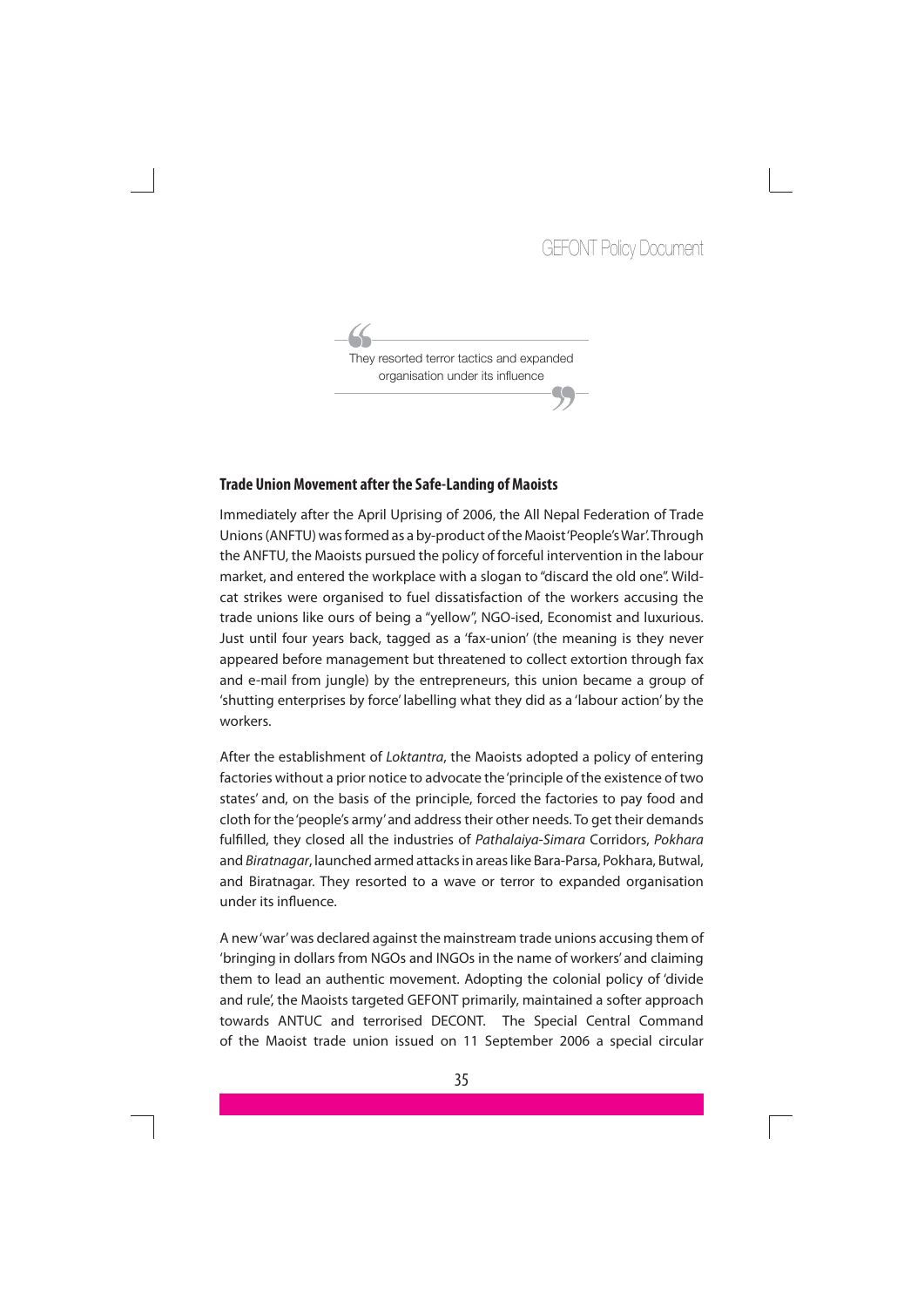JTUCC has been formed and a code of conduct is developed to operate the Centre

communicating two messages: (a) "...distribute 100 thousand memberships within a month; and (b) "…wipe out' GEFONT within four months".

These two were their strategic objectives.

The union launched a spree of "abduction, vandalising offices, forced occupation of offices, production of a separate demand letter and a set of actions against authentic agreements" in the pretext of implementing the agreements.

Despite these, the campaign on single unionism continued. Frequent agreements and declarations were made on 'mutual cooperation, non-attack, fair competition, and mutual respect' among the ANFTU and CPN-UML &, CPN-Maoist; ANFTU and Nepali Congress &, CPN- Maoist and the ANFTU and ILO. After two years of continuous initiation a National Trade Union Conference was organised on 26 -27 October 2008, which Maoist Chairperson and Prime Minister Puspa Kamal Dahal 'Prachanda' graced as the chief guest. The Conference formed a Joint Trade Union Coordination Centre (JTUCC), and developed a code of conduct to operate the centre. The deliberations made on "Code of Conduct for Collaboration", "Proposal for Amendment to Labour Laws" and "Trade Union Issues in the Constituent Assembly" have created a groundwork and tactical line for the future trade union moment.

### **Strengths and Limitations of the Trade Union Movements vis-à-vis Nepali Labour Market**

Nepali labour market has its own characteristics. Ninety percent of it is based on informal economy, involving the largest sector of agriculture. There is a dangerous imbalance between the demand for labour and supply. A huge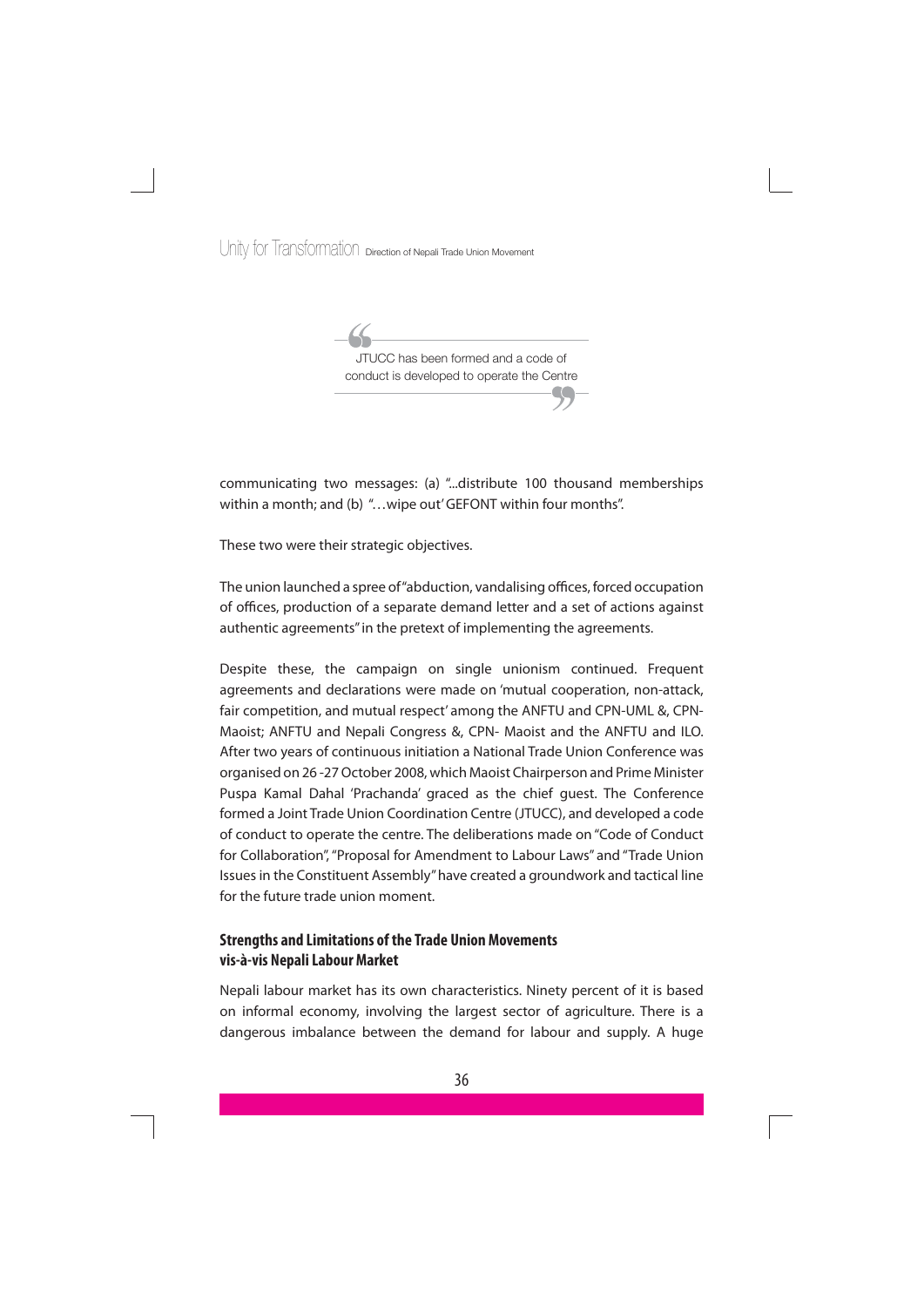additional labour is available triggering the problem of unemployment and semi-employment. There is an unnatural attraction of Nepali workers to foreign employment. As such, migration and brain drain has become rampant. Nepal's labour sector is extremely exploitative. There are some nominal rights of the workers ensured in the formal sector. The workers in the informal sector are, however, completely deprived of even minimum fundamental rights. Still, Nepal maintains the labour practice in which the workers are condemned to work in a situation akin to slavery, and child labour is rampant while adults are deprived of employment.

While talking of institutionalising *Loktantra*, there is a contrary trend of using force to fulfi l demands rather than adopting collective bargaining, a characteristic feature of Loktantra.

#### **Nepali Workers and Pattern of Existing Employment**

There are several patterns of employment in Nepal's labour market both in the formal and informal economy.

#### **Formal sector**

Comparatively, the 'permanent, temporary, 'flexi time', and break duty' workers in **civil service or public enterprises** are better protected. But the workers involved in casual job, contract, and out sourcing are not protected and organised.

There are three types of workers in the **education sector**. Workers involved in the **community schools** (permanent, temporary or contract-based) are in the first category, and are comparatively better protected. Those in **private**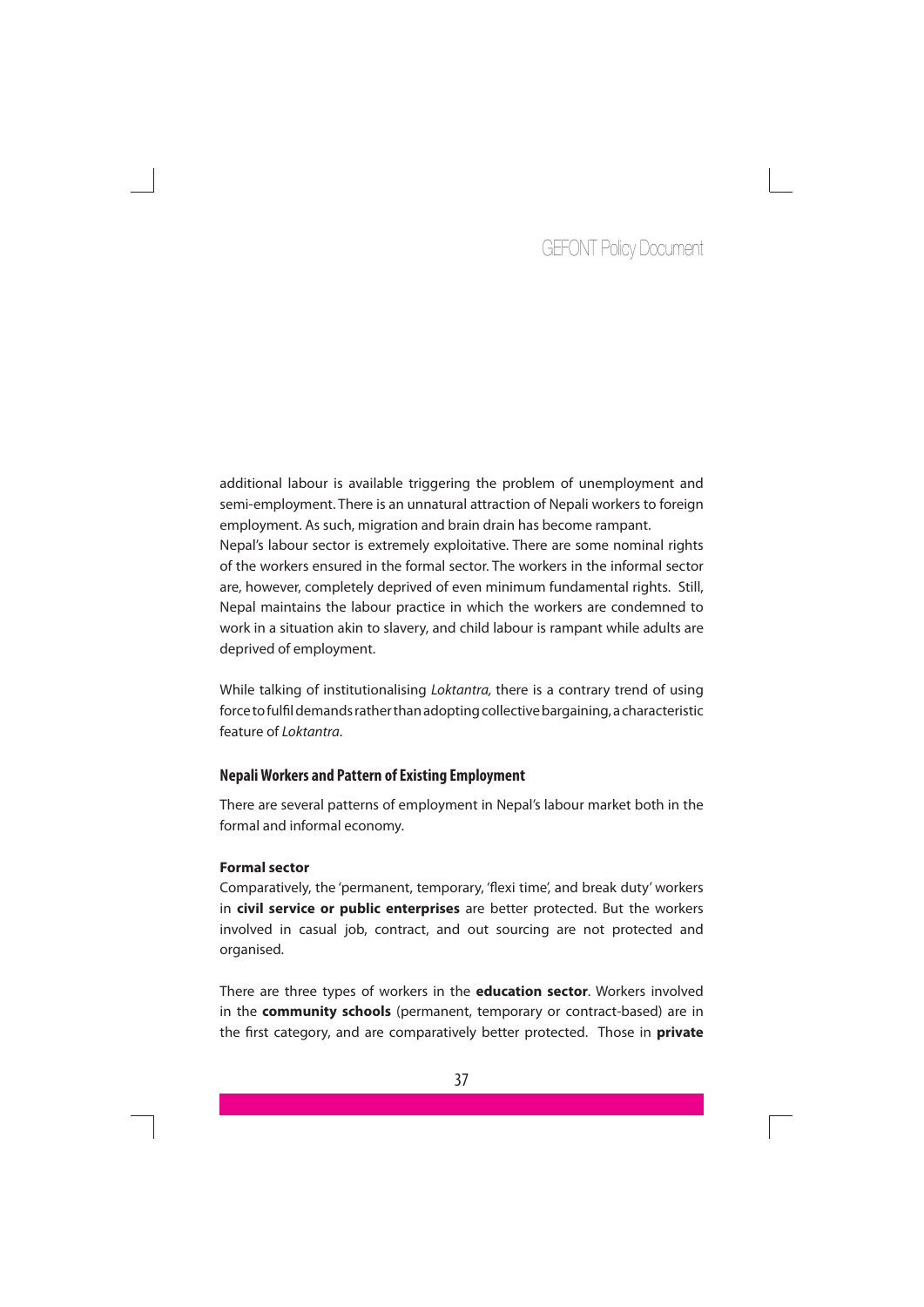

Civil service, public institutions, education sectors and hotel and tourism sectors are service industries

The family members of this sector are compelled to work free of cost

schools can be hired and fired at any time, irrespective of their statuses. In the **universities**, the permanent workers are better protected in comparison with part time workers.

#### **Other sectors**

- **Hotel, Restaurant, Catering and Tourism sector**: Only a few temporary, 'flexi time', and break duty' workers in this sector are permanent. The rest engaged in casual job, contract-based work, and out-sourcing are not protected and organised.
- **Proposition Crytanised industries:** Here too, only a few workers are permanent. A large number of them work are daily-waged, contract-based, and out sourced.
- **Service industries** (ICT, including garbage cleaning and retailshop workers): Only temporary, 'flexi time', and break duty' workers are hired even for regular works. A limited number of workers are permanent, and the rest, a large number, work on the basis of daily wages, contract, and out sourcing.

#### **Informal sector**

In the **agriculture sector**, a large number of workers are casual- they are getting wages even in 'kind' not in 'cash'. Workers are involved on the basis of annual contracts, part time contracts or other arrangements too. The family members of this sector are compelled to work as attached labour as well.

#### **Non-agriculture sector**

 In the **construction sector**, the use of middle-man (known as Dalal) is rampant. A triangular relation is established among the unemployed workers and the middle-men, in which the unemployed are paid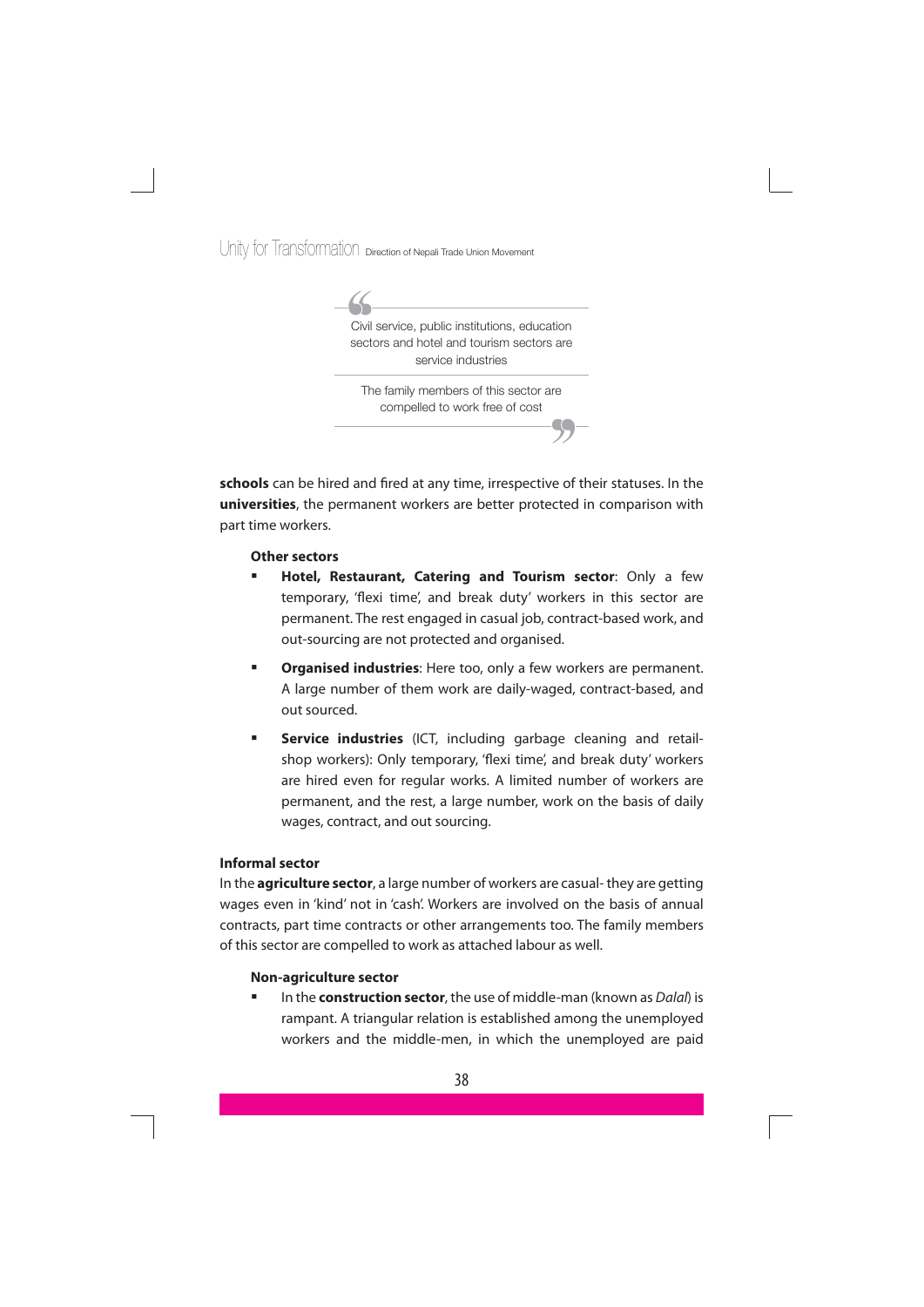Home-based workers fall in two categories: those involved in family self-employment based on local raw materials and those involved in outsourcing on piece-rates

some amount in advance and are made to work to clear the money. These workers are vulnerable to exploitation. In this system, the middle-men get fattened through non-involved earning. The right of collective bargaining is available for these workers too but it does not make that much sense as the workers are 'project' based and, as such, short-term.

- **Street Vender:** This sector, mostly neglected by the state, is mainly self-employed. The hawkers, grocers in the pavement, and small retailers fall in this category.
- **Home-based work**: These workers also fall in two categories: those involved in family self employment based on local raw materials and those involved in outsourcing on piece rates. The second category is outcome of the informalisation of organised industrial sector.
- Workers in the **transport sector**: These are regular workers involved in the transport sector without any definite arrangements. They usually get nominal wages. Many of the transport workers are contracted orally, and are not insured as such. Their insurance is covered by the insurance of vehicles. The transport sector of Nepal is unsafe, and has no collective bargaining systems between the management and the workers. They are protected only through the funds operated by the Independent Transport Workers' Association of Nepal and the transport workers' 'welfare fund'.

**Domestic labour**: These are the workers hidden, ignored and are often scattered. The majority of them include women and children, and are vulnerable to abuses, including bondage and forced labour.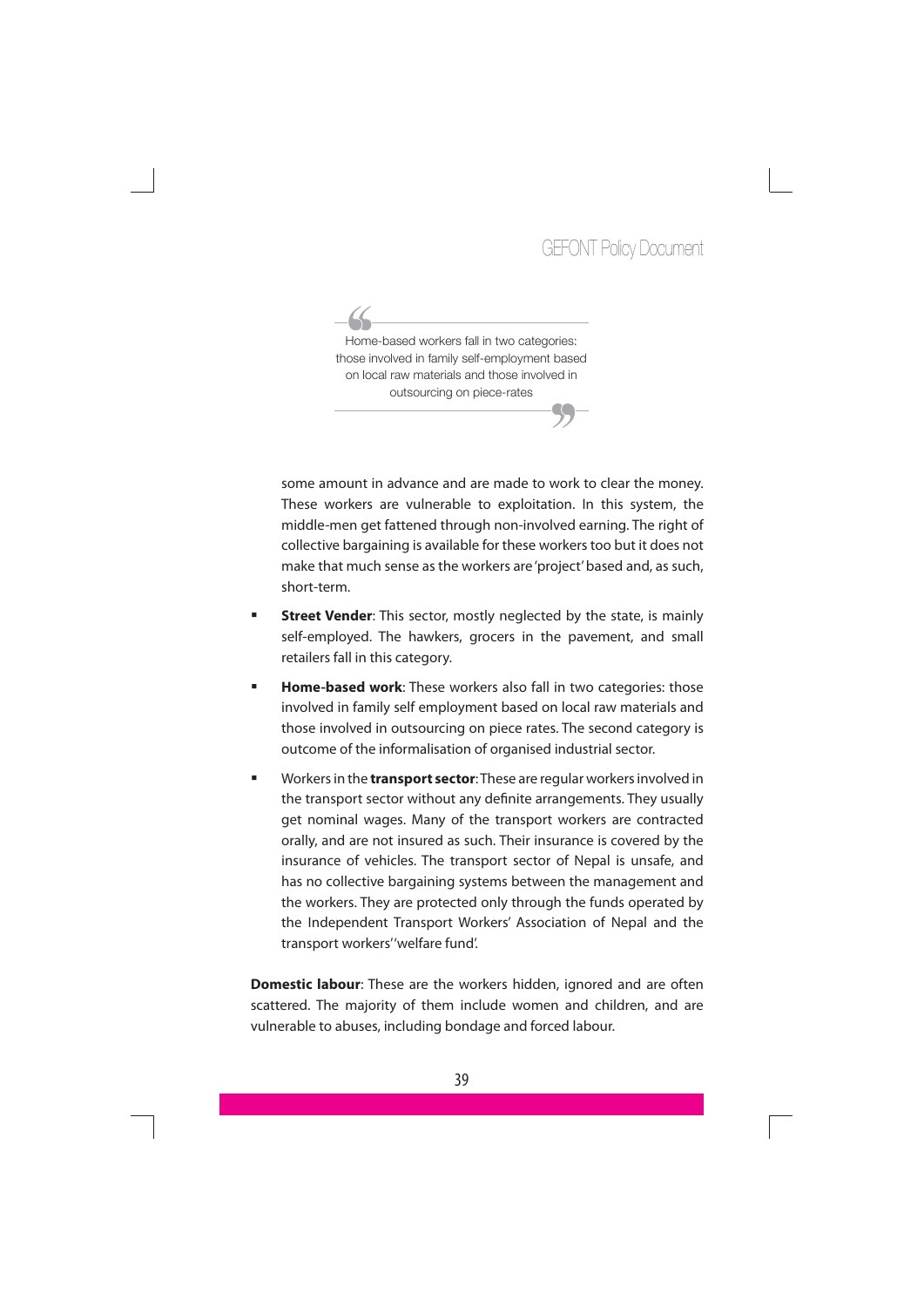

### **Two Decades of Establishment of GEFONT: Achievements and Limitations**

Two decades have elapsed after the establishment of GEFONT. Two peoples' movements were held during this period, and GEFONT played a crucial role in each. The labour sector has been constitutionally and legally protected, although to a limited extent, and the trade union movement has been recognised as a social partner. During this period, trade unions have had access to various state institutions and processes, and have influenced the enactment or amendment of labour act. In our initiation, two national conferences on labour have also been held.

After implementation of the Trade Union Act, our affiliates seem to focus more their work of organising and mobilising within regular and permanent workers. In fact, the trade union movement had to organise all marginalised workers having peripheral and precarious job.

The current model of "enterprise unionism" has localised the trade union movement. The central units play a facilitating role and not the one of leadership. Thus the trade union movement is scattered. In order to overcome this, a federal council has been formed from among the GEFONT affiliates for a year now. Our one year of experience shows that the existing 'enterprise-based union' is not suitable to forming the workers controlled union. Therefore, we have to start the process of 'industrial unionism' like in other developed countries.

In the context of Nepal, formation of the industrial trade unionism means, in a sense, the formation of central trade unions based on industry of similar commodity. This process includes formation of trade unions based on individual membership, and giving recognition to the union branches at enterprises levels.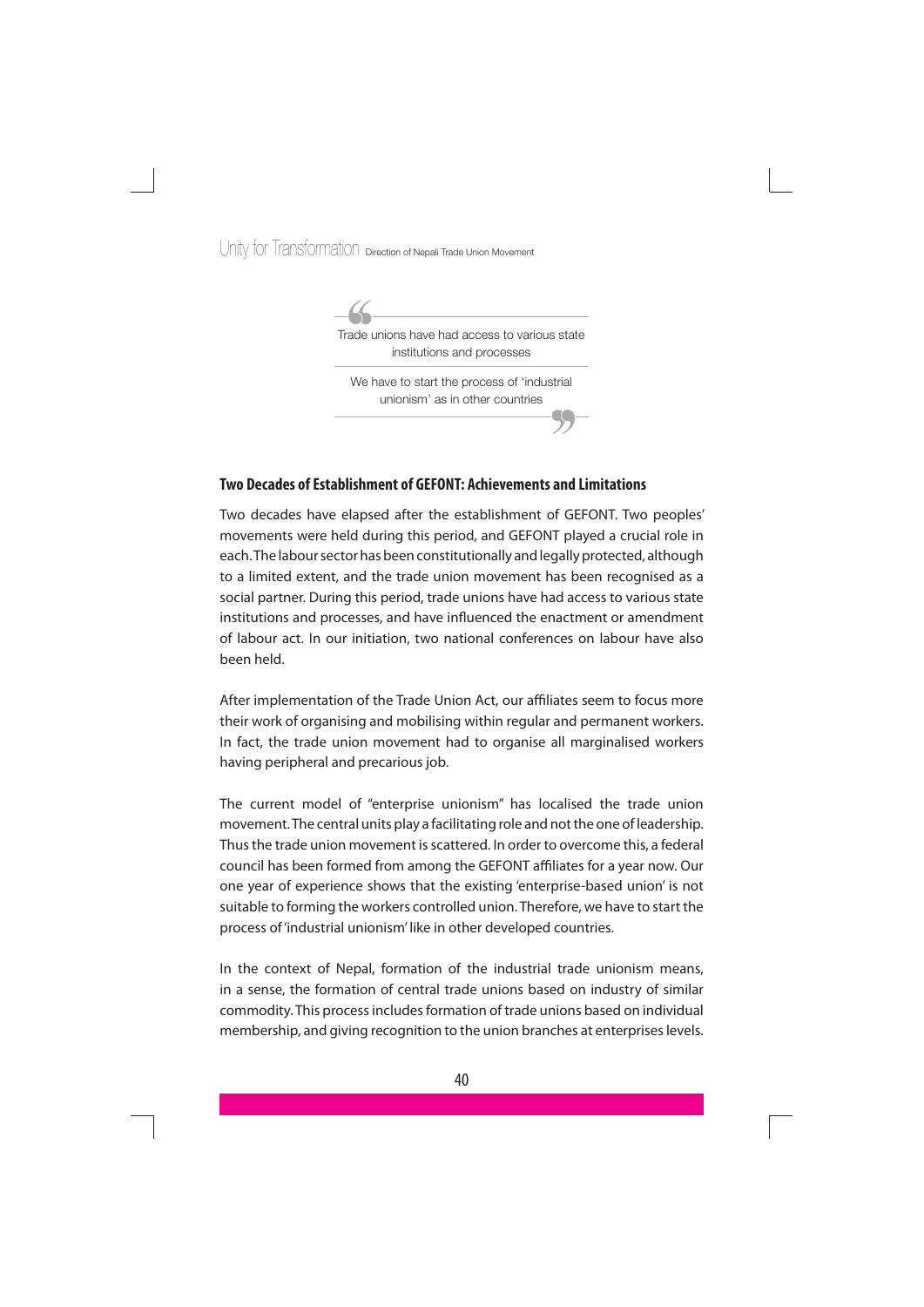

At the enterprise level, there will be branches of industry federation and the workers will get an opportunity to elect GEFONT delegates. What all this complex results in is the inclusion of central industrial federations and confederation in 'collective bargaining', process which, as per existing labour legislation, is the sole responsibility of enterprise union.

It may be obvious for enterprise level unions to engage in solving local level disputes. But the overall responsibility of collective bargaining should be held at the national level. Once an understanding is reached with the concerned authority of government and the representatives of recognised commodity association of employers; it should apply to all workplace. The government should actively engage in implementing the understanding, and monitoring its progress through necessary institutional arrangements. To date, the role of the government has, in this respect, been one of a mute observer.

#### **Proposal for Reforming Existing Structure to Face up to Future Challenges**

GEFONT went through landmark reforms in its organisational structure from the Fourth National Congress. Such changes were made with objectives of making local structures more responsive and capable to coordinate initiatives of member unions. Major systems established by the Fourth National Congress are still relevant. However, taking into account the changed political context, the process of state restructuring along federal structures, and proposed "industrial unionism" further reforms are felt necessary.

It seems relevant to create two different coordinating mechanisms headed by GEFONT's vice-presidents to coordinate affiliates and GEFONT's local organisations. Therefore, continuity should be given to affiliates' councils. There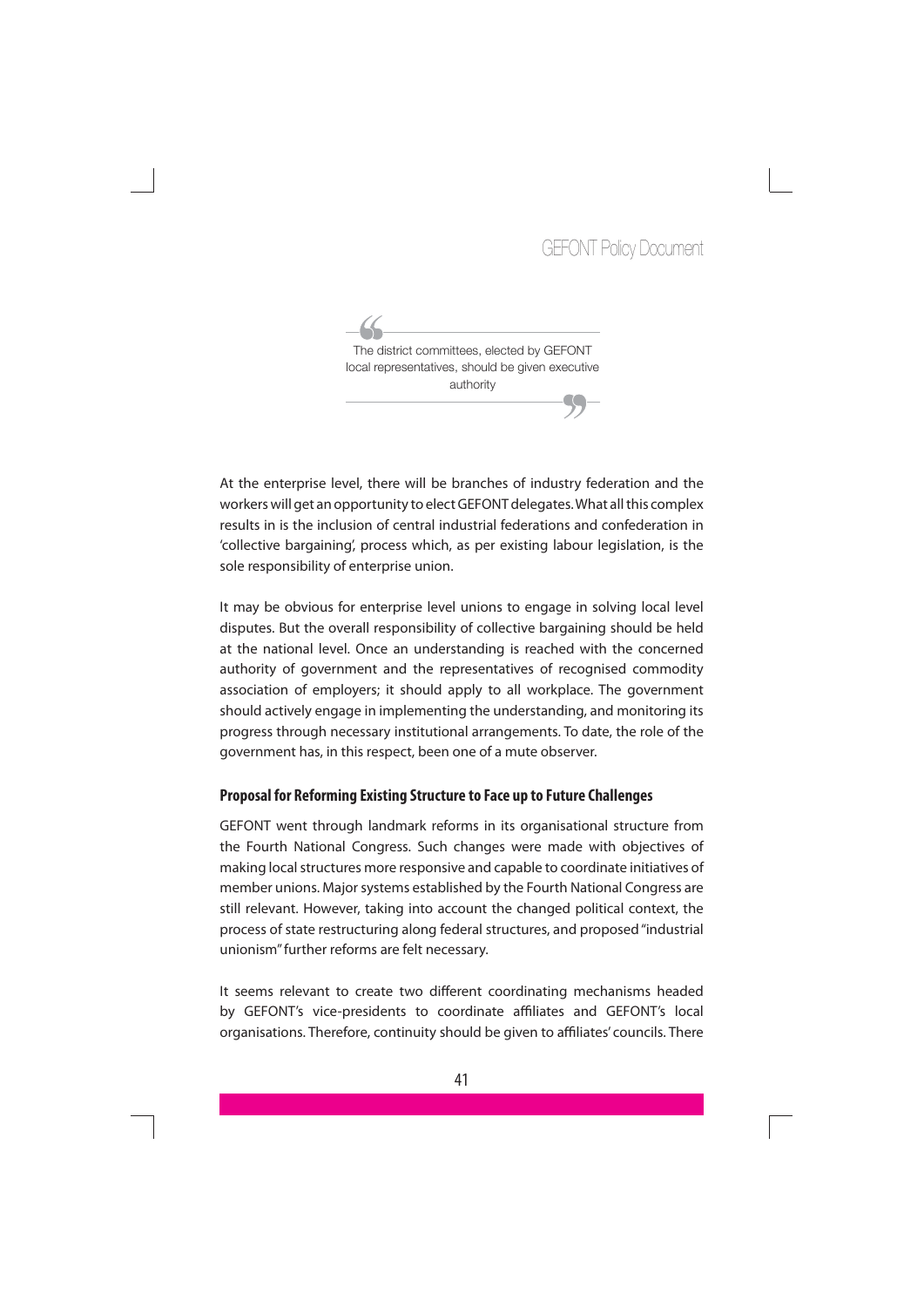

should be a 'Central Union Council' at the centre. Under the Central Union Council, it is suitable to form nine union councils, each comprising a coordinator and concerned affiliate representatives. District and local level union councils are to be established. District union councils will be elected by presidents of enterprises and local union councils will be represented by enterprise-level president of the affiliates. Similarly, it is proper to transform current Zonal committees into coordinating committees, which will be GEFONT statecommittee after restructuring of the state. The district committees, elected by GEFONT local representatives, should be given executive authority. Further, it is appropriate to dissolve current 'Regional Coordination Committees' as their relevance will come to an end after the above arrangements.

Provision for a new Central Labour Relations Council is deemed necessary to strengthen the process of collective bargaining suitable to the industrial unionism. The Central Labour Relations Council should be able to work in parallel with the 'Employer's Council'. There should be a pyramidal structure of the Council with Zonal, district and local level.

A new system should be developed by this Congress to organise and mobilise senior unionists. An entity, such as "GEFONT Veterans Network", should be constituted to foster dignity of veteran trade unionists, coordinate community workers clubs and, to manage activist's welfare fund of GEFONT.

Provisions should also be made to create an "National Office Bearers Committee", consisting of members from President to General Secretary, to execute the day-to-day business of GEFONT national committee. A 'Council of Congress Representatives' should be formed by replacing the current 'National Council' with provisions for immediate past President and Vice-presidents being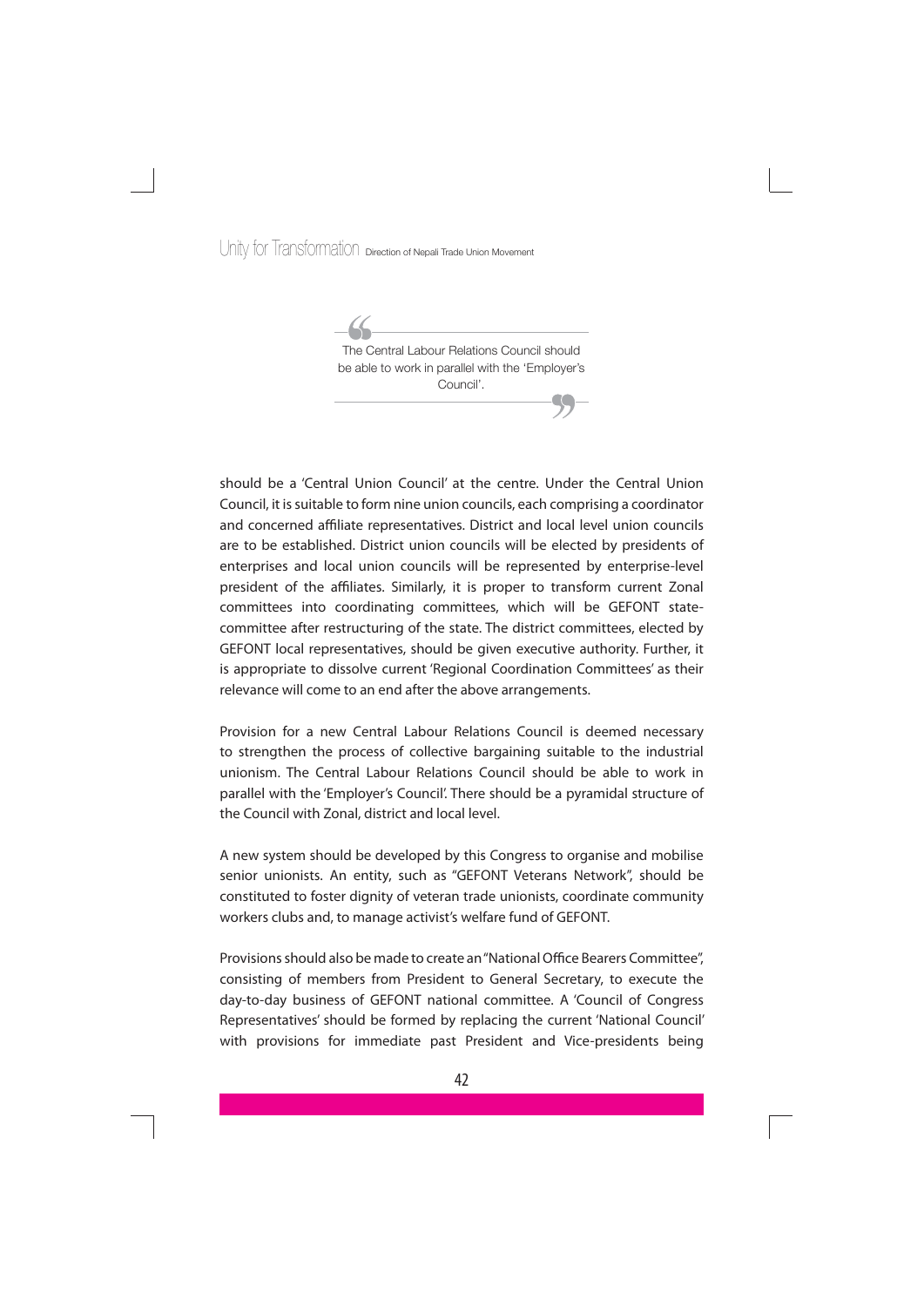CWWD should transform into Women Committee and a "Youth Committee" should be established to increase youth workers' access to GEFONT's policy-making processes.

Chairperson and Vice-chairpersons of the Council. Like the structure of the ITUC General Council, of which GEFONT is also a member, it is practical to elect a titular member, first substitute and second substitute among the Congress delegates.

New provisions and structures are necessary for more effective functioning of committees and departments. The Central Women Workers Department should be transformed into "GEFONT Women's Committee" to revitalise interventions in areas of women workers' issues. Similarly, a "GEFONT Youth Committee" should be established to increase youth workers' access to GEFONT's policy-making processes. In addition, 'desks' should be established under GEFONT departments to respond to the issues pertaining to migrant workers, occupational safety and health, and child labour, among others.

Making new provisions for "Community Workers Club" is urgent for promoting working-class-based socio-cultural awareness at the local level. Such provisions can be expected to be helpful for the union movement in reviving its networks at the local level and extending solidarity for the benefit and welfare of the working class people.

We have been active for years in promoting 'single union'. This issue was sufficiently discussed in the Fourth Congress. It is still necessary to have more clarity on various issues: basis of creating a single union; its norms, values and organisational principles; specific quiding principle, thoughts and politics; relations with political parties; structure and working modality; and so on.

GEFONT and other seven trade unions have, following a series of discussions and debates, reached the following conclusion in this respect: those unions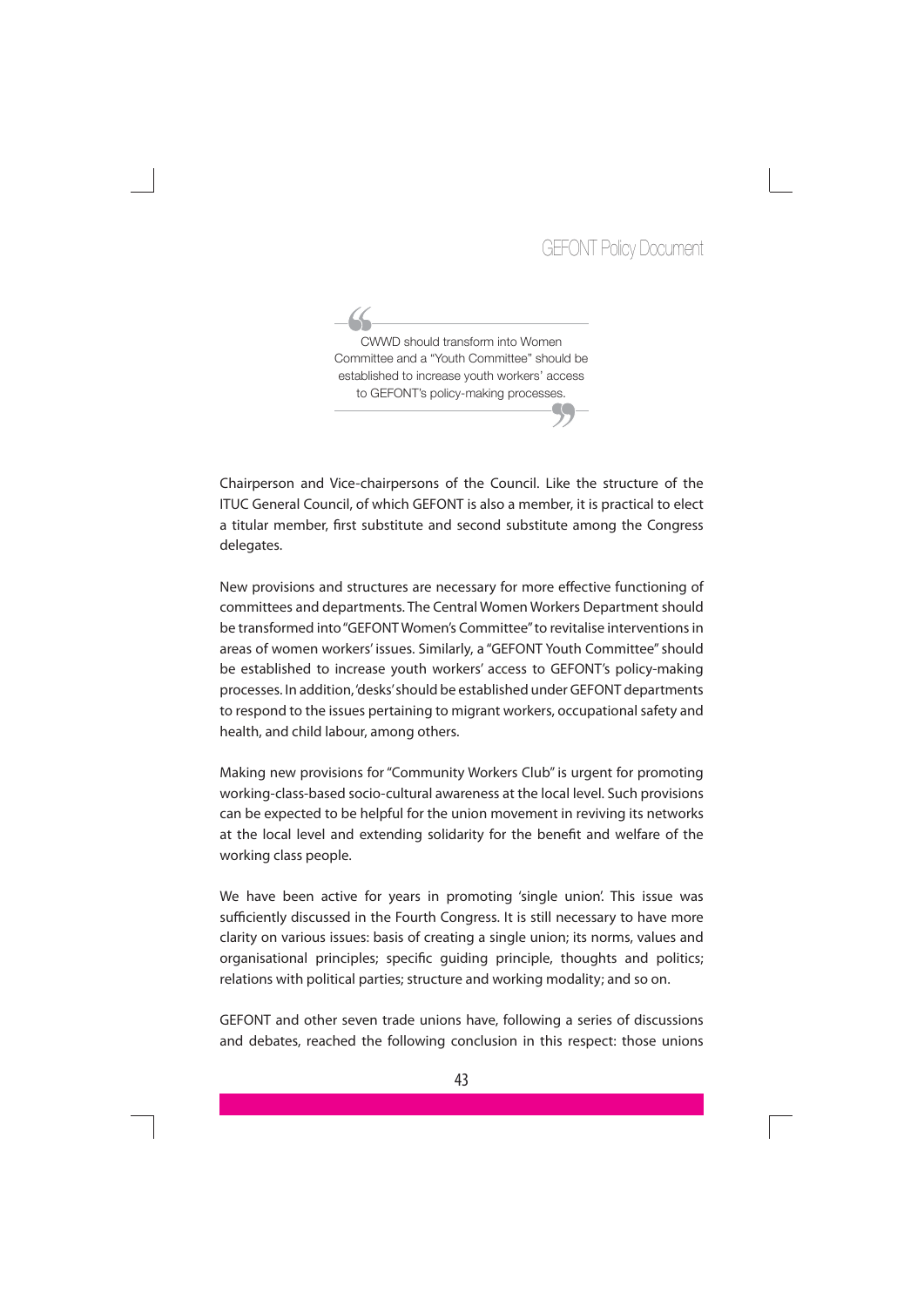### Unity for Transformation Direction of Nepali Trade Union Movement

GEFONT should further speed up this campaign and develop it as a unique model of trade union movement in South Asia

This Congress has to come to a certain conclusion regarding the process of unification of GEFONT and CoNEP

having different orientation and tradition who are agreed to work together-Joint Trade Union Coordination Centre (JTUCC) will be established by their equal representation. The coordinating centre will be led by an executive committee consisting of a presidents and other two members, one of them woman, from each federation. Costs for management of the centre's office and staff will be borne by the unions' own funds. GEFONT should further speed up this campaign and develop it as a unique model of union movement in South Asia.

A number of talks have taken place between GEFONT and Confederation of Nepalese Professionals (CoNEP) in connection with unification. In a view to speeding up this process, last year's May Day was organised jointly. Various "formulas" were determined to proceed ahead for unification, even a unification schedule was developed time and again. However, the process came to a standstill all of a sudden. This Congress has to come to a certain conclusion regarding this issue as well. Therefore, to materialise the policy of "One union-One voice", GEFONT has to give continuity to the process of "collaboration– dialogue-unification" to the extent possible amongst all possible unions both at bilateral and multilateral levels, and on the basis of working and/or issue-based unity.

Trade unions take on different forms in terms of their political alignment. A category of them may have affiliations with political parties, while another may be non-affiliated. Characteristically, politically affiliated trade unions and social movement-oriented trade unions have involved in the process of "one party one trade union," "front trade union movement" and "common trade union movement." It is very difficult to realise the multi-dimensional potential of trade union movement based only on traditional approaches. Today's trade union movement has taken the form of a social movement. The structure of the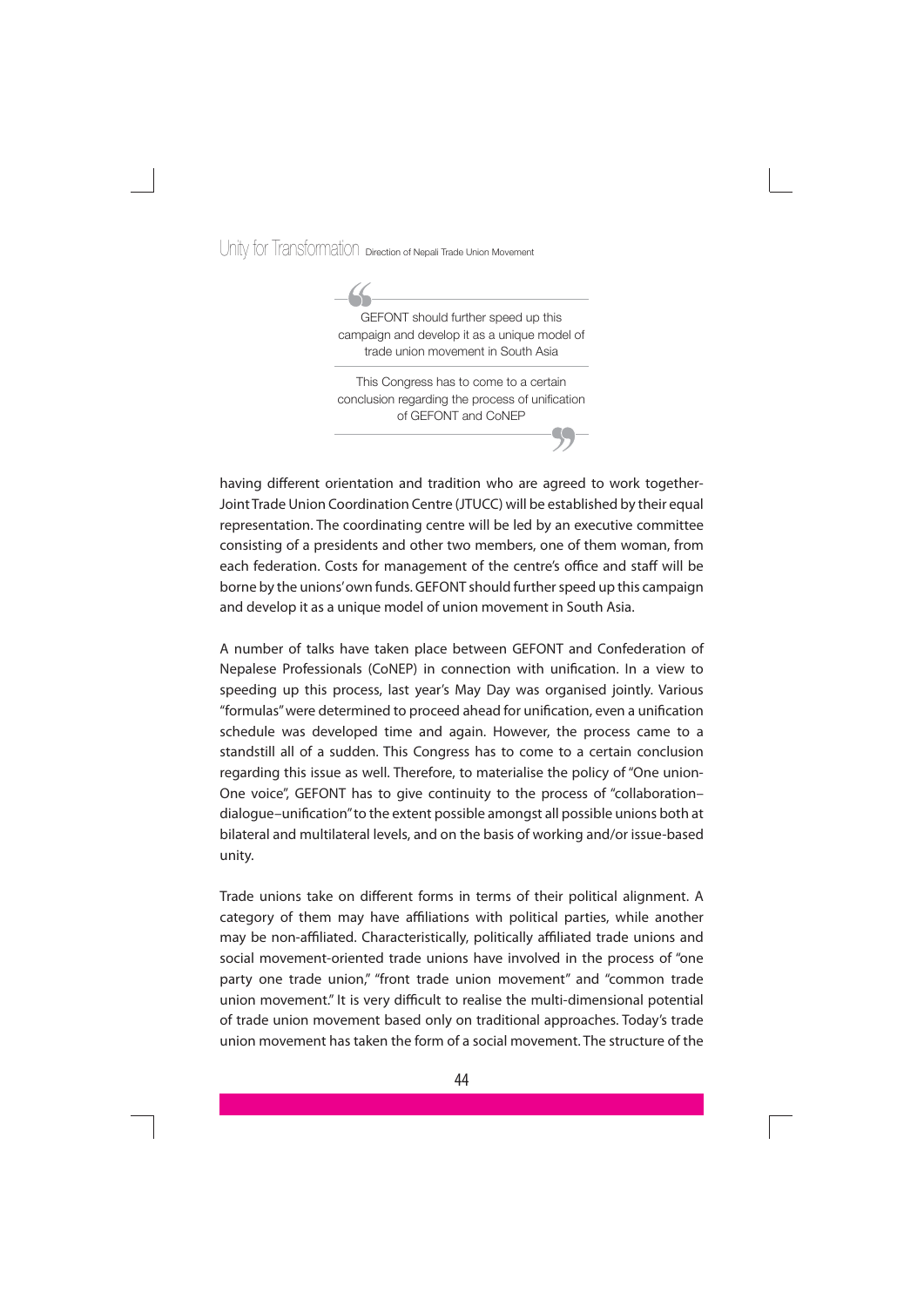Social movement trade unionism seeks to ensure forward looking social transformation, going well beyond the traditional focus of wage and workplace related bargaining only

proposed 'single union' should also reflect this form. It should be able to act as a strong social movement.

Social movement trade unions involve all types of struggling groups, organise and mobilise all workers engaged in all sectors of work, whether formal or informal, and work to protect the interest and welfare of all workers, whether permanent or casual. Unlike traditional trade unions, they do not limit their focus to political and economic issues, but also seek to address exploitative and oppressive economic and political systems, nationally and internationally, which have been responsible for a huge 'social cost'. In a word, social movement trade unions seek to ensure forward looking social transformation, going well beyond the traditional focus of wage and workplace related bargaining only.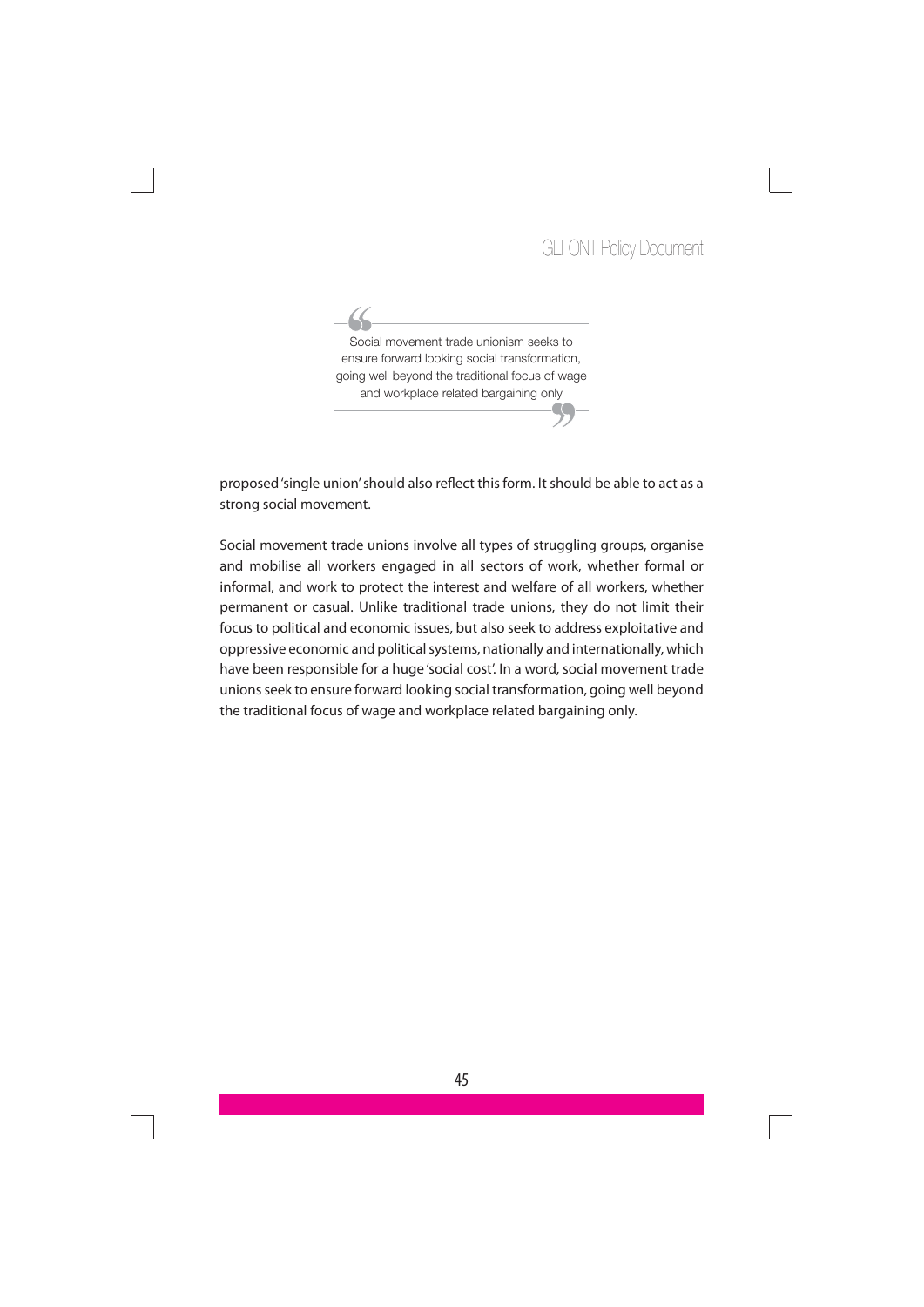### ANNEX 1 **GEFONT Plan of Action**

T he tenure ahead of General Federation of Nepalese Trade Unions (GEFONT) will be marked by two highly significant tasks: reform of the labour market and social transformation. GEFONT has to play a crucial role in organisational strengthening, empowerment of the workers by enhancing their ideological awareness and in various aspects of policy interventions. At this historic moment of reconstruction and transformation of the state, society and economy, GEFONT is also expected to take a decisive lead in materialising the principle of working class unity and the campaign of single unionism.

GEFONT has long been at the forefront of the trade union movement of the country. To the movement, it has always given a new direction, energy and velocity. It is firmly committed to socialism with a clear-cut mission to start a new era, an era that ensures prosperity and dignity to the life of the working class. As such, the following plan of action has been proposed as an amalgamation of regular and special activities, which cumulatively aim at addressing the immediate needs of the working class as well as contributing to the goal of prosperous life with dignified work and prosperity.

#### **1. Unity for Transformation: Special Campaign**

'Lokatantric republic' is the system of our governance. In this two-word formulation, lokatantra refers to a political framework, a boundary outline, ratified by the sovereign people. And republic is the form of government elected by the people from amongst them within the framework of lokatantra. Nepal has just instituted this form of government. The task ahead is to institutionalise it. This is  $-$  institutionalisation of lokatantric republic  $-$  the first and primary responsibility of GEFONT in its tenure ahead.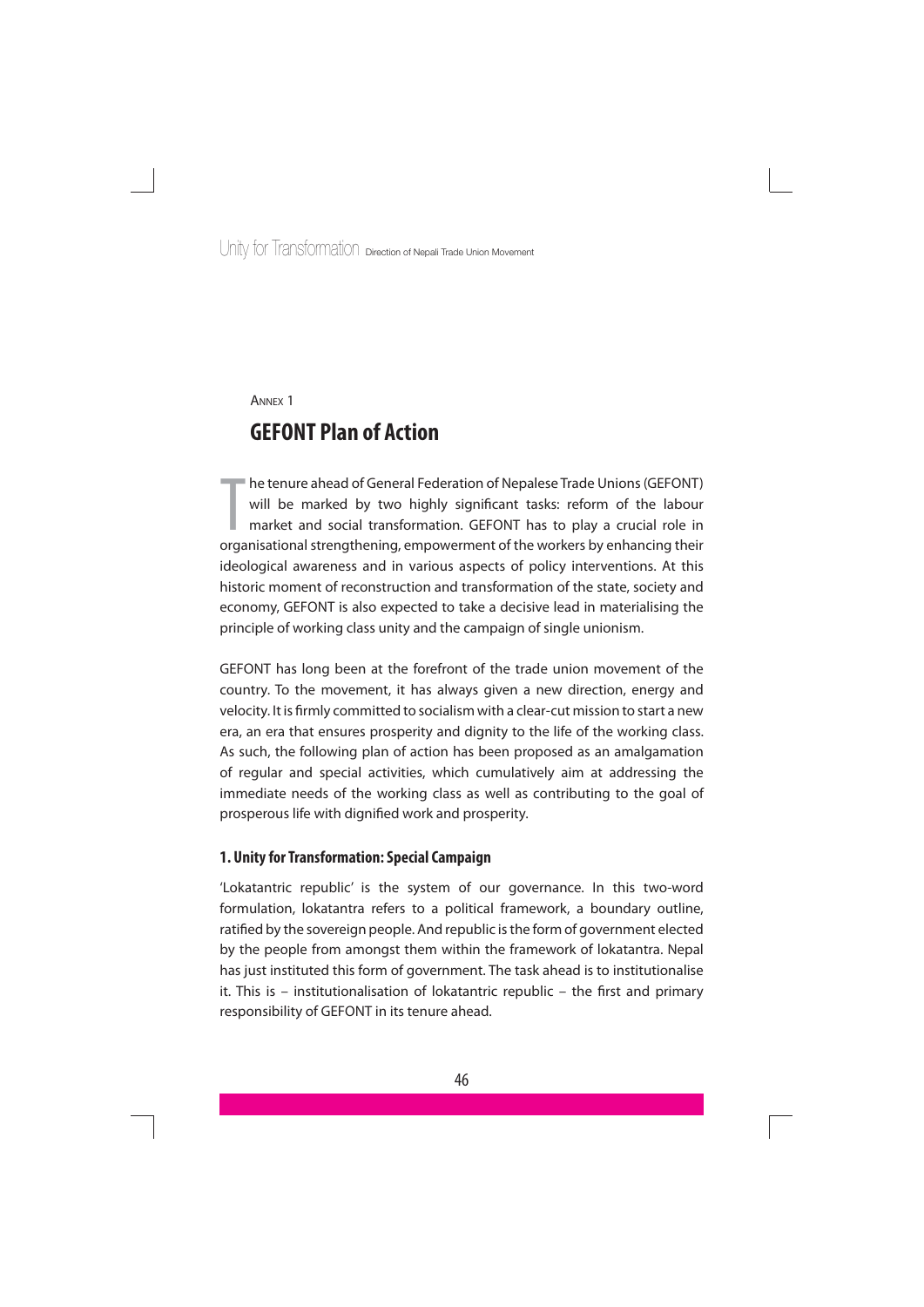Central to GEFONT campaign are the establishment, through new constitution, of participatory and inclusive lokatantra with economic and social rights; creation of federal states based on our own originality; establishment of equitybased state structures in a class framework by eliminating all forms of economic exploitations; and, eradication of all forms of social oppressions, such as gender, caste-ethnicity, linguistic and religious discriminations. Under this campaign will fall following initiatives:

- **EXECT** Training and education campaigns at the committees under the newly formed Union Councils and GEFONT to ensure effective participation of the working class in the process of transformation
- Continuity of the ongoing collaboration of political parties to intensify the participation of the working class in constitution making
- **Increased dialogues and interactions with Constituent Assembly, CA** members and the government

### **2. Organisation Building, Expansion and Mobilisation of Workers**

- a. This Congress has made amendment in the existing structure of GEFONT. The restructuring of the state will necessitate some new structures at various levels, which will require restructuring of GEFONT structures as well. In the light of this, the following has been proposed in the context of organisation building:
	- **Philom-management**, as per a new structure, at the local level and special campaigns on organisation restructuring and mobilisation in yet-to-be-formed federal structures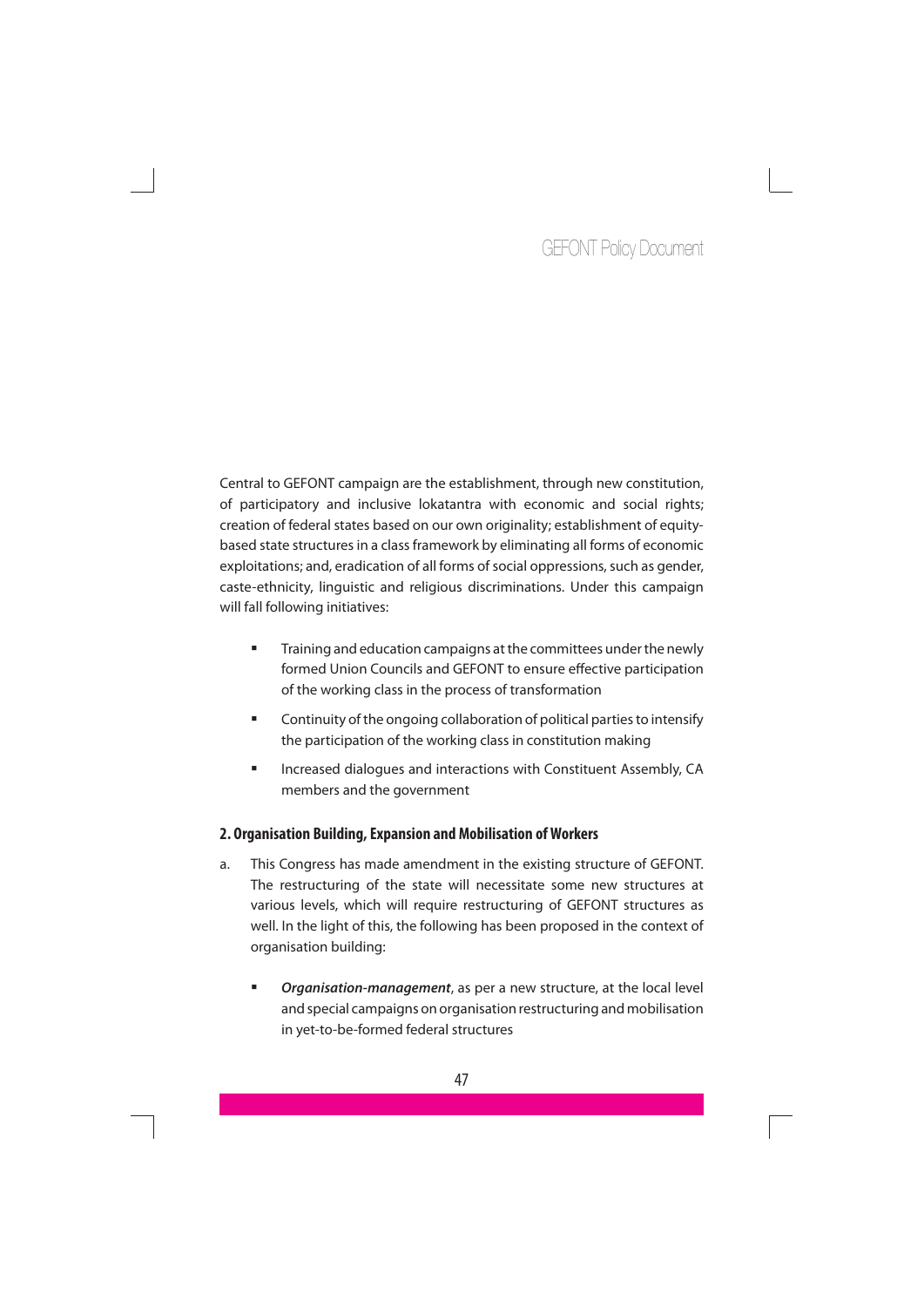- Adopt the policy of (a) further strengthening and mobilising existing unions in formal economy, and (b) implementing sector-specific activities and membership expansion in both agricultural and nonagricultural informal economy, focusing on amongst workers in agricultural, construction and street vendors.
- Enhance social image of the trade union movement by mobilising workers in special days
- Mobilise workers both at local and national levels to resolve grievances including issues of decent work and fair wages, through Central Union Council of members organised under different affiliates
- b. **Establishment and Operation of the GEFONT Veterans' Network:** Senior unionists who have for long been active in Nepal's trade union movement as well as in establishment of GEFONT deserve due respect and appreciation. The movement continues to need their advice and guidance in the days ahead. To this end, the Congress has decided to establish GEFONT Veterans' Network to bring together senior unionists in honour of what they have done in the past as well to respectfully mobilise their wisdom and skills to benefit the movement in future
- c. **Expansion of Community Workers' Club:** The unions established at the workplace and enterprises only represent a side of the emotional unity of workers. Their nature and place of work is different, and they belong to different enterprises. However, these workers reside in the same area and locality. In the union formation and mobilisation exercises to date, the workers are left to stay separately and non-united in the community they live. This has kept the alliance of the union movement loose. The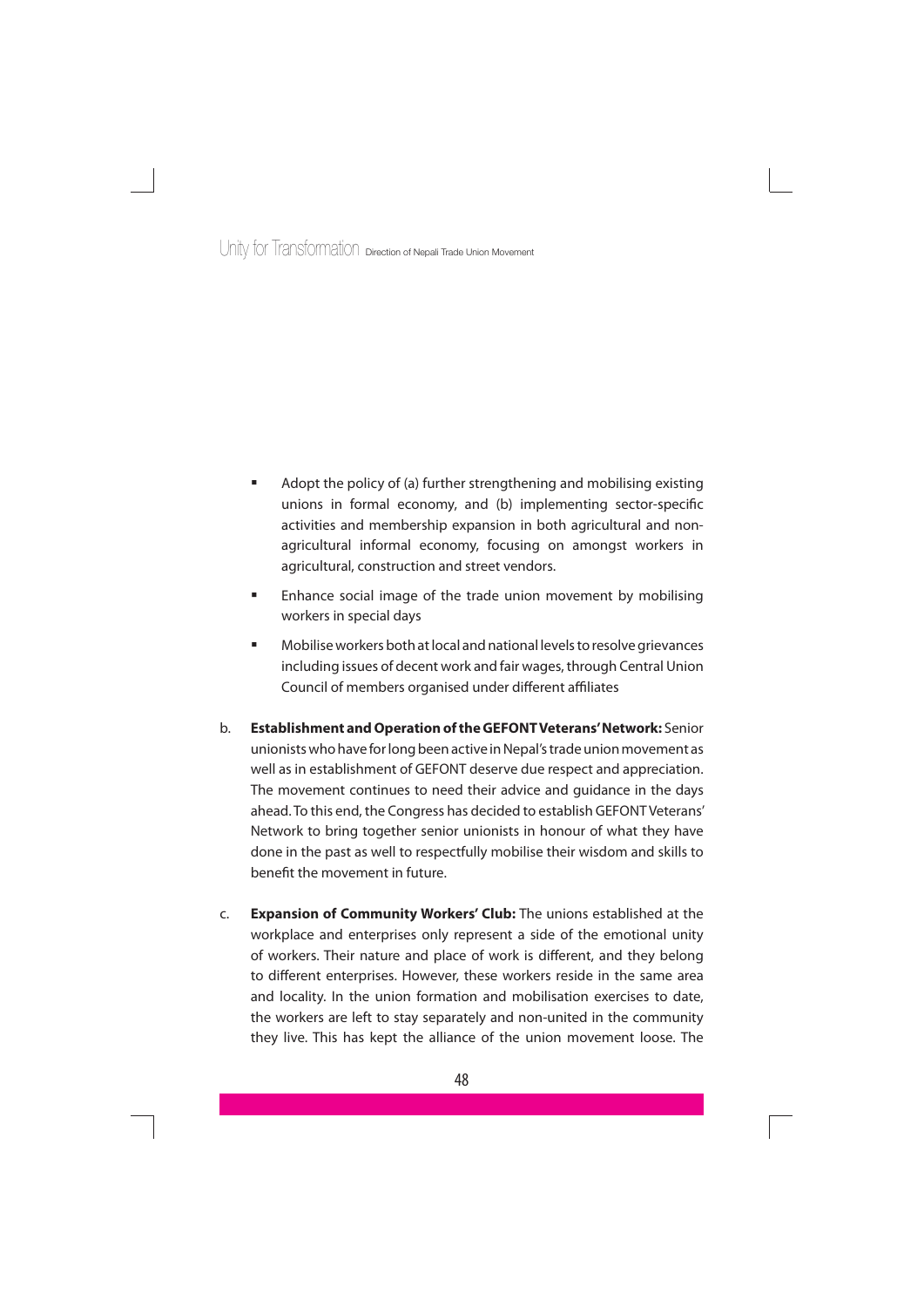'community workers' club' will, on this backdrop, further expand the practice of 'workplace and community based committees' in order to unite the workers also in areas they live.

### **3. Intensified Campaign of Social Protection**

We hold that the employers' demand of 'hire and fire' and labour flexibilities should be balanced with social security measures, such as pension, provident fund, insurance, including health insurance, education allowance for the family of the workers, and unemployment benefit, among others. To materialise this, the following will be done:

- Campaign for an integrated social security fund while disseminating, advocating and lobbying for other 9 aspects of social security
- Consolidate and continue with 'micro- health insurance' schemes
- Mobilise workers to raise awareness on workplace safety, occupational safety and health, and, thus, to protect workers from occupational hazards and diseases. Implement various constructive pressurecampaigns to use the funds deposited at the National Welfare Fund in favour of the workers
- The situation of women's health is heart-rending, and the sufferers from the situation are in the thousands. With the aim of providing some relief to the suffering sisters, GEFONT has established a Working Women Assistance Fund, and has started providing medical support to the concerned after the Fourth Congress. This Fund will be strengthened & mobilised and as an emergency relief fund, a new scheme will be launched in this tenure for all GEFONT members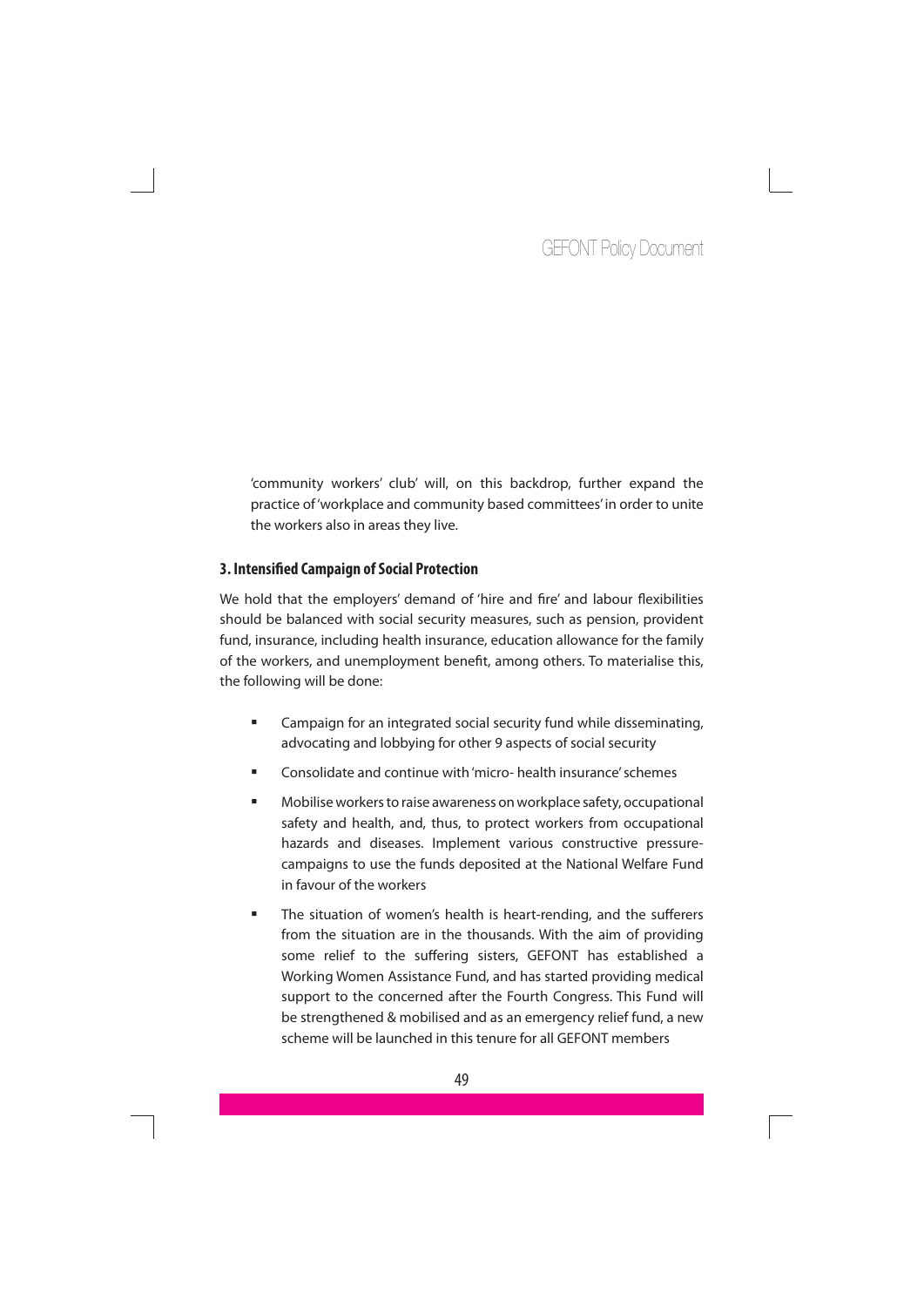### **4. Programme of Women's Leadership Development and Gender Equality**

The state has, policy-wise and constitutionally, established women's right to inheritance and descent. All discriminatory laws have accordingly been annulled, a law enacted against violence against women and at least one-third representation of women made mandatory in all organs of the state and society. It is, thus, mandatory to have one-third participation of women in all sectors of employment, with rights, benefits, respect and payments equal to male counterparts. In this respect, a policy has been proposed to form a GEFONT Women's Committee to replace the Central Women Workers Department formed in 1992, and include all members of the Committee as ex-officio member of GEFONT National Executive Committee. The Committee will implement various activities, including committee formation and mobilisation, to expand and intensify the campaign of gender equality.

### **5. Campaign for Single Unionism**

It is a long felt necessity that there should be a unified campaign that mobilises all workers at all levels to build an integrated movement for workers' rights and welfares. For this, the slogan of 'one union, one voice' should be further amplified. GEFONT has, for the last 7 years, been an active promoter of the 'one union' campaign.. To make the campaign more effective, a set of joint programmes will be developed on the basis of a common code of conduct. The programmes will focus on institutionalising the Joint Trade Union Coordination Centre (JTUCC).

### **6. Labour Law and Labour Commission**

The government of Nepal has started the process of reform in existing labour legislation to make laws relevant to the present context. The proposed law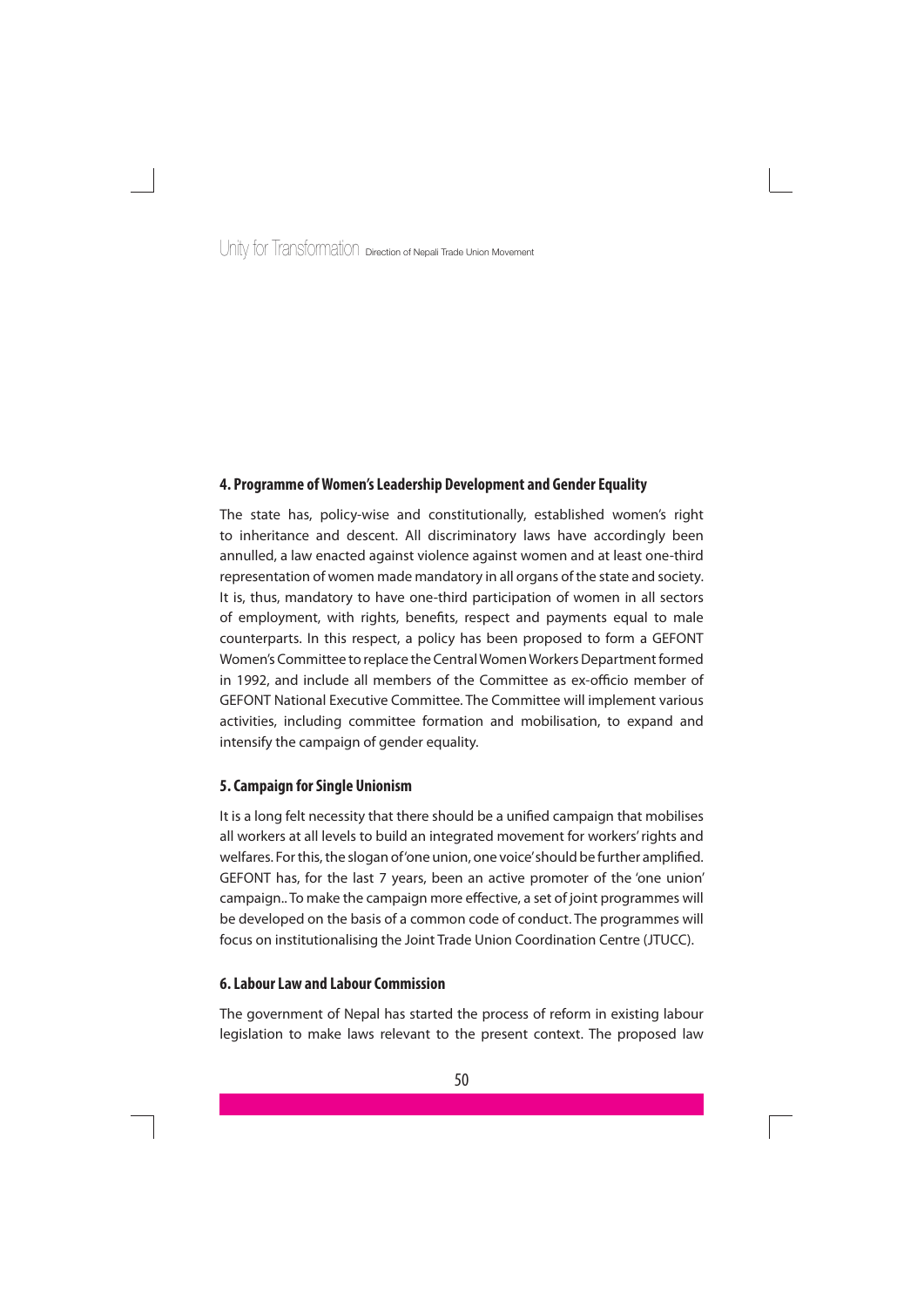should, as per the principle of 'one act multiple rules', cover all workers, irrespective of whether they are organised or unorganised, whether they are in formal or informal sectors, and whether they belong to private-joint ventures or industries operated through national-multinational investments.

Similarly, as provided for in the Interim Constitution, a tripartite effort is being made to form a National Labour Commission. In this respect, efforts should be made to ensure that the Commission is independent and powerful, enjoys the authority of a quasi-judicial body and has the aim of ensuring swift and easy justice to the workers in relation to labour disputes.

### **7. International Relations and Foreign Employment**

Under this the following will be done.

- a. Continue the ongoing campaign for the formation of 'One International Centre' to build 'unity' out of the 'diversity' now prevailing in the world trade union movement. Such unity would be based on the principle of 'plurality' and 'diversity'. GEFONT to initiate active efforts to make it's role effective in ITUC and Take necessary measures to expand the role of GEFONT-affiliated unions in the Global Union Federations.
- b. The government of Nepal has entered into labour agreements with various countries with a view to increasing the scope of foreign employment. GEFONT will organise necessary campaigns, including awareness raising events, to ensure that labour migration for this purpose is safe and secure, and that all workers are paid and treated as stipulated in the agreement.
	- Efforts will be made to increase the role of diplomatic missions to promote the welfare of migrant Nepali workers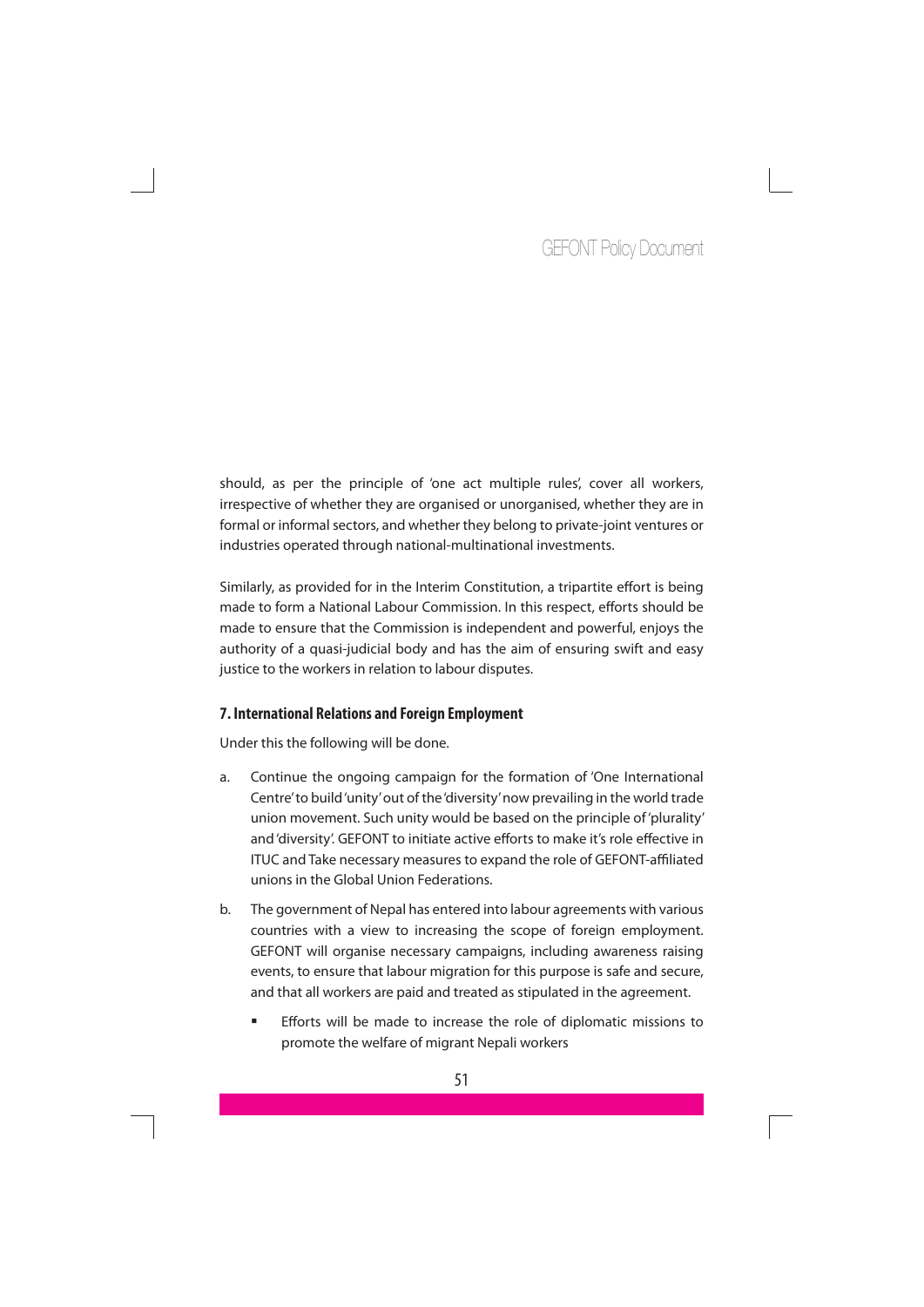- **F** Formation of GEFONT support group to organise migrant Nepali workers
- Expansion and establishment of bi-lateral relations with trade union centres in destination countries
- **Implementation of various awareness programmes targeted to** migrant workers

#### **8. Youth Participation in Union Movement**

Under the theme of 'youths in social service' the following will be done under this:

- **Holding of a national youth labour conference**
- **FILIPT** Formation of youth committees in various structure of GEFONT
- Formation of youth committees in each level of affiliates
- **IMPLEMENTER Implementation of creative extra-curricular activities for mobilisation** of youths who are in employment

#### **9. Research, Publication and Dissemination**

The following will be focused on under this theme.

- **Undertake research on various issues of concerns of the workers, and** publish their findings
- Regularly publish the following: - Shramik Khabar (Workers' News)

52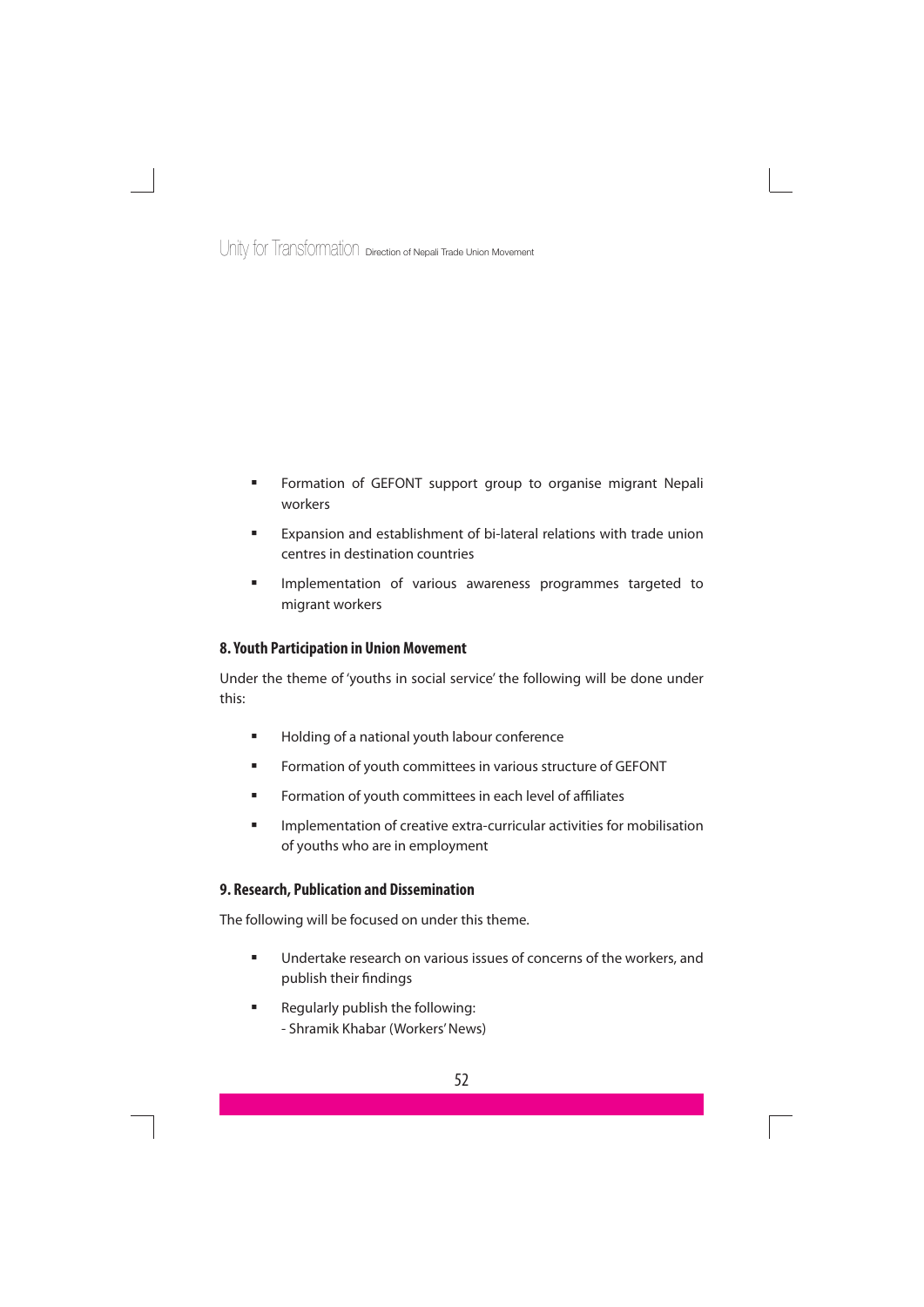- Trade Union Rights
- Shramik Mahila (Women Workers)
- E-News Bulletin
- Other publications those necessary for labour education
- Use of web-site, audio-video and print media for information dissemination
- **Regular interaction with news media**
- Regular update with media of GEFONT's information dissemination

#### **10. Economic Self-Reliance Programme**

- **Development and implementation of mechanisms to collect** membership fees and thus to make the members' contribution effective
- Take active measures to generate sustainable incomes through the special committee on Investment Management and Promotion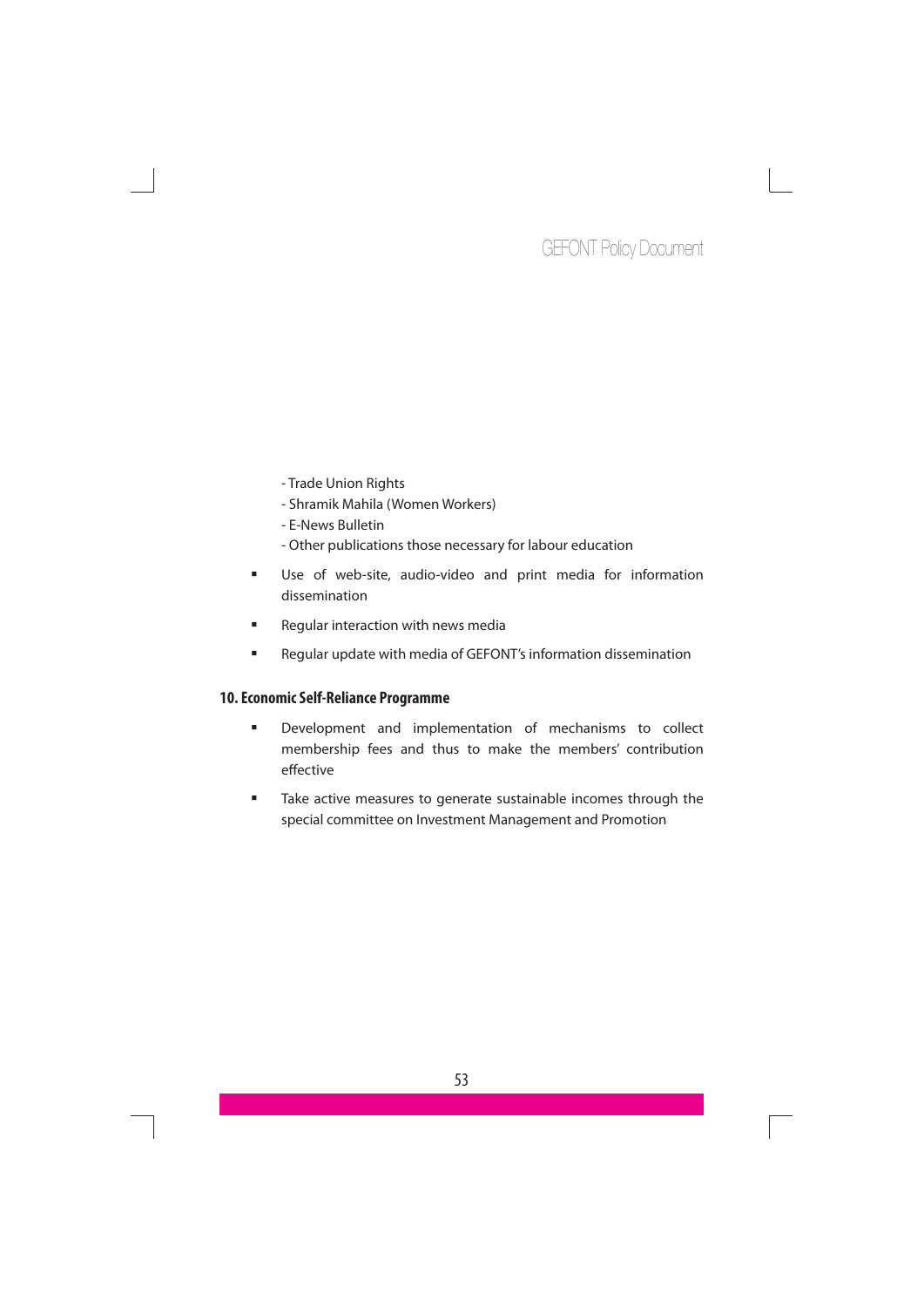ANNEY<sub>2</sub>

# **Resolutions adopted by the Congress**

### **1 On Labour Relations**

#### *Congress Realises:*

The Labor relation is the reflection of the conflicts and negotiations between the employers and workers. Generally, we suppose to manage it in four ways. First, is the tough class struggle between workers and employers generally described as "Tiger and Goat" relation negating each other and no negotiation. Second is the relation between workers and employers as oppressed and oppressors, where the liberation of workers is not possible without removing the fear from the mind of the oppressed employees, where oppressors should come to compromise and negotiate with oppressed. Third is the assumption of support to each other by employers and workers as labour investors and capital investors to be understood as the concept of codetermination in German industrial relation. The fourth is the surrender of workers to the employers.

In Nepal we can describe the difference of interest of these two groups as following:

#### **Employers' emphasis Workers' emphasis**

Discipline Motivation Productivity **Incentives** Demand and supply of products Implemention of labour standard Work Decent Work Individual bargaining The Collective action

Employers blame Workers as lazy Workers blame employers as exploiters

#### *Congress declares,*

From the previous practices it is proved that the process of collective bargaining based on enterprises have not been fruitfull and effective. In the process of collective bargaining, the role of the trade union federations should be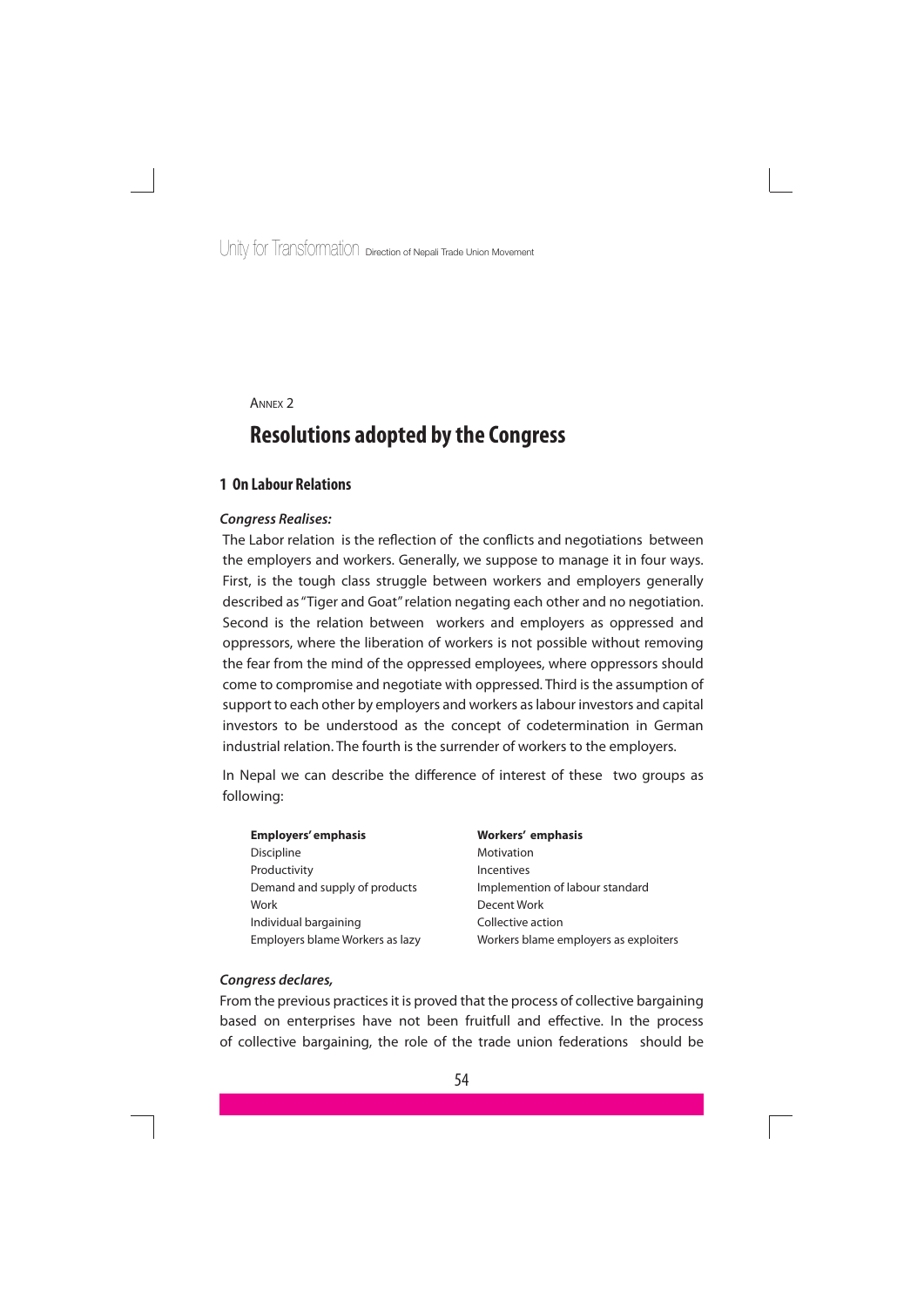decisive. It will be more practical & effective if the plant level units of trade union Federations play the role to solve the problem in local level and monitor and pressurise to implement national level collective bargaining agreements. In order to create uniformity in Labour market, industrial bargaining system should be based on sectoral trade union federation of national level. Hence we should establish a system of dialogue on local issues by plant level trade unions, national level bargaining by federations and policy discussion by confederations.

In order to solve the labor disputes quickly and fairly, constitutional and powerful National Labour Commission should be formed and effectively operated in functioning. The Commission should be formed under tripatie consensus, appointed by the president of the Demlocratic Republic Nepal.

#### *So the Congress appeals-*

all Cofederations of Joint Trade Union Coordination Centre to play the role jointly in these issues.

#### **2 On Agendas of Social Transformation**

Generally Trade union Movement is struggling for four Rights- Right to Work, Right to Wages, Right to Equality and Right to Freedom. These are all inter-related issues in the process of transformation. Political, Economic and Social conflict can be addressed by only Social transformation. The main objective of social transformation is to ensure access with equity and justice in power, opportunity and resources for all citizen by re-structuring state-society-economy .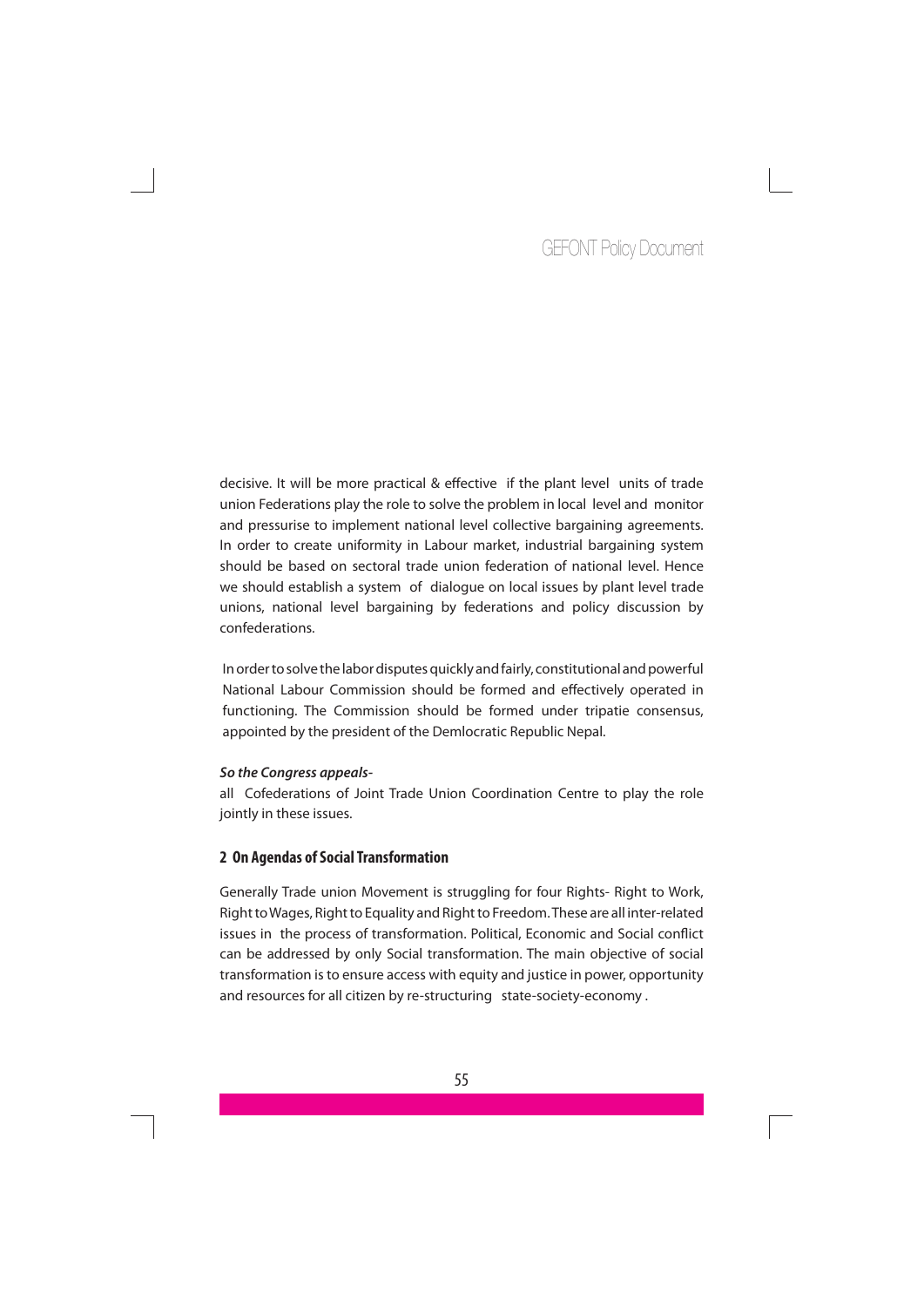#### *Therefore this congress appeals,*

- to moobilise all federations and structures to make women's role more effective in the process of Social transformation.
- To launch the movement against all kinds of abuses and social discrimination also in coordination with right activists of outside the trade union movement.
- To build awareness among working people for socialism as the goal where the society will maximize dignity and justice to the working people.

### **3 On Issue of Unification between GEFONT and CONEP**

#### *This Congress comes to the conclusion*

- Confederation of Nepalese Professionals and GEFONT are the trade Union centrs established and developed in two separate background and historical need. Professionals working in the Public services and Public enterprises in CoNEP and workers from enterprises of private investment, manufacturing, agriculture and other sectors in GEFONT are active independently.These two organisations are moving ahead in similar political/ideological vision.
- The context has changed along with the establishment of Loktantra. The historical need now is the single confederation instead of separate goahead.

#### *Congress pays emphasis*

To fulfill the historical demand, and to esbablish by merging two mainstream confederations into one large & completely "New Confederation".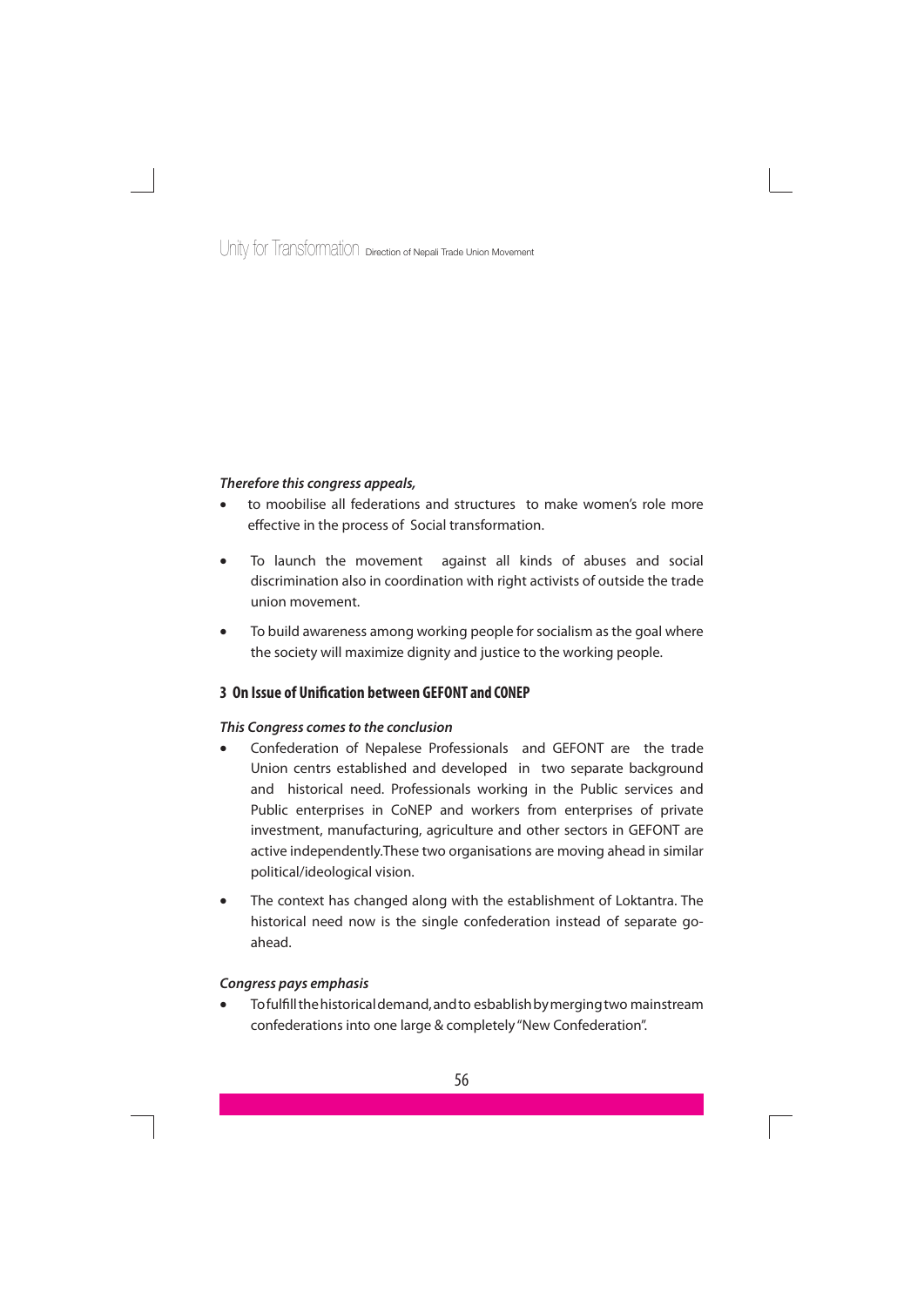- This will be the Unified confederation of all trade unions who represent all professional and working class people and organize all who accept the policy and programme.
- "New Confederation" will be the organization "of working class"-for working class'-by working class free from any pressure /influence of government, employers, economic, religious and other outside forces.This Confederation should be committed to go into lobbying/advocacy work to ensure the fundamental rights and dignity and to initiate/lead creative & pressurising activities.
- This Confederation should be committed to unite all and to form the single Union as "Joint umbrella of Trade unions".

### **4 On Agenda for Single Union**

*The congress rememorizes* that the character of the state is still capital-tilted and not in favour of workers, so the congress indicates towards the need for,

- equal treatment to and balanced behaviour with labor and capital by changing the nature of the state
- access of working class in the policies, programs and national budget of the state.
- one voice of worker and coordination among trade unions for labour market agenda.
- lead nation-society-economy to move forward for workers-oriented socialism with full determination.
- To develop the foundation for single trade union confederation.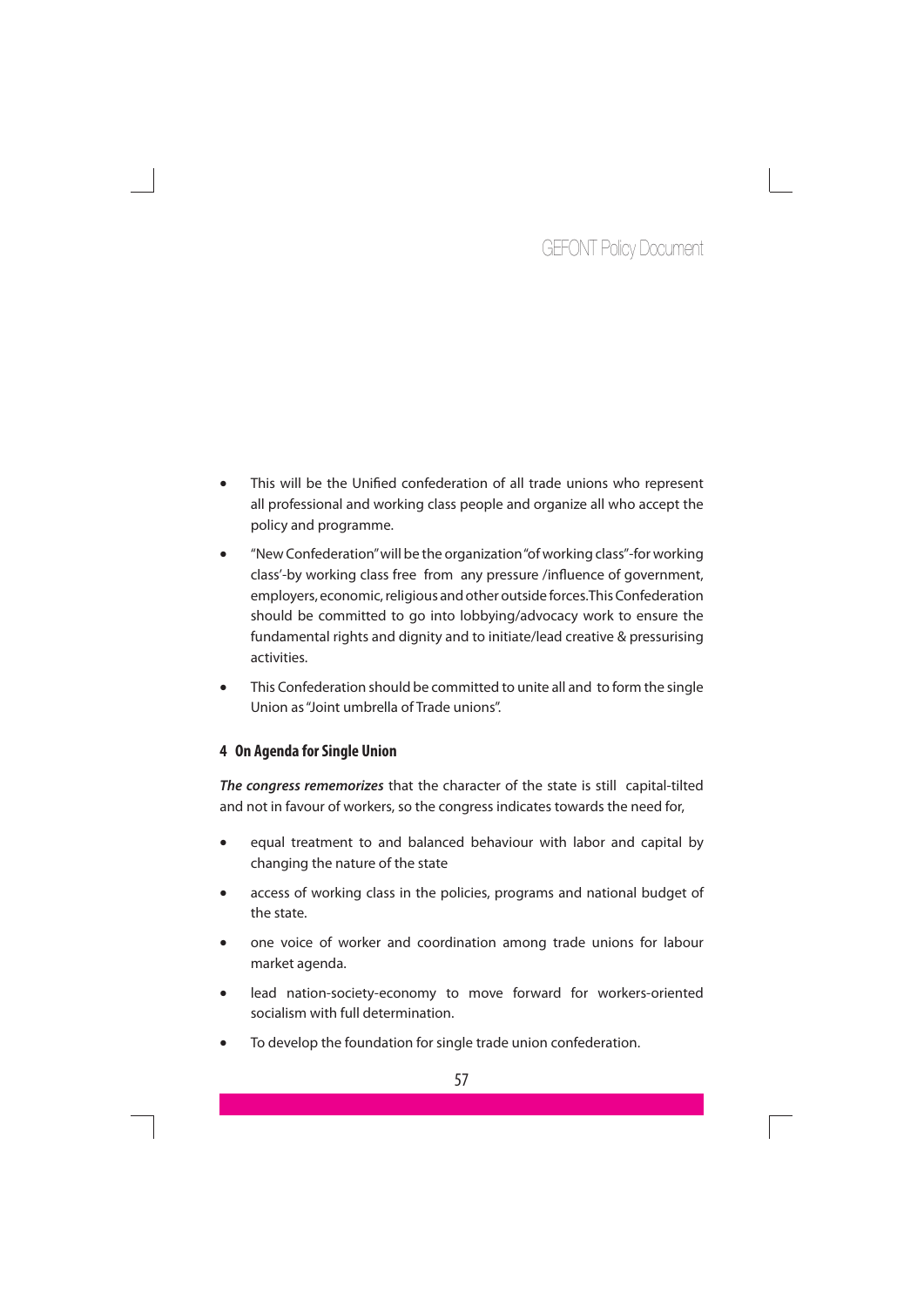#### *And hence the Congress,*

- reemphasizes to develop Joint Trade Union Coordination Centre as the wider, powerfull and active umbrella of trade unions.
- endorses proposed Code of Conduct to run Joint trade union coordination centre.
- appeals for effective implementation of agreements among the confederations in the initiative and involvement of our organization.

#### **5 On Global Economic Crisis, National Energy Crisis and Employment**

The global economic crisis is the visible outcome of the offensive activities of the modern capitalism and casino-capitalism. The crisis in US starting from the financial and banking sector developed as global economic crisis and victimised working class of the world by creating employment crisis. In the name of bailout, National Governments of the world are pouring resources to business bosses by misusing the revenues collected from the citizen & working people.

*This congress requests* to mobilize the Bail-out funds directly to the workers who are suffering from unemployment and appeals for go ahead in consultation & coordination with International & regional trade union centres and blocks, Global Union Federations and national cetnres of Trade uniuons.

*The congress warns* that the steps taken to solve/manage this crisis ignoring the role of trade unions will not be effective.

*The Congress urges* to the state and political parties to be serious and take initiatives to protect Nepali migrant workers from the threat of extreme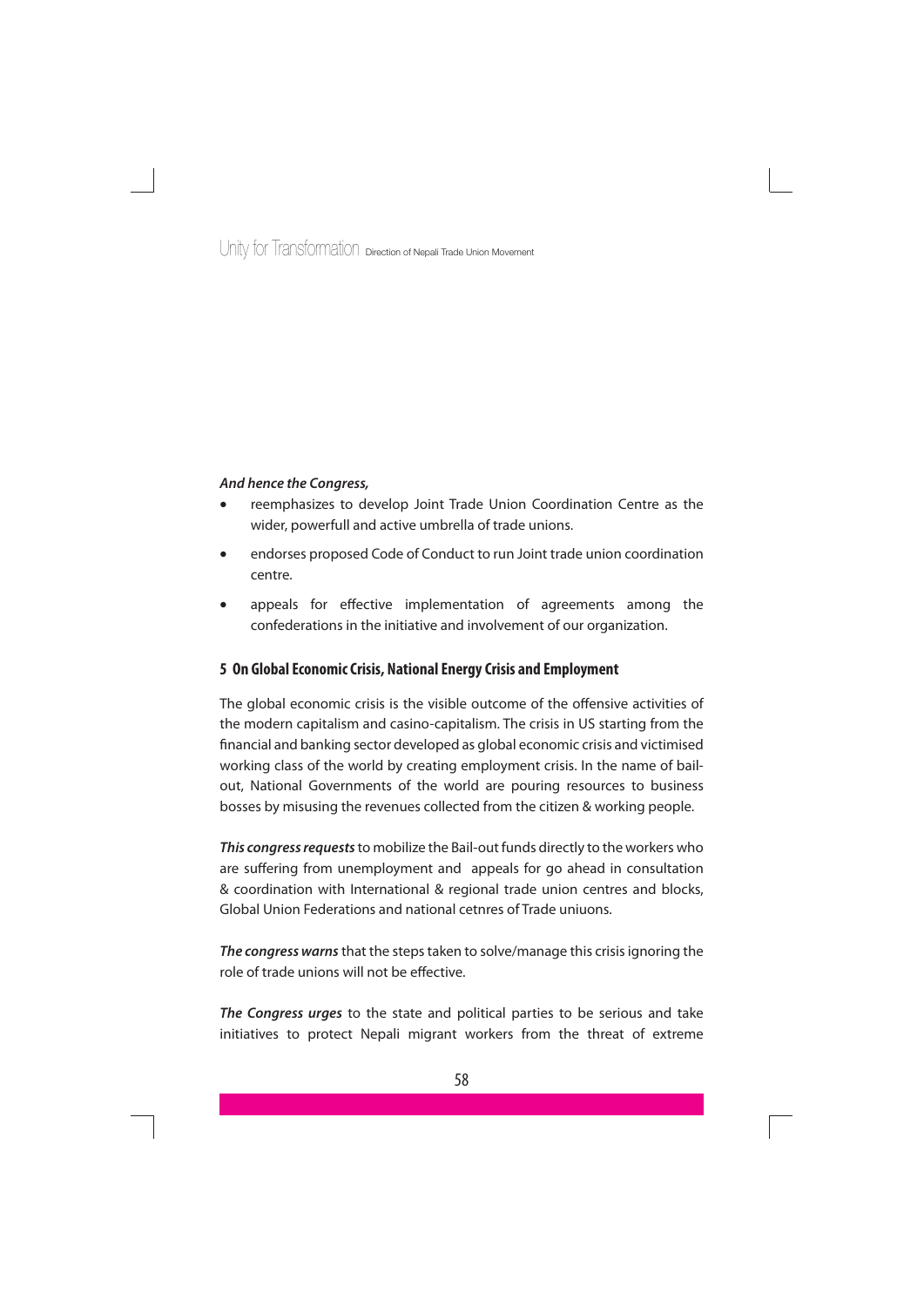difficulties in foreign emplolyment caused by global economic crisis. The congress also apeals the state and political parties to be sensitive towards declining import and export, closures of enterprises and also the energy crisis in the form of scarcity of petroleum and electricity load-shedding. Due to the electricity cut-off of 96 hours a week, not only industries but also the general public & working people are facing extreme difficulties.

Government declared the electricity-crisis but did nothing to solve this problem. Even though the production possibility of electricity is 8800 Megawat but we are producting only 356 megawat. Total demand is 500 mw in the morning, 430 mw at day-time and 770 mw at night. The demand is further increasing by 10% annually. But due to the leakages, only 286 mw is in actual consumption and is affecting adversely the production, economic activity and employment.

*The Congress warns* state, civil society and political parties to implement the commitments and not to limit in the lip service by continue to ignore economic agenda and the issue of economic equality.

#### *Therefore the Congress demands for,*

- protection of workers within the country and migrant Nepali workers abroad from global financial crisis,
- solve the energy crisis immediately,
- initiate Schemes to create massive employment,
- announcement of social security and social protection package for workers and immediate implementation both in the formal and informal sectors of employment.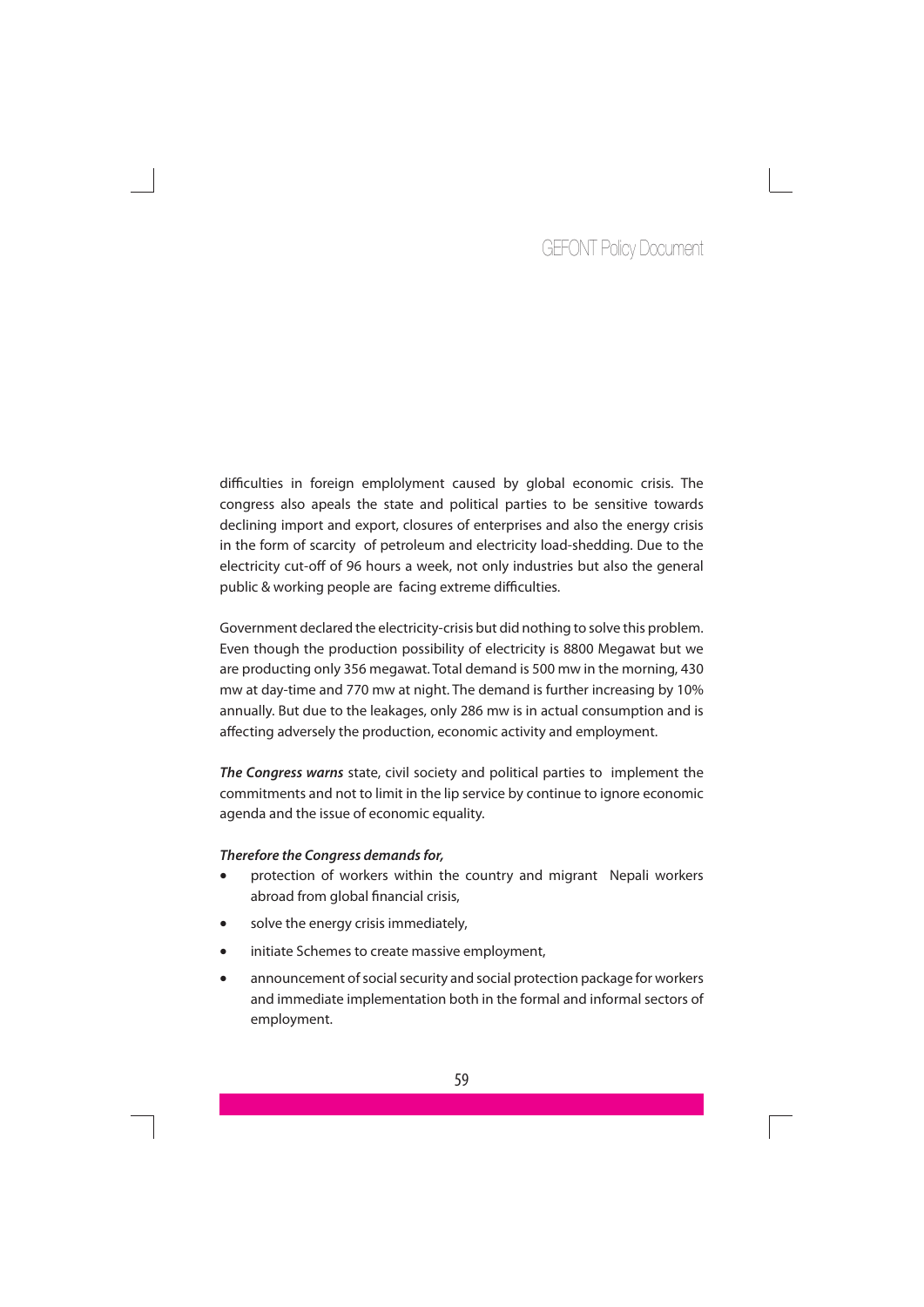*The Congress appeals* to employers' organisations not to misuse this crisis as an opportunity for lockout and dismissal of workers and should resolve the problem from social dialogue with trade unions.

### **6 On Environmental Problem**

#### *The Congress expresses concern over:*

Different forms of pollution, imbalance of human being with nature caused by high population growth and climate change are the serious problem of the world community. Trade Union movement and Trade union organization cannot be indifferent with these problems which affect adversely the lives of the working population. Diforestation, drinking watrer problem, flood, global warming, climatic change and various epidemics victimise the working peoople first.

#### *This congress urges -*

- to the Working class to be careful and aware of increasing adversitites on their lives, employment and health caused by environmental crisis.
- to the State and Political parties to launch researches on environmental problems and climatic change and initiate necessary steps in time to minimize the ill-effects.

#### **7 On GEFONT and Political Parties**

There are diverse views on relationship between political parties and trade unions. Some political parties are of the view that policies as well as leadership of the trade union under their fold should be decided by the partry itself, whereas some think that there should be no realtion between party and unions.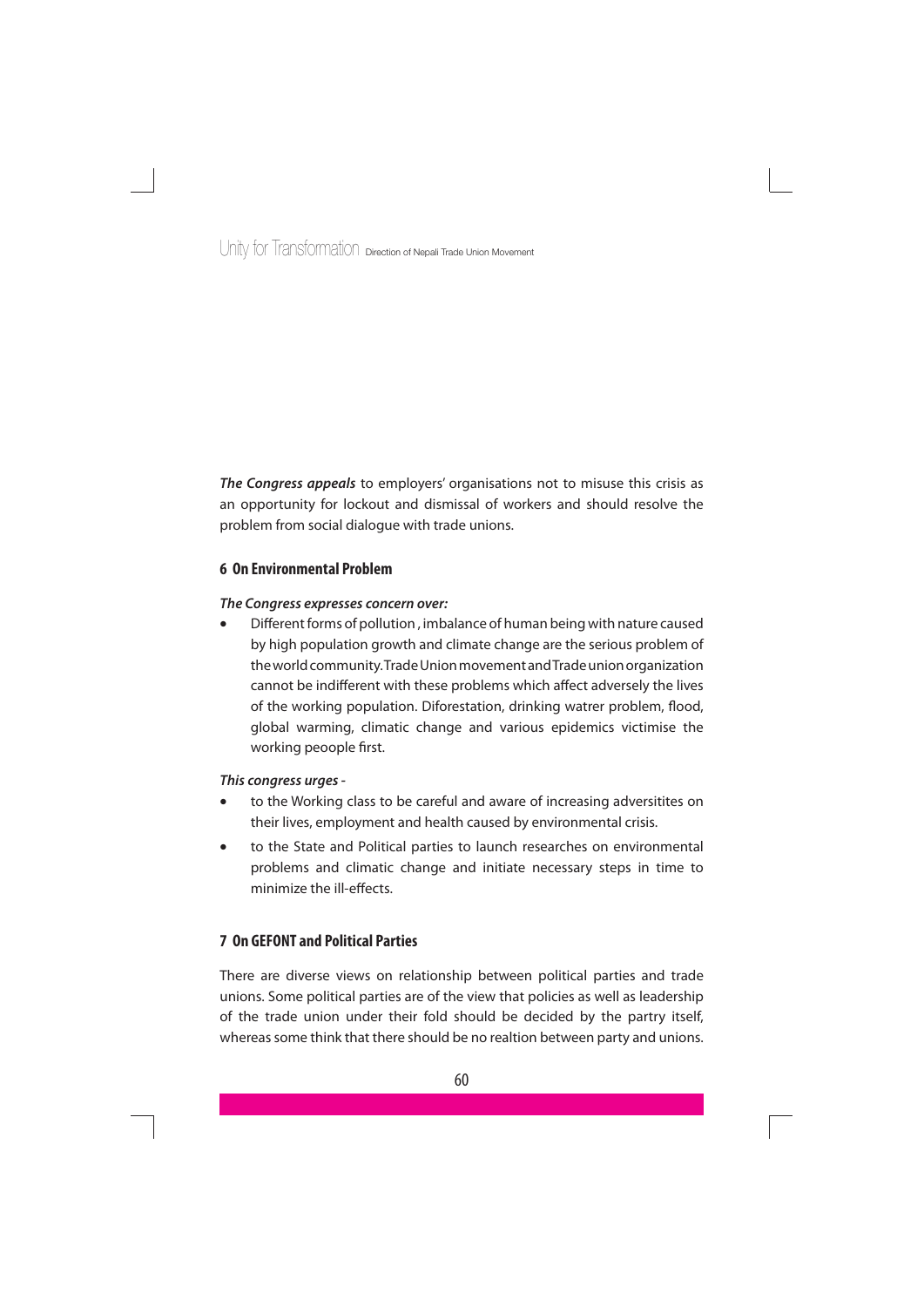Some parties think that trade union should act within the range of broader party policy with independent organizational functioning involving both party members and non party members.

*GEFONT believes* – instead of patronage realtion or apolitical behaviour, fair will be support and oppposition based on merits & demerits of the political parties and to criticise, warn and oppose accordingly. GEFONT denies the behaviour of opposing the political party in power & support the party in opposition in order to show the union 'revolutionary' and of supporting partry in power & ignore party in opposition in the name of practicability.

#### *Therefore the Congress declares -*

The Trade Union organization should move together with the political party having similar ideology, vision and goals as the partner. GEFONT respects the members' right to vote, support & criticism any political partiy and expresses its commitment to extend the hegemony of working class by convincing the members and non-members on our vision, mission and goal.

### **8 On the Forthcoming Constitution**

#### *This congress -*

Highly Recognizing the mandate of Nepali people expressed time to time through historical struggle, demands for following issues to be included in the new constitution which is going to be issued on behalf of sovereign Nepali people:

- end of social, economic and cultural discrimination.
- press freedom with fundamental Human rights and trade union rights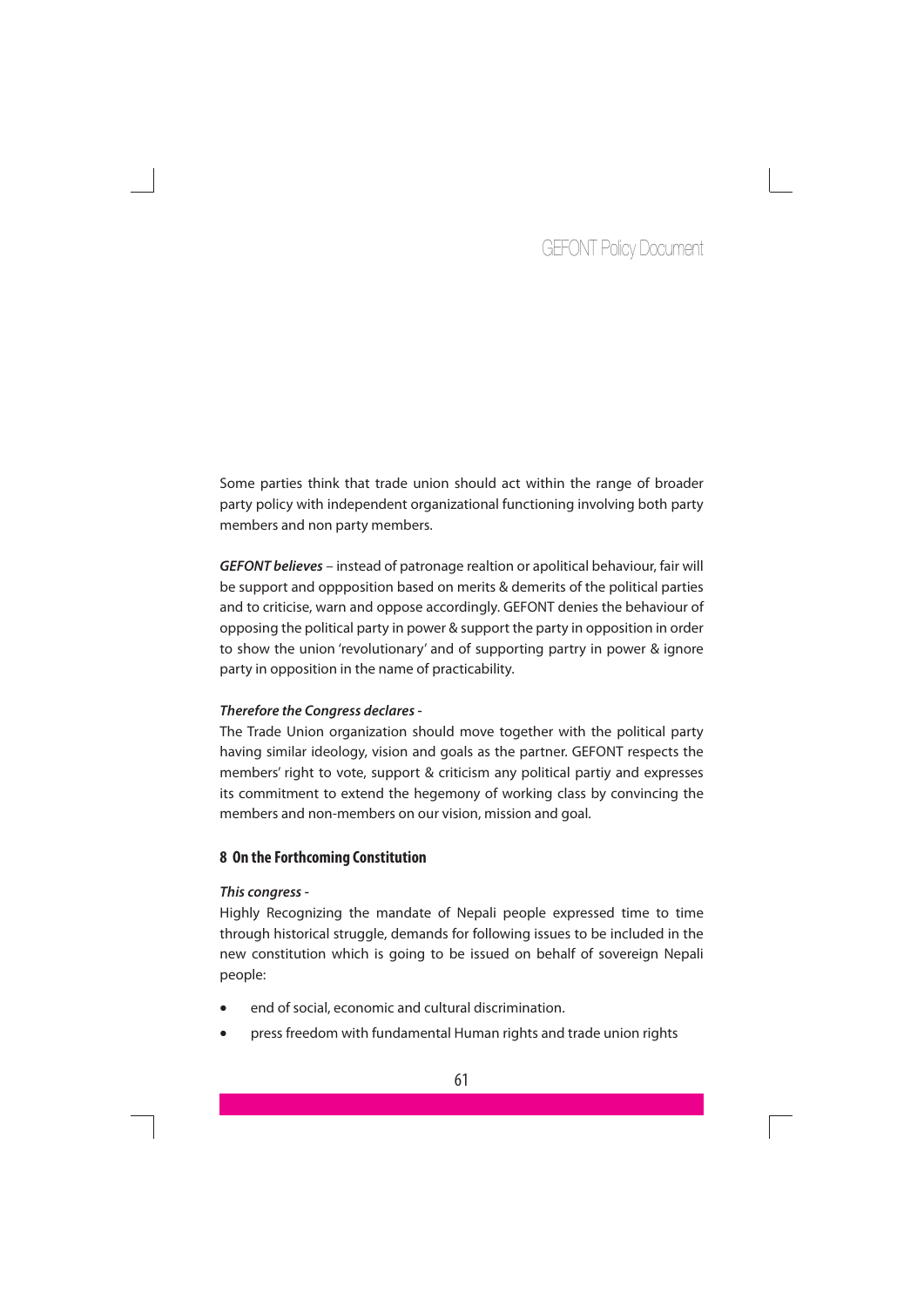- strengthnening adult franchise, periodic election, republican democracy and competetive multiparty system based on the unity of Nepali people on the ground of liberty & equality.
- independent judiciary based on constitutional supremacy and rule of law.
- federalism with local state and central governance.
- inclusiveness based on class and gender-caste/ethnic-region
- strong national economy based on three pillars of public, private & cooperative ownership.

*The Congress Appeals* to new National Executive Committee to mobilize entire labour force for timely declaration of new constitution in order to move towards our long-term goal of **dignified, prosperous and creative life of the working class**.

# *The congress emphasizes -*

Right to

- decent life by prohibiting the death sentence
- freedom of speech and expression;
- freedom to assemble peacefully and without arms;
- freedom to form political party or organisations;
- freedom to form unions and associations;
- freedom to mobility in every part of Nepal and to practice any occupation/ profession, or any industry or trade.

Constitutional guarrante should be ensured

 No discrimination shall be made against any citizen on the ground of religion, race, sex, caste, community, origin, language or ideological conviction or any of these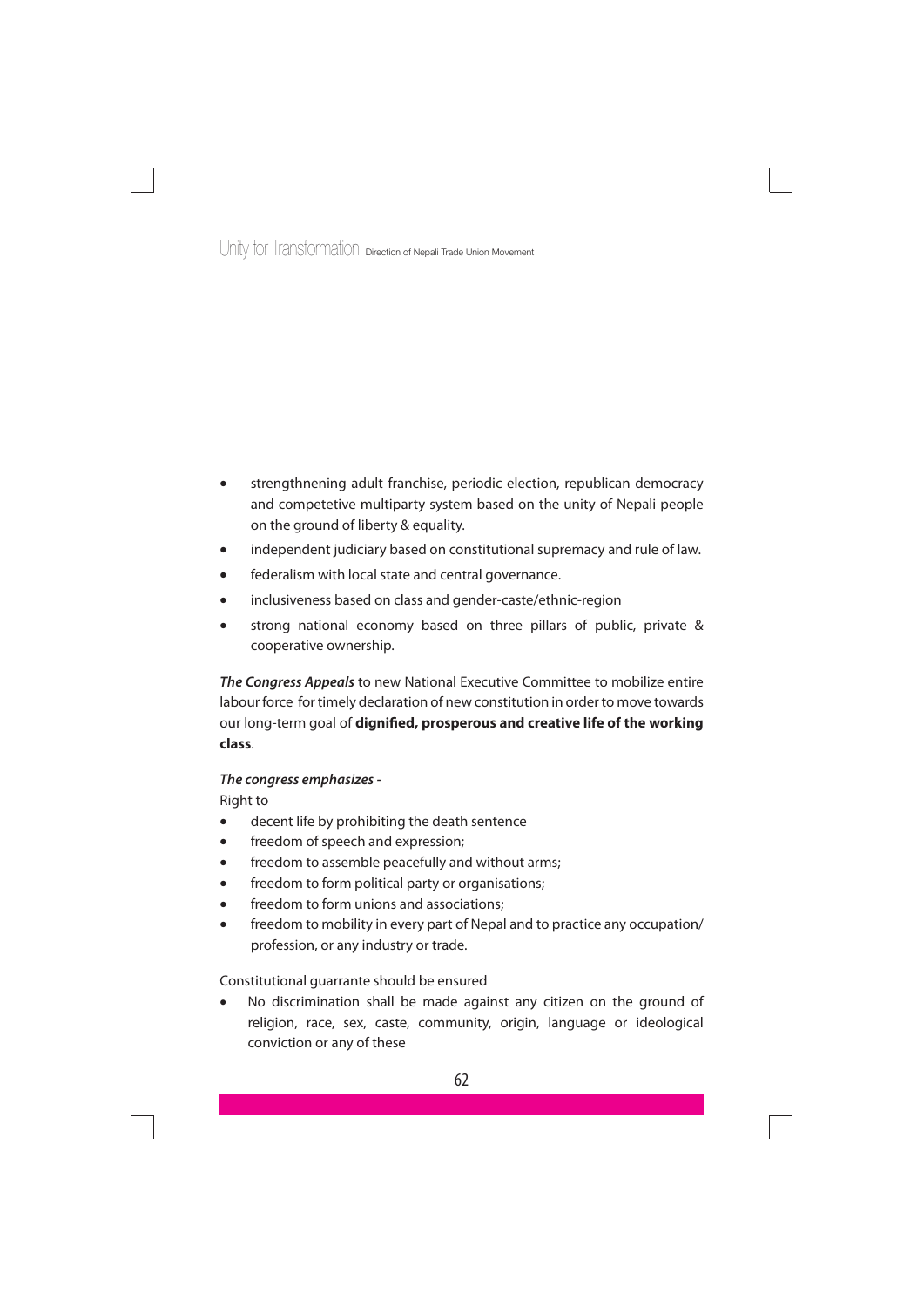# GEFONT Policy Document

 No special privilege to any with the exception of positive discrimination by law for the protection, empowerment or advancement of the woman, Dalit, indigenous, madhesi, peasants and workers.

Ensure the right of Equality to every citizen through

- appropriate housing
- basic health service free of cost
- free basic education service
- right to of employment without discrimination
- allownce to senior citizen, pregnant women, Differently able person and the insurance system for workers.

# Congress expresses commitment,

For right against exploitation, against Trafficking in human being, slavery or serfdom and against force labour.

Right to proper work practice.

- Strict prohibition to work and negotiate below the minimum wages fixed by Labour Act.
- Prohibition to work in industries,mine or armed force, and to use in war to the children below 18 years.

# *Congress reaffi rms the right of,*

- every worker to form trade union, to organize and collective bargain
- strike as an effective tool in labour disputes.
- "Equal wages for equal work " between woman worker and male worker.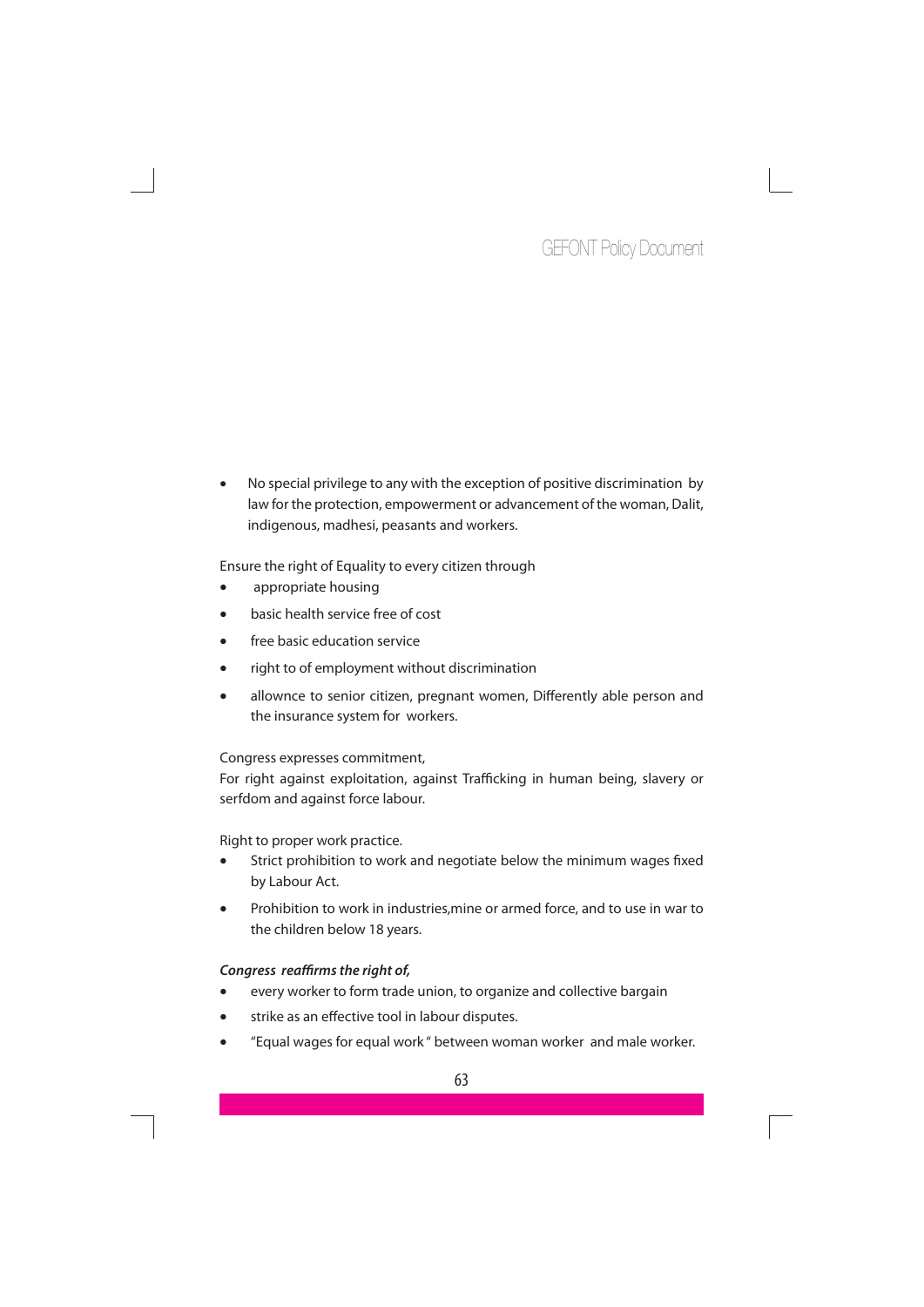right of social security to every worker covering both formal and informal sector.

# *The Congress puts Emphasis on,*

- son and daughter have equal right to their ancestral property right of reproductive health and realated matters.
- prohibition of every form of violence and punishment by law.
- every child should have right to his or her name /identity , nutrition and basic health.
- everyone shall have right to access on quality goods and services.

# *The Congress opines*,

- governance should be based on federalism and inclusive in nature
- president shall be the symbol of national unity and nationality.
- executive power should be vested on directly elected prime minister.
- two tier legislative in the centre and single legislative assembly for province and local level.
- three tier governance system in Central, provincial and local level and four tier judiciary- Supreme Court, Provincial court, District court and Local court.

# *The congress gives emphasis on,*

- fifteen percent reservation for workers' representative in representative bodies in both House of Parliament in central and provincial and local bodies.
- civil and labour rights with trade union representation made compulsory in all policy-decision bodies.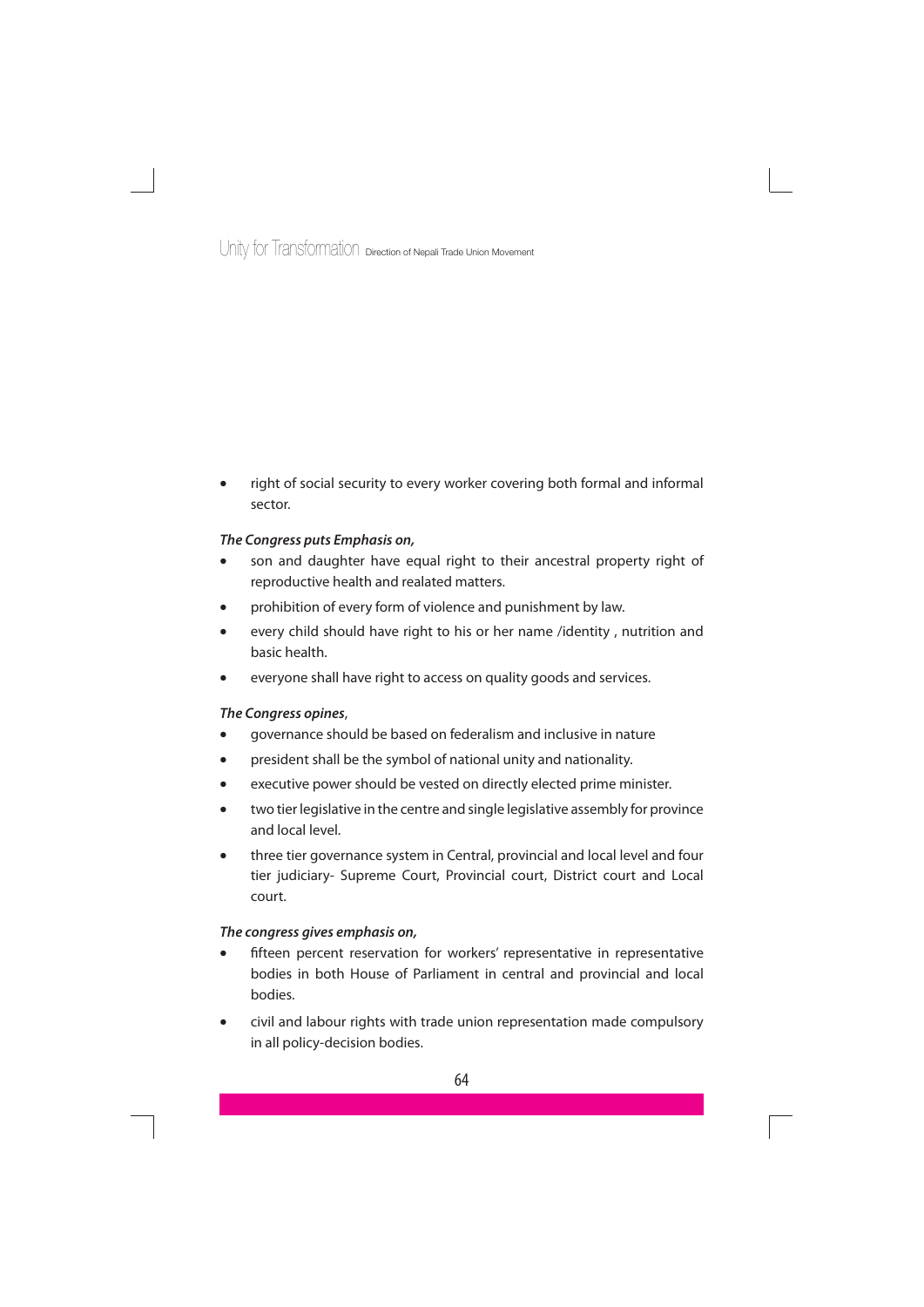# *The congress demand for the formation of,*

 National Labour Commission as the constitutional body to resolve all kinds of labour disputes.

# *The congress instructs:*

The newly elected National Executive Committee to play vital role to ensure Labour Rights including right to social security, workers' representation in every policy-decision bodies and to form National Labour Commission.

# **9 On Special Economic Zone**

# *The Congress observes the motive behind SEZ,*

- With increasing Globalization, the Governments of various countries on economic agenda as a key element to increase economic growth rate, to attract FDI and smooth functioning of productive activities.
- 'Hire and Fire' to workers in line of using contract labour and to strictly prohibit protest rallies, strike and other trade union rights.
- To practice labour flexibility without any protection measures for workers is increasing in the name of SEZ

# *The attention of the congress is attracted towards:*

- Special economic Zone (SEZ), Export Promotion Zone (EPZ), Tourism Promotion Zone (TEZ) which are being initiated to establish by the Government of Nepal, in the context of tax and tarrifs is in favour of employers with tax-rebate, Licensing and export-facilitation.
- A powerfull Board has been designed by the government without representation of workers, with full rights to decide wages, health, security,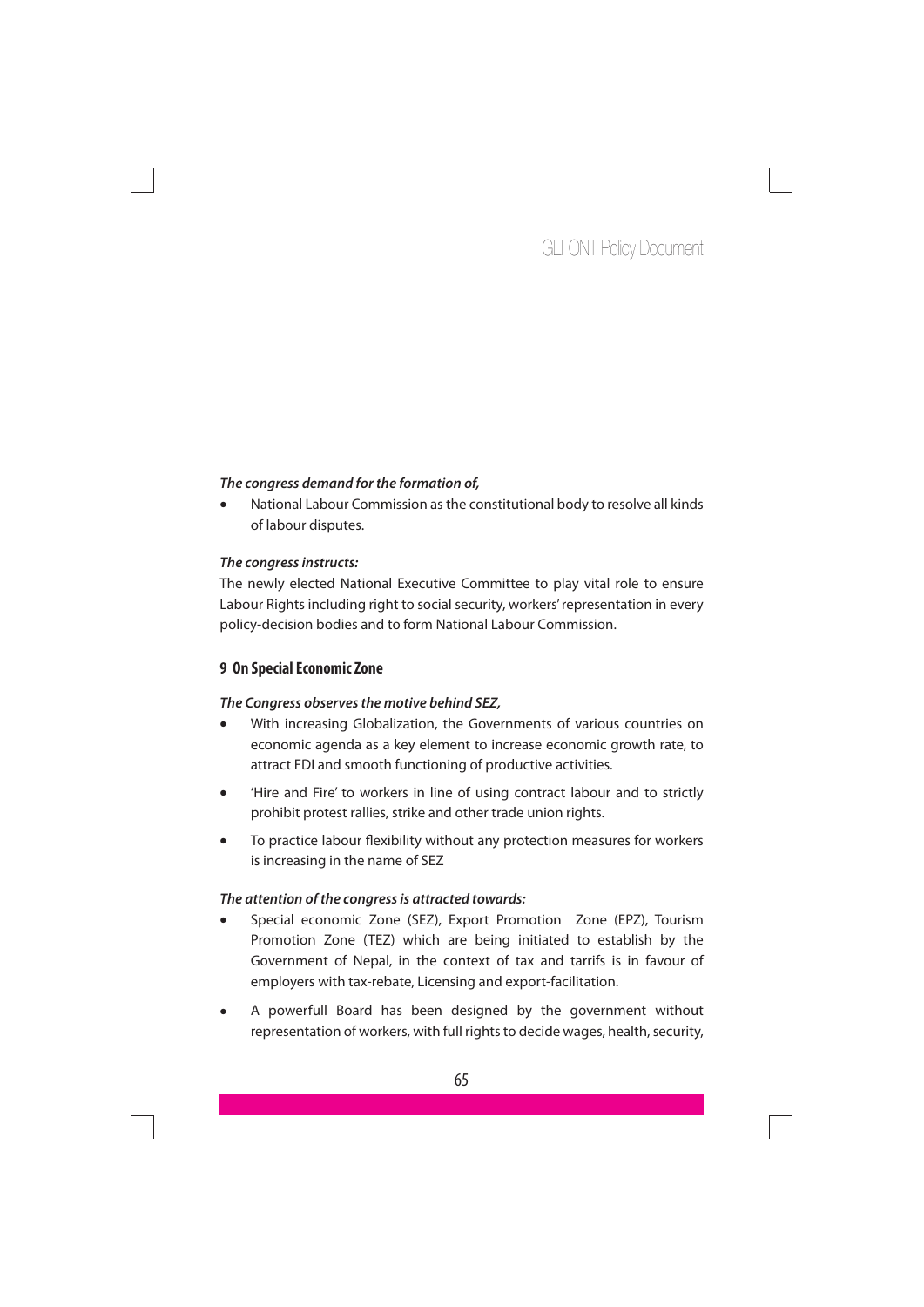working hours, welfare and to prepare the mannual to hearing & solve labor disputes.

# *Therefore the Congrss declares,*

GEFONT should oppose the decision of the authorities without consultation to the trade unions and GEFONT should take stand on following points in relation to SEZ:

- Not only the right to work and wage but there should the right to decent work.
- Declaration of ILO on the" Fundamental Principal and Rights at Work", Convention No. 29 & 105 concerning bonded labor, Conventions 87 and 98 concerning Freedom of association and Right to bargain collectively, Conventions 138 & 182 concerning elimination of child labour and worst form of child labour and Conventions 100 & 111 concerning ensuring discrimination of wages between male and female and prohibiting discrimination based on Caste,Gender,Political ideology,origin or nationality.

# **10 On 20th Anniversary of GEFONT**

The year 2009 is the year of 20th Anniversary of GEFONT and hence the Congress gives instruction to newly elected National Executive Committee to celebrate 20th Anniversaty with grand programmes.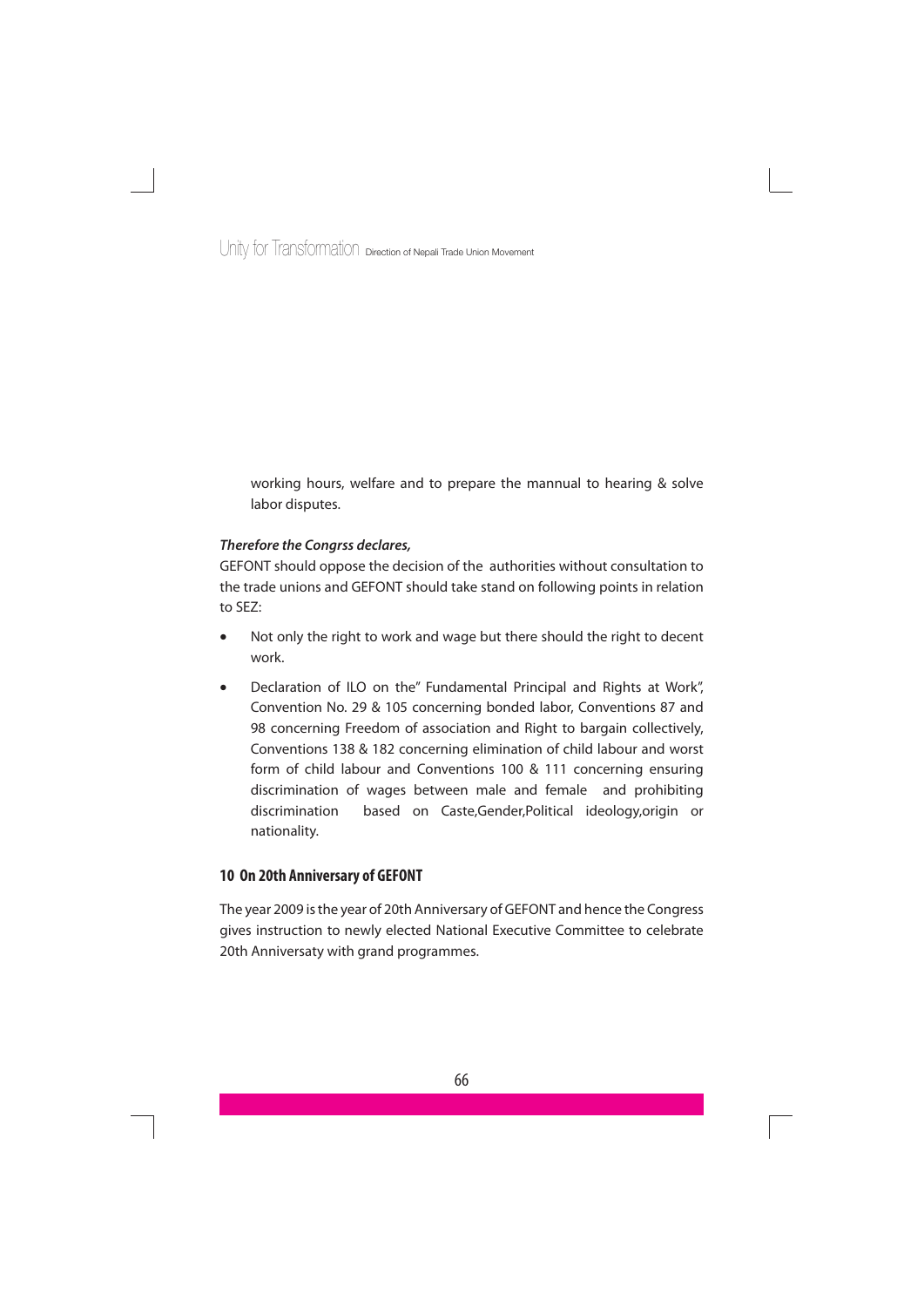# ANNEX 3 **JOINT TRADE UNION COORDINATION CENTRE (JTUCC) Code of Conduct 2008**

# **Definition**

Joint Trade Union Coordination Centre (JTUCC) is a high level committee of Nepali Trade Unions formed by Nepal Trade Union Congress - Independent (NTUC-I)<sup>1</sup>, General Federation of Nepalese Trade Unions (GEFONT), All Nepal Trade Union Federation (ANTUF)<sup>2</sup>, Confederation of Nepalese Professionals (CONEP), Nepal Trade Union Federation (NTUF), National Democratic Confederation of Nepalese Trade Unions (N-DCONT), and Federation of Nepalese Progressive Trade Unions (FENEPT) on December 1, 2007. The high level committee comprises of 21 members – 3 each from all the Trade Unions with compulsory involvement of the president and one woman member. The committee also includes one representative from the network of women trade union committees. JTUCC is the joint Trade Union Centre formed with the sole objective of identifying workers' genuine issues, developing policies, making coordination among Trade Unions, and forming a joint voice to address their issues.

# **Objectives**

- To develop a joint concept of Trade Unions for common minimum labour agendas.
- To promote joint work among all the national Trade Union Centres and to resolve disputes and misunderstandings if any through dialogue and mutual agreement.
- To develop fundamentals for the unified Trade Union movement.

<sup>1</sup> The unifi cation of NTUC and DECONT in March 2008 resulted in the formation of NTUC-I.

<sup>2</sup> The unification of ANFTU and ANTUC in 2008 resulted in the formation of ANTUF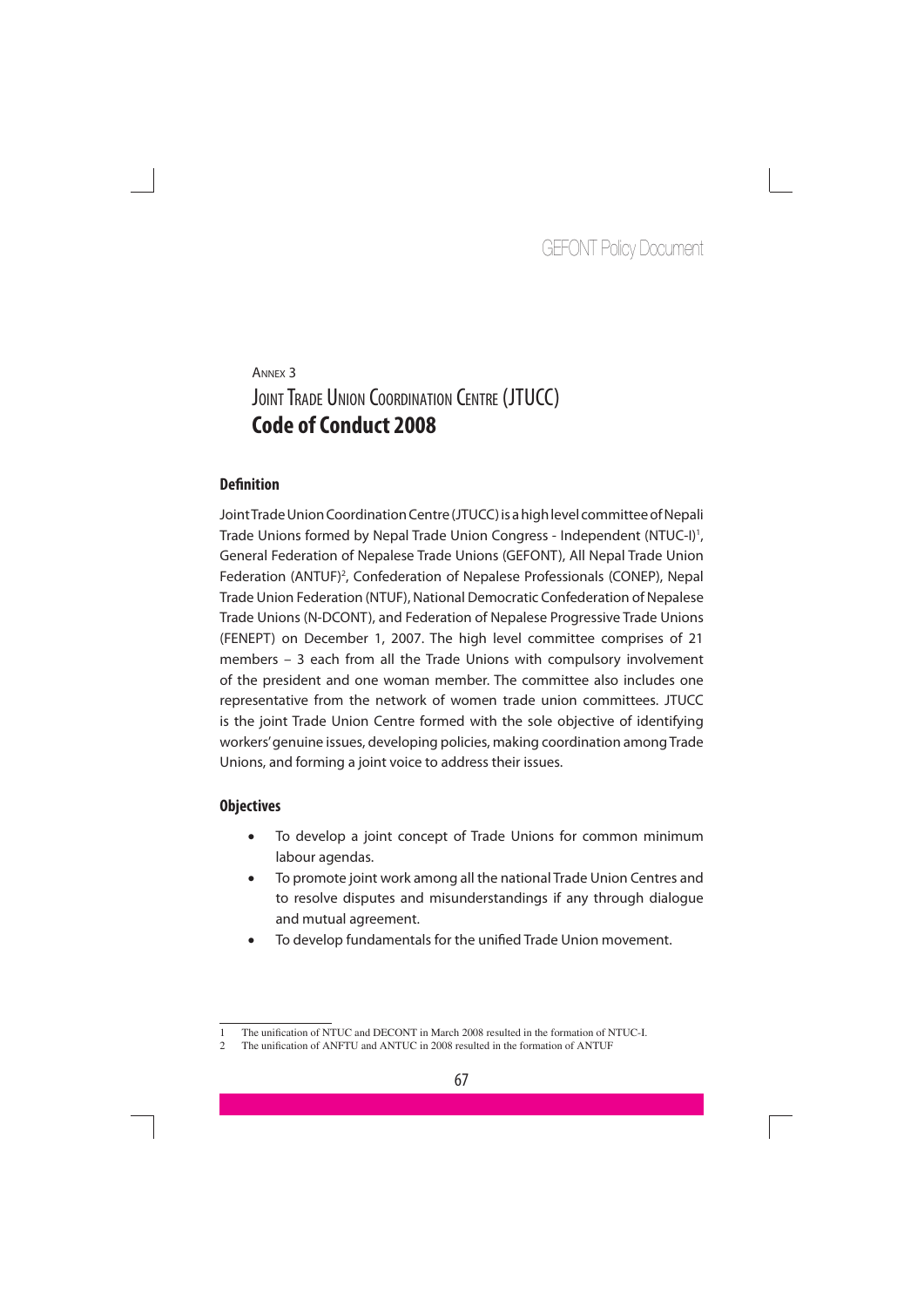# **Ideals, Values and Norms**

- To adopt the core principles of peace, democracy, socialism and democratic republic.
- To organise workers of various nature and ideologies, and to work jointly for social transformation with focus on workers' protection and promotion.
- To be committed to pluralism, pro-worker politics, individual freedom, democratic norms, fundamental human rights and Trade Union rights.
- To adopt the non-violent policy of militant movement, to end unfair labour practice through social dialogue, and to establish good labour relations.

# **Political and Ideological Aspects of JTUCC**

- JTUCC will focus to form a free, dynamic, pluralistic, and democratic Trade Union, staying afar from the traditional practice of one party-one union and the patronisation of political parties.
- JTUCC will work jointly with political parties as partners on national issues.
- JTUCC will include all trade unions which agree with the commonly adopted policies and programmes.
- JTUCC will support and raise voice for and against political parties on the basis of their merits and demerits.
- JTUCC will ensure individual rights to have ideological freedom and rights to choose a political party.
- JTUCC will play a responsible role as a supreme body to form and implement policies and programmes. (Freedom to every trade union organization to conduct trade union activities will be secured.)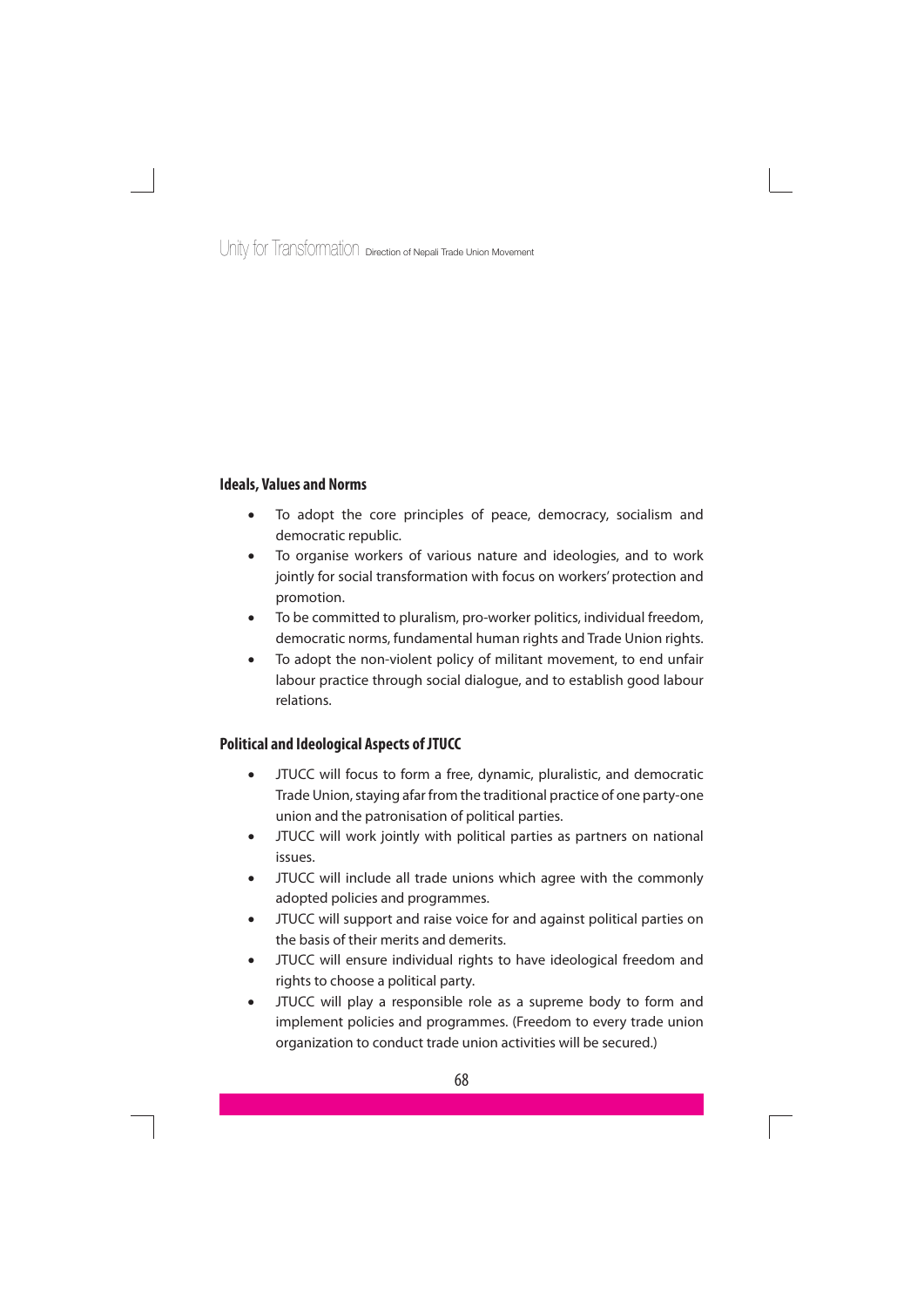# **Action-Oriented Policy**

Actions will be focused with mutual agreement on the following labour agenda:

- To work jointly to establish and implement the rights to decent work.
- To protect the rights to social security and to collaborate to timely revise Labour Laws and Trade Union Act to implement the Trade Union system as per the norms and values of the New Constitution.
- To work jointly to establish the fair wage system instead of poverty wages.
- To collaborate in the process of writing constitution so as to protect labour rights, democratise the workplace and to ensure workers' representation at all levels of the state.
- To work jointly for ratification and implementation of International Labour standards.

# **Working Procedure**

# **Leadership**

JTUCC will be led by the Presidium of JTUCC affiliated Trade Unions. Any formal programmes will be chaired in agreement.

# **Secretariat**

A secretariat office will be set up in the central office of JTUCC. Staffs will be appointed to operate day to day administrative activities.

# **Decision making process**

Important decisions in the labour market will be taken by JTUCC and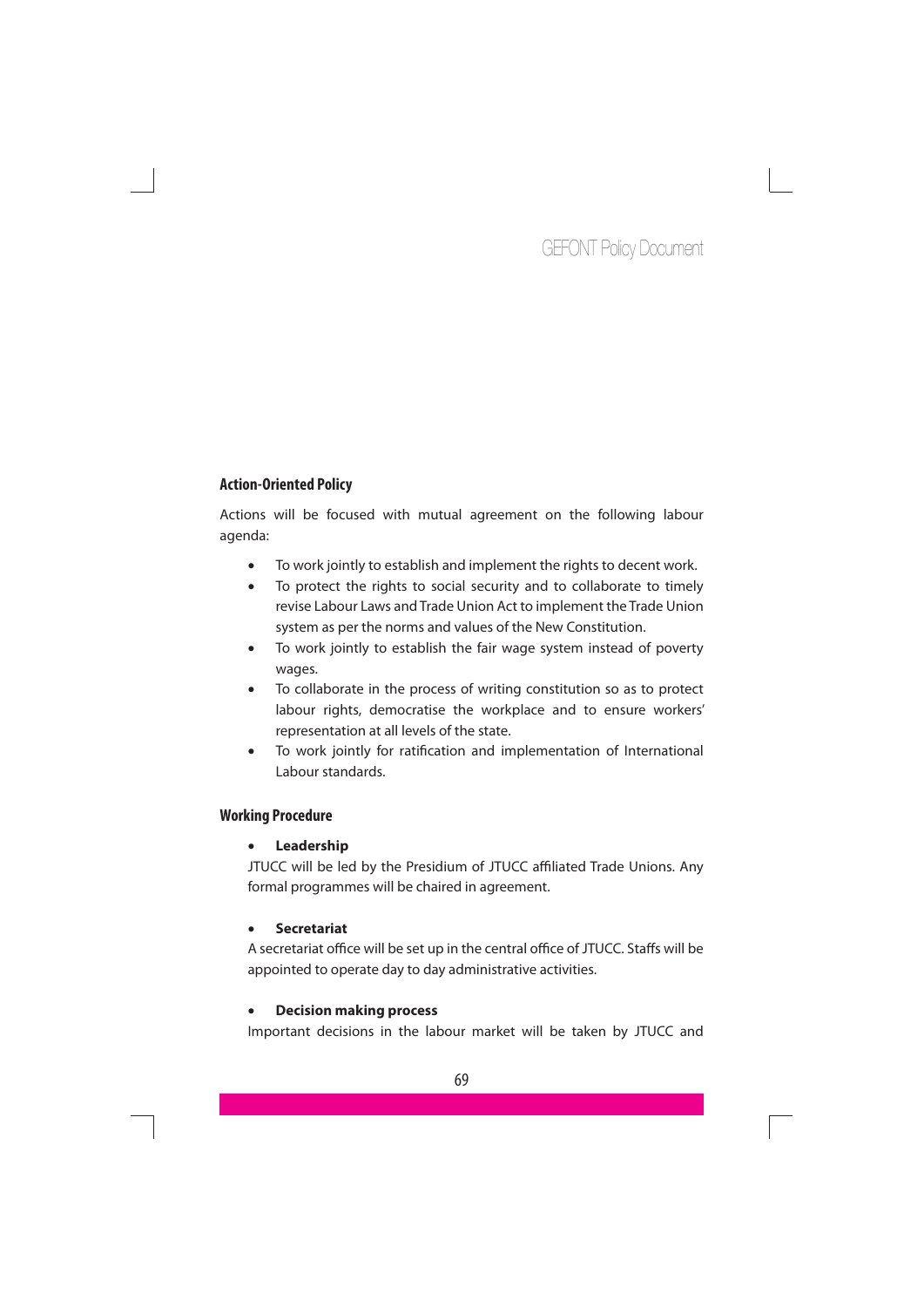operation of organisations and decision making will be done in agreement or in succession.

# **Meeting**

Generally JTUCC meetings will be held every 3 months or sooner than that as per required. The meeting will be chaired in agreement or in succession.

# **Dispute Resolution**

In case of any dispute at local level, joint initiation will be taken to resolve it locally. If it could not be resolved locally, it will be intervened by JTUCC.

# **Financial Arrangement**

JTUCC will have its own bank account. The fund will be collected from:

- contributions of every national centre for JTUCC operation,
- budget allocated for labour rights programmes by government,
- technical cooperation from international communities for capacity development and other special programmes,
- fund raised from other sources,

# **Structure**

- Joint Trade Union Coordination Centre (JTUCC) will be the central body.
- Sub-committees can be formed as per requirement.
- Affiliated federations will be free to form their councils for joint work.
- Joint industrial councils to represent all the workers of similar nature of job can be formed.
- JTUCC can be extended to regional levels as per requirement.